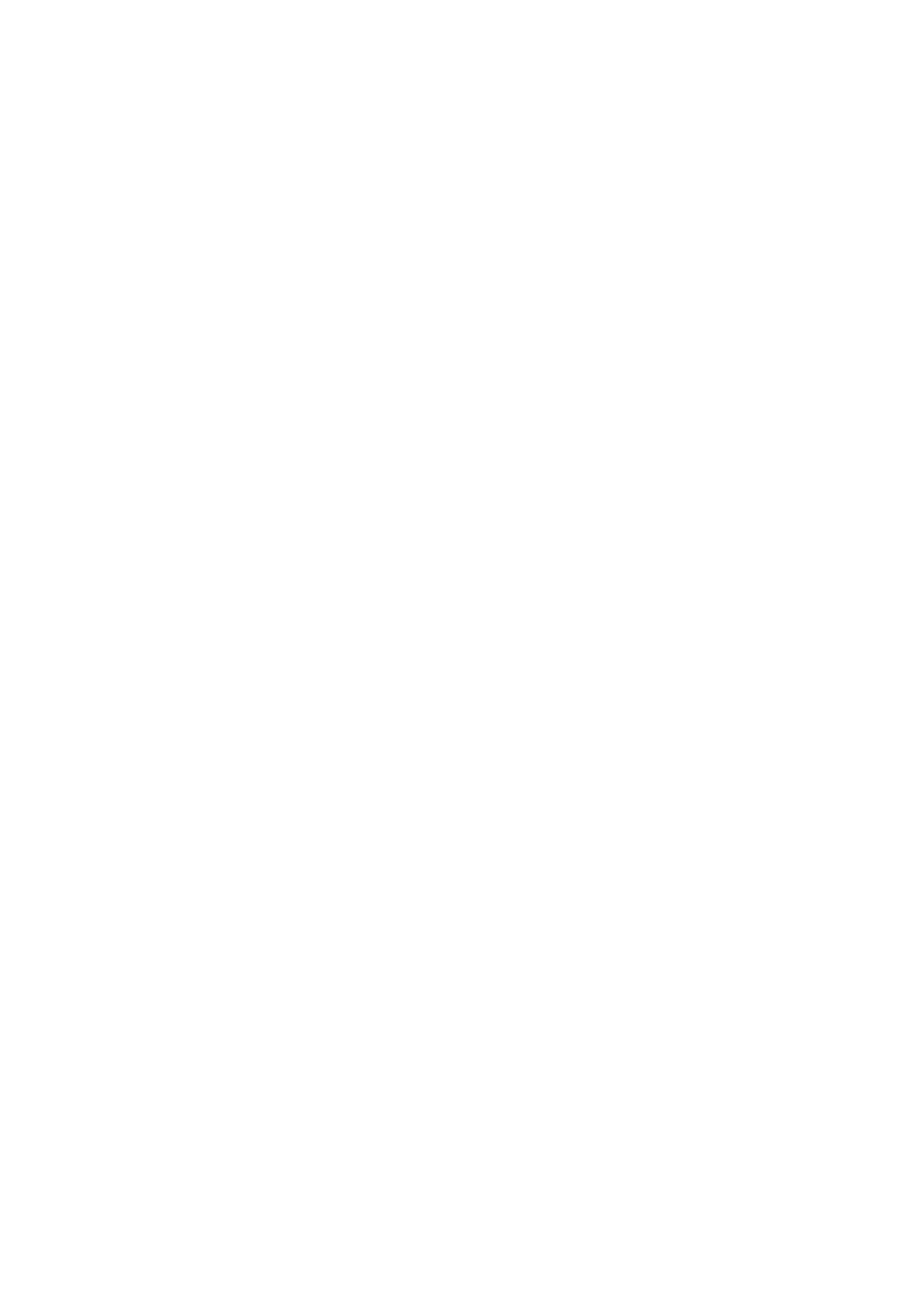# **Contents**

|              | Abbreviations used in this paper |    |
|--------------|----------------------------------|----|
|              | Overview                         |    |
| $\mathbf{2}$ | Consultation feedback            |    |
| 3            | Summary of key changes           | 20 |
| 4            | Updates to the CBA               | 23 |
|              |                                  |    |

#### **Annexes**

| 26 |
|----|
|    |

# **Appendix**

|  | Made rules (legal instrument) | 28 |
|--|-------------------------------|----|
|--|-------------------------------|----|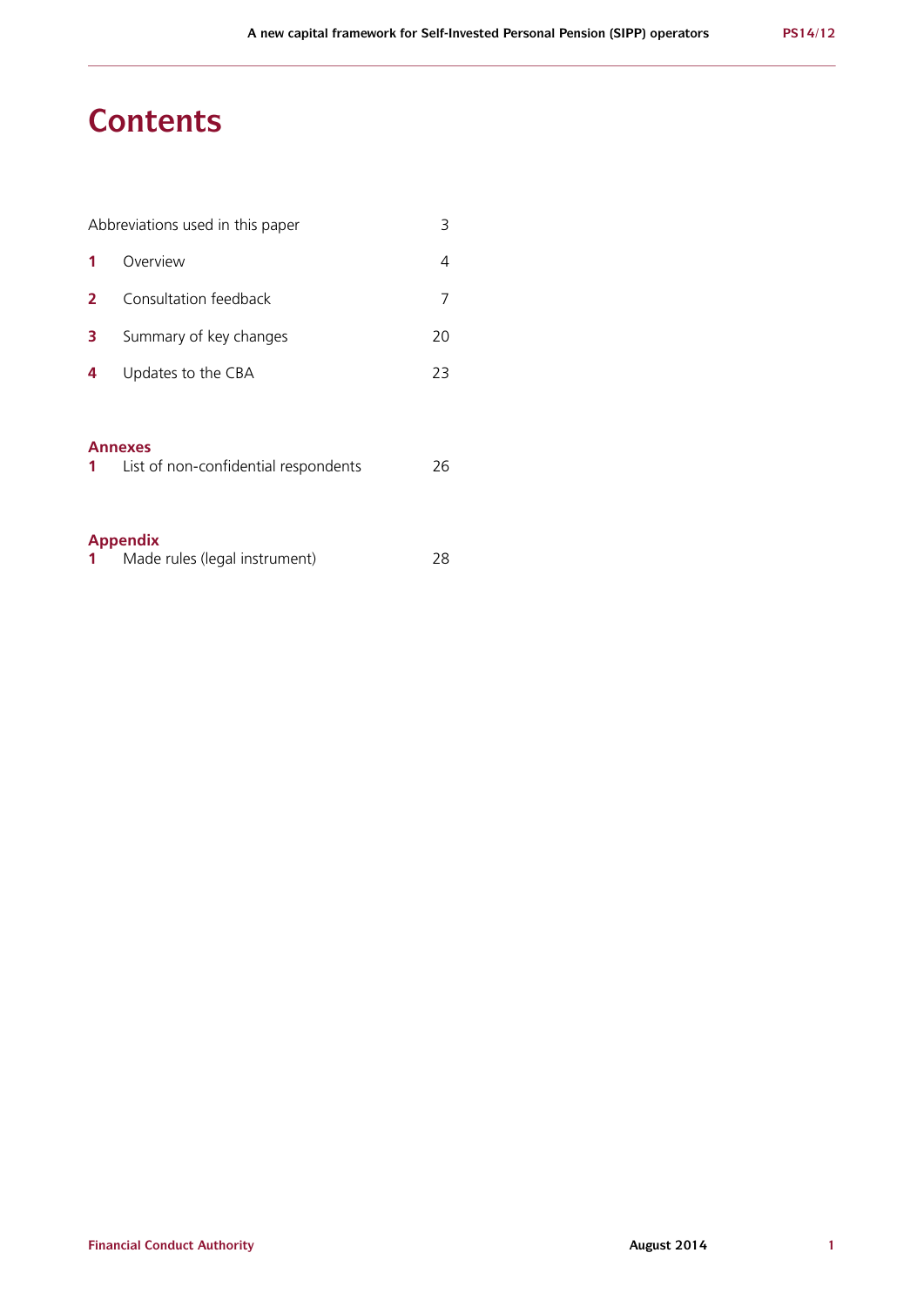In this Policy Statement we report on the main issues arising from Consultation Paper 12/33 (*[A new](http://www.fsa.gov.uk/static/pubs/cp/cp12-33.pdf)  [capital regime for Self-Invested Personal Pension \(SIPP\) operators](http://www.fsa.gov.uk/static/pubs/cp/cp12-33.pdf)*) and publish the final rules.

Please send any comments or enquiries to:

James Roberts Policy, Risk and Research Financial Conduct Authority 25 The North Colonnade Canary Wharf London E14 5HS

Telephone: 020 7066 9746

Email: [cp12\\_33@fca.org.uk](mailto:cp12_33%40fca.org.uk?subject=)

You can download this Policy Statement from our website: [www.fca.org.uk](http://www.fca.org.uk). Or contact our order line for paper copies: 0845 608 2372.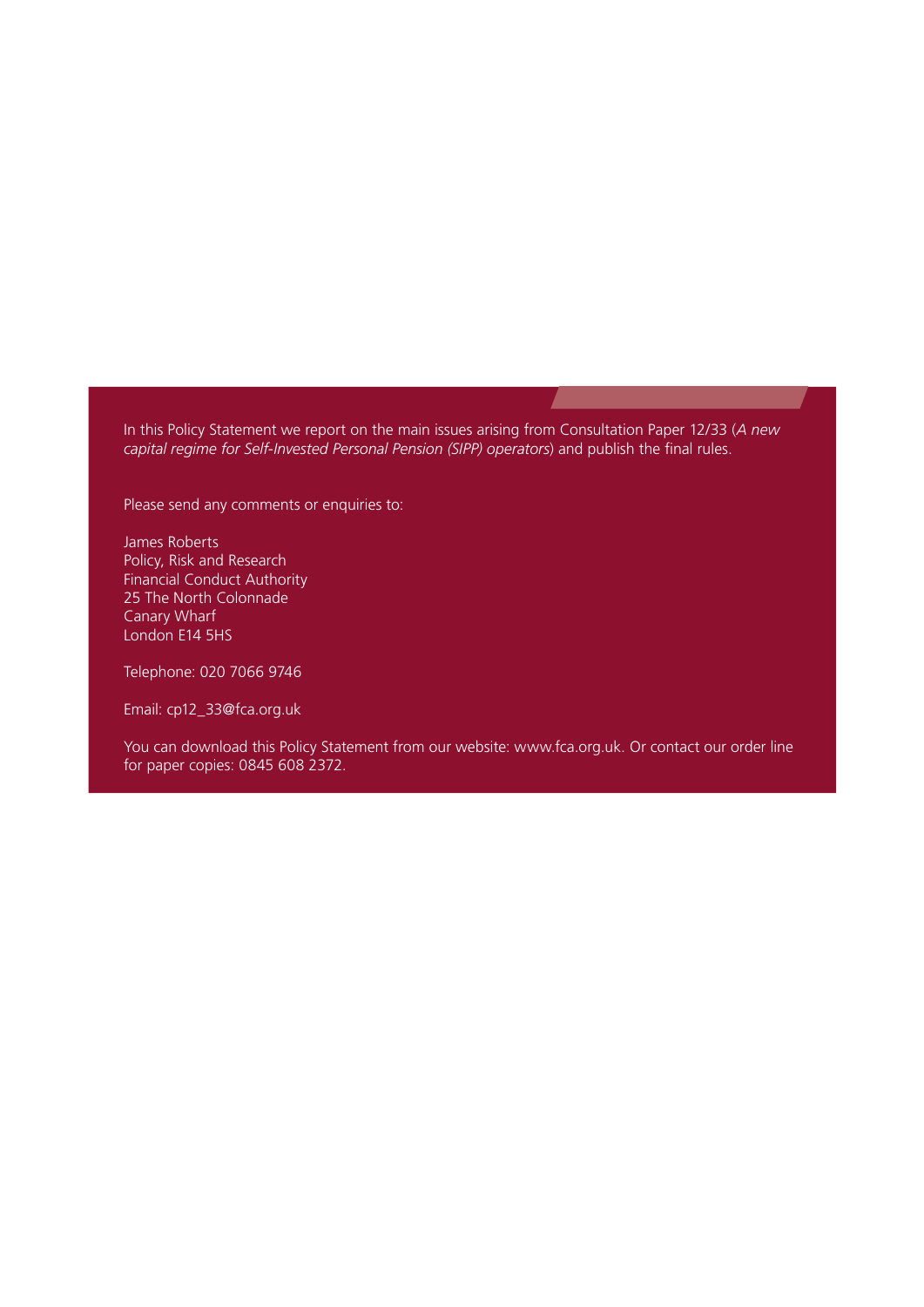# **Abbreviations used in this paper**

| <b>AUA</b>        | Assets under Administration                           |
|-------------------|-------------------------------------------------------|
| <b>CBA</b>        | Cost benefit analysis                                 |
| <b>CP</b>         | Consultation paper                                    |
| <b>CS</b>         | Capital surcharge                                     |
| <b>FCA</b>        | Financial Conduct Authority                           |
| <b>FOS</b>        | Financial Ombudsmen Service                           |
| <b>FSA</b>        | Financial Services Authority                          |
| <b>FSCS</b>       | Financial Services Compensation Scheme                |
| <b>FSMA</b>       | Financial Services and Markets Act                    |
| <b>ICR</b>        | Initial capital requirement                           |
| <b>IPRU (INV)</b> | Interim Prudential sourcebook for Investment Business |
| NS&I              | National Savings and Investments                      |
| <b>OEIC</b>       | Open-ended investment company                         |
| рa                | Per annum                                             |
| PII               | Professional Indemnity Insurance                      |
| <b>PS</b>         | Policy statement                                      |
| <b>SIPP</b>       | Self-invested personal pension                        |
| <b>UCIS</b>       | Unregulated collective investment scheme              |
| <b>UT</b>         | Unit trust                                            |
| <b>WACC</b>       | Weighted average cost of capital                      |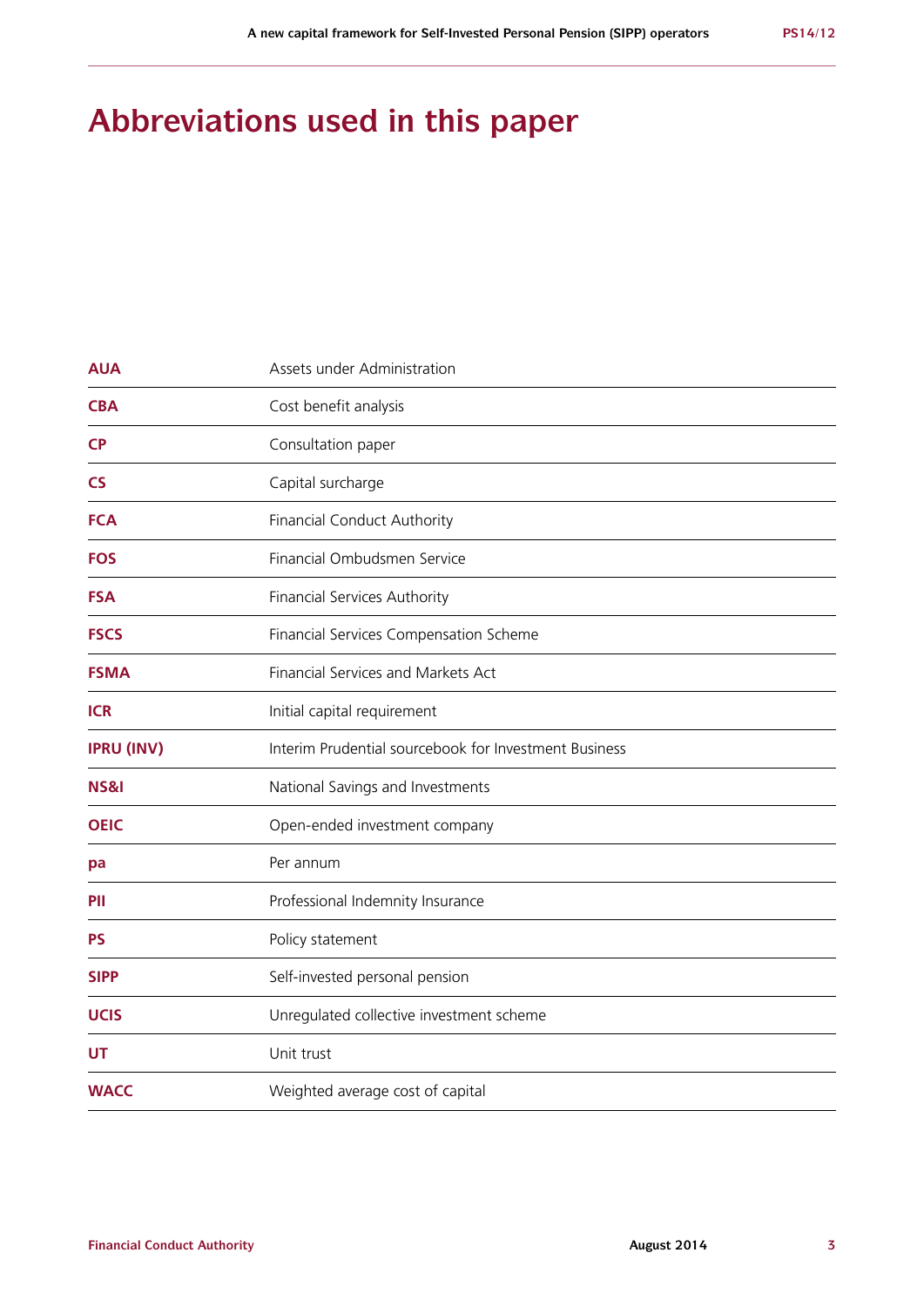# **1. Overview**

#### **Introduction**

- **1.1** In November 2012 the Financial Services Authority (FSA) consulted on a new regulatory capital framework for Self-Invested Personal Pension (SIPP) operators. We have reflected on the feedback received, and have made some amendments to the rules on which the FSA consulted.
- **1.2** This paper outlines the final rules and provides an account, in general terms, of the representations made on our consultation and our response to them.
- **1.3** The rules will come in to force on 1 September 2016.

#### **Who does this policy affect?**

- **1.4** This Policy Statement will be of particular interest to:
	- **•** firms holding or considering applying for establishing/operating/winding up a personal pension scheme permission and subject to the Interim Prudential sourcebook for Investment Business [IPRU(INV)] in the Financial Conduct Authority (FCA) Handbook
	- **•** financial advisers
	- **•** trade bodies representing members who operate personal pension schemes

#### **Is this of interest to consumers?**

- **1.5** This policy may interest consumers who own or are considering buying a personal pension administered by a SIPP operator. SIPPs are generally personal pensions where the consumer has a wider breadth of choice around the investment options than a normal personal pension. Our prudential rules do not differentiate by the product, but rather the type of provider. However, the vast majority of firms affected by these rules market themselves as SIPP operators.
- **1.6** This policy does not affect pensions operated by firms such as insurance companies who offer wider services.
- **1.7** In particular, consumers may take interest in the longer-term objective of this policy, to address the risk of them having to fund the administration of a SIPP operator from their pension assets. We expect this policy to work towards a more stable and secure personal pensions industry.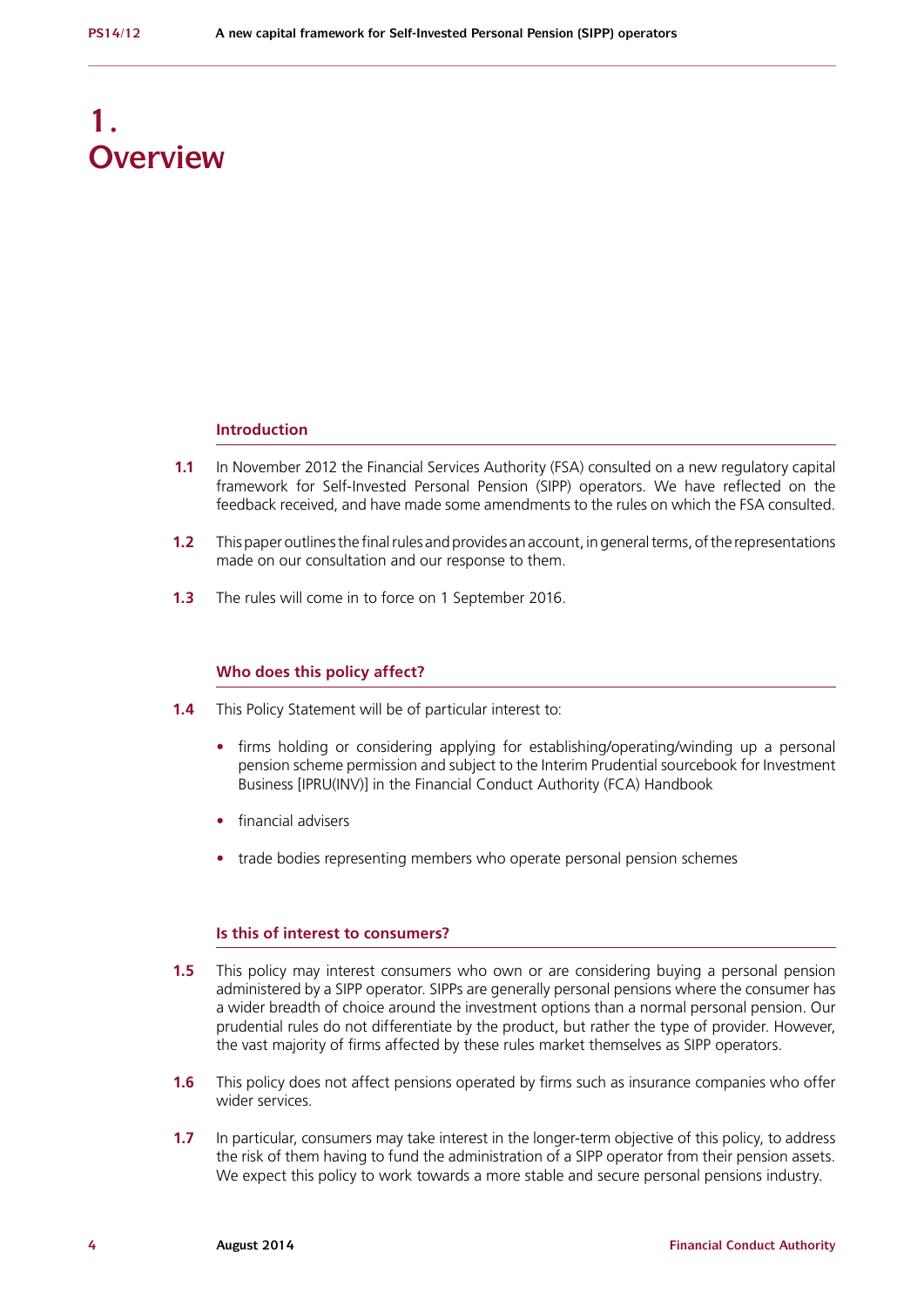#### **Context**

- **1.8** There are approximately £2tn of pension assets under management in the UK pensions industry. Around £100bn of these assets are administered through SIPPs.<sup>1</sup>
- **1.9** SIPP operators came into the scope of regulation in 2007 as part of the Government's approach to promoting pension saving. We have experience of a number of SIPP operators who have sought to close to new business and run off or transfer their book of pension schemes. However, it has been apparent that some operators do not hold sufficient capital to do so in an orderly manner, especially when they administer schemes that allow clients to invest in less easily realisable asset classes that can be difficult to transfer to another provider.
- **1.10** The FCA, and previously the FSA, have experience of SIPP operators leaving the market for different reasons. When they have failed and entered into administration it has proven extremely costly to transfer the SIPP book to another provider, especially when they contain non-standard asset classes (see CP12/33 for our definitions of standard asset classes). There is therefore a significant risk that consumers can end up funding an administration out of their own pension assets.
- **1.11** In response to the problem identified, the FSA consulted on a new capital framework in November 2012. Since then we have considered the feedback and established a SIPP operator thematic project. We have also worked with firms to resolve issues that pose risks to our consumer protection and market integrity objectives. This has helped to inform our final rules.
- **1.12** Providing an improved capital framework advances our objectives in various ways. In doing so, we prescribe a minimum level of capital that we expect an industry participant to have invested in its business. This makes it more likely that firms can afford to exit the market without being funded from consumers' pension pots. The risk that an operator may not have sufficient resources is not immediately apparent to consumers when they set up a SIPP plan, nor is the ongoing risk that the operator may fail in the future, at a time when the consumer has less time to rebuild their pension assets. This undermines market confidence and can cause significant consumer harm.
- **1.13** At the current level of capital requirement there is a real risk that when a SIPP operator exits the market it cannot afford to continue to administer its pension schemes, find another administrator for the pension book, or fund the closure, even when fee income is still coming in. This is particularly so where the firm administers non-standard assets, which add significant complexity from the perspective of a firm who considers acquiring the pension book. This can lead to pension schemes being left without a functioning administrator, creating uncertainty and possibly a significant tax charge for the consumer.
- **1.14** For more information on the background to this policy, we refer readers to CP12/33. We also bring attention to our recently published [letter to the Chief Executive Officers of SIPP operators.](http://www.fca.org.uk/your-fca/documents/dear-ceo-letters/dear-ceo-letter-sipp-operators) In particular, this highlights failings to carry out appropriate due diligence and to comply with prudential rules.
- **1.15** We regulate a variety of activities in the pensions market. We will release a publication later this year outlining our broader strategy to regulating the sections of the pensions market that fall under our remit.

<sup>1</sup> Whilst the total SIPP market administers approximately £100bn of pension assets, this does not reflect the pension assets administered by firms subject to the rules in this paper. This is because some firms administering SIPPs may be caught by other prudential rules, such as the Capital Requirements Directive or insurance solvency rules.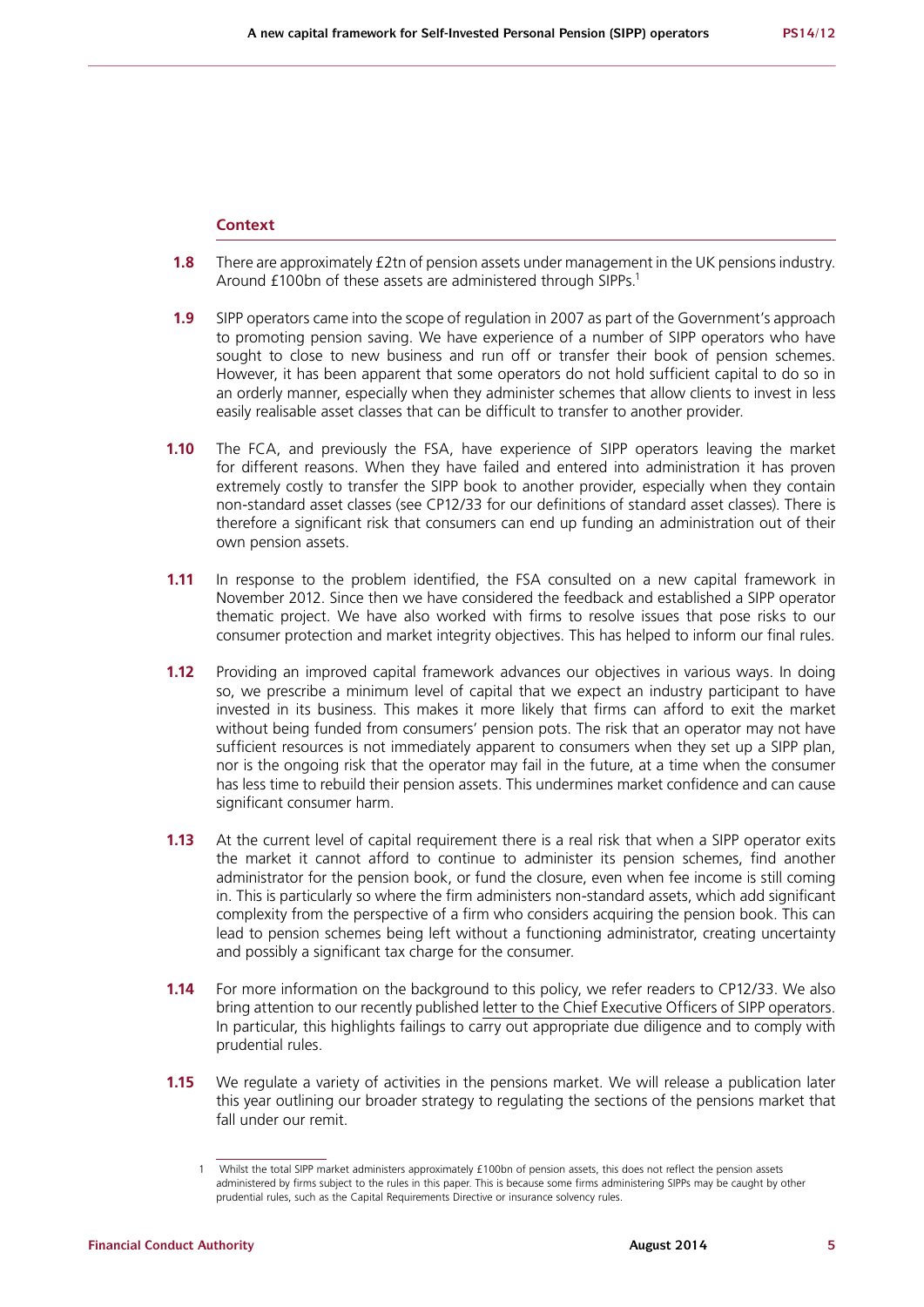#### **Summary of feedback and our response**

- **1.16** We received 57 responses to the CP. One response was from a trade body on behalf of a number of interested parties. The majority of these also submitted individual responses, and we received additional responses from stakeholders who did not contribute to the trade body response. These represented not only the affected firms, but also consultancies and consumers.
- **1.17** We are continuing to use the framework that we consulted on, which we believe provides the best protection for consumers. However, in light of feedback received, we have made some changes. Some of these will be relevant to all operators, for example changes to the standard asset list, where we have listened to concerns raised by the industry. We have also made some further changes to smooth the impact of the policy on smaller firms, consistent with our competition objective.
- **1.18** In Chapter 2 we provide a breakdown of the feedback received, along with our response.

#### **Next steps**

#### **What do you need to do next?**

- **1.19** Firms who are affected by these changes should consider the implications for their business.
- **1.20** Some firms may need to raise additional capital to comply with the rules. Firms in this position should start planning for this to ensure that they have sufficient resources in place by the implementation date.
- **1.21** If firms are considering exiting the market, they should contact the FCA.
- **1.22 What will we do?**
- **1.23** The rule changes outlined in this PS take effect on 1 September 2016.
- **1.24** In light of feedback, we have made some changes to the framework we consulted on, which will mean a sizeable reduction in the total capital requirement for a significant number of firms. We will monitor the framework as it becomes embedded, and consider how it improves prudential standards in the market. Market participants should note that if we feel that prudential standards continue to be weak even after the implementation of this updated framework, we may revisit the policy and increase requirements further.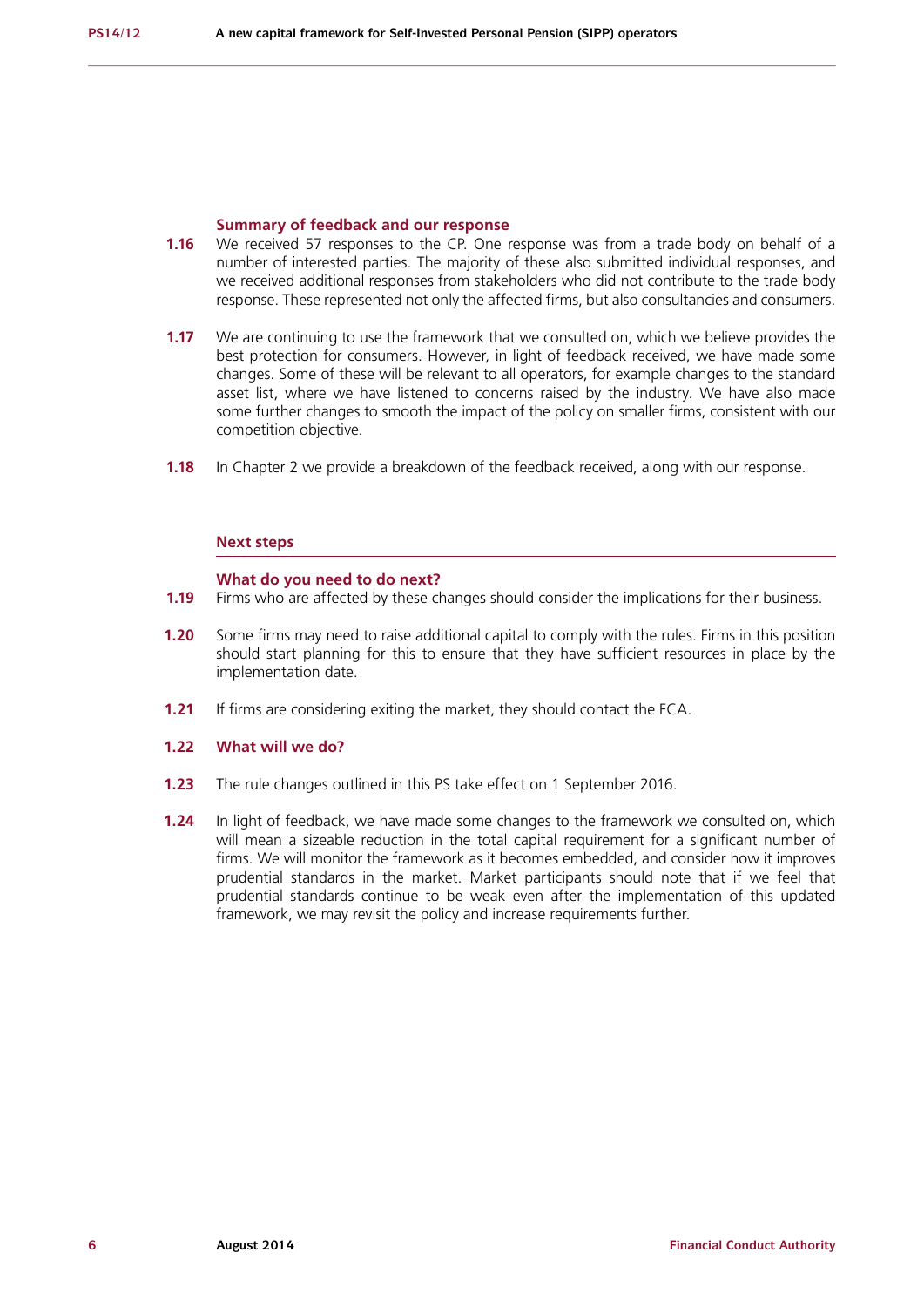# **2. Consultation feedback**

- **2.1** In this chapter we summarise the feedback to the proposed rule changes in CP12/33 and provide our response to that feedback. It should be read alongside [CP12/33.](http://www.fsa.gov.uk/static/pubs/cp/cp12-33.pdf)
- **2.2** Our consultation proposed that assets under administration (AUA) should be the primary metric for calculating capital requirements, as this better reflects the scale of a firm's business than the existing expenditure-based approach. In addition, we proposed a Capital Surcharge (CS) for firms who administer non-standard asset types.
- **2.3** Overall, the industry challenged why we are making these changes, and requested further assessment of the market failure. However, through our supervisory work, it is clear that many operators do not hold sufficient capital to exit the market, if necessary, in an orderly manner, and this can cause significant harm to consumers.
- **2.4** A significant number of respondents suggested a more risk-sensitive approach, with some offering examples of how this could be achieved. However, others argued that our approach was overly complex. We are conscious of the need to balance risk sensitivity with an approach that is not overly burdensome on firms to calculate, given the high proportion of smaller firms in this industry. The proposed approach is relatively simple in that if the operator knows what assets it administers and their value, it can calculate its total capital requirement by using the formula.
- **2.5** We did not ask a specific question on the Initial Capital Requirement (ICR), but received helpful feedback, which we have used to make the following changes.
- **2.6** As the proposed relationship between AUA and the ICR is not linear, the costs on smaller firms are proportionally higher. To illustrate, under our original proposals the initial capital requirement for a firm with £100m AUA would be 0.2% of AUA, while the requirement for a firm with £500m AUA would be 0.09% of AUA.
- **2.7** Many respondents argued that this is disproportionate, and the unbalanced impact on the return on equity for smaller operators (where they do not already meet the new requirement out of existing capital resources, and do not pass through any increased costs to consumers) would put a number of well-run operators out of business. We note that the impact on return on equity could be substantial for smaller operators.
- **2.8** Accordingly, we have softened this discrepancy to smooth the relative impact on smaller firms. To do this, we have amended the constant used in the ICR from 20 to the following: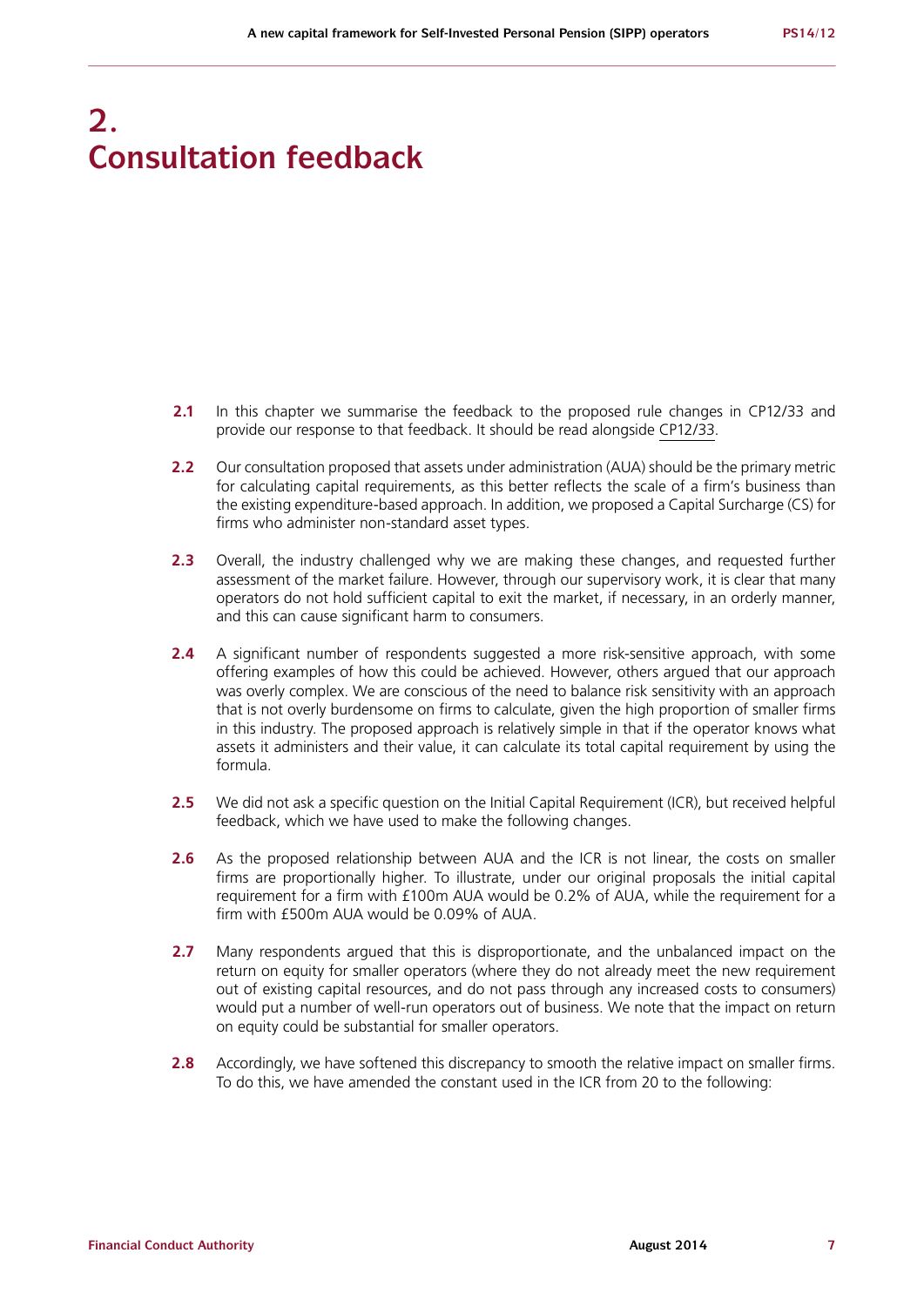# *Table 1*

| <b>AUA</b>   | <b>ICR</b> constant to be applied |
|--------------|-----------------------------------|
| $<$ £100 $m$ | 10                                |
| £100-£200m   | 15                                |
| >E200m       | 20                                |

**2.9** The impact of this change is shown in graph 1:

#### *Graph 1*



**2.10** We now summarise the feedback to the questions we posed in CP12/33.

#### *Q1: Do you agree that AUA is an appropriate measure of the risk of consumer harm posed by a SIPP operator?*

- **2.11** While a number of respondents offered support for the use of AUA as a metric for calculating a capital requirement, the majority were more critical, with some rejecting it as an irrelevant factor. A number of respondents queried the need to move away from the current expenditurebased approach.
- **2.12** Many respondents noted that the value of AUA can be subject to significant fluctuations, so linking AUA to the capital requirement could lead to unpredictable capital requirements. For example, if an operator administered a large proportion of geographically concentrated equity funds, and the relevant equity market was experiencing sharp growth, the firm's capital requirement would increase quite rapidly, and the operator may struggle to plan for this.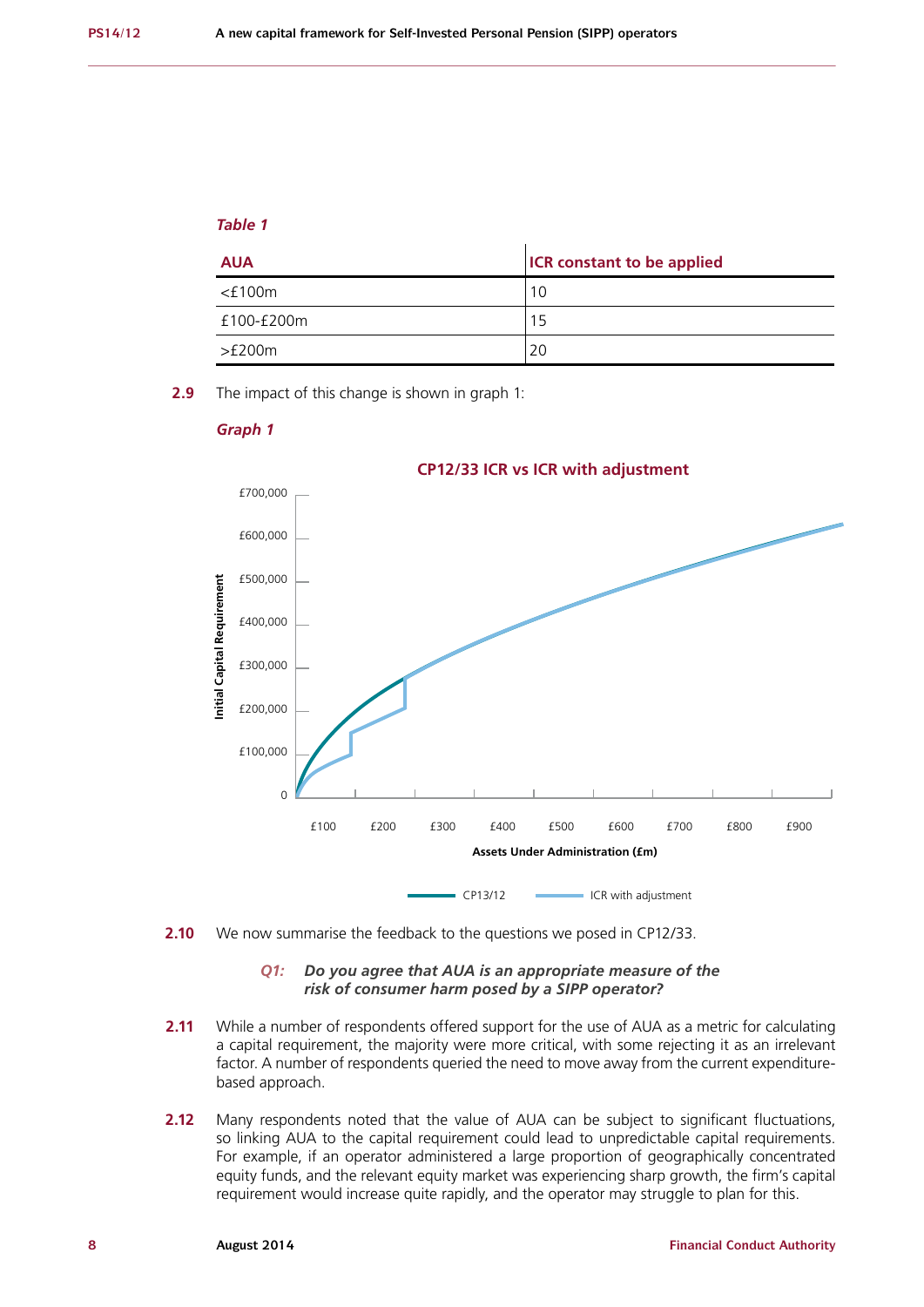- **2.13** One respondent offered an example where an operator has a large quantity of non-standard assets that it struggles to transfer, and the value of the assets is decreased by suspected fraud and regulatory intervention. This would lead to a reduction in the operator's capital requirement at the point where it is increasingly likely that the operator may have to go into administration. The respondent argued that this outcome is contrary to the policy intention.
- **2.14** Respondents also questioned whether AUA sufficiently captures the distinction between operators administering larger plans compared to operators administering smaller plans. Some respondents suggested that the number of plans administered by the operator would be a more appropriate metric than AUA.
- **2.15** Queries were also raised around valuations. Some argued that values can be subjective, so AUA can be difficult to verify. It was also suggested that linking the capital requirement to AUA could create a conflict of interest between the operator and the consumer, with the former wanting lower AUA, and the latter wanting their pension pots to be valued higher.

#### **Our response**

We recognise the difficulty of finding a perfect metric to calculate the capital requirement for SIPP operators in a way that is not overly complex. In particular, we note that, depending on the legal structure of an operator, the average plan size could be significant. Indeed, there are a large number of variables that would affect the costs associated with a firm going into administration. We have modelled various approaches to reflect such variables, but we feel that these add complexity with limited gain. We emphasise that our approach uses AUA as a proxy for the cost of a more orderly closure of the business, rather than a method that would introduce additional complexity.

We do not feel that a more credible option emerged from the feedback or our further modelling, nor do we feel that it is sustainable or desirable to maintain an expenditure-based approach for this industry. We acknowledge that fixed costs will differ from firm to firm. However, there are currently firms administering a similar level of pension assets, with one firm reporting a capital requirement ten times smaller than a comparable firm. We do not believe that such variations in firms' business models and expenditure warrant this substantial discrepancy. The costs of wind down are unlikely to vary to such a degree, and the wider benefits of investing capital in a business apply. In addition, what appears to be an efficiently run firm with low expenditure and a resultantly low capital requirement, may in reality not be investing sufficient resources in its business, and building up associated conduct and prudential risks and future liabilities.

We acknowledge that asset valuations can involve an element of subjectivity when there is no readily available market price. We would be concerned, however, if operators were to take different valuations for the purpose of capital requirements and valuations for scheme members, and would question this practice. We have added clarification of our expectations around the valuation of such assets in IPRU (INV) Table 5.2.3(4)(a). Unless there is reason to believe that there has been a significant change since the most recent valuation, it should be used. For assets such as commercial property, a relevant commercial property index could be used.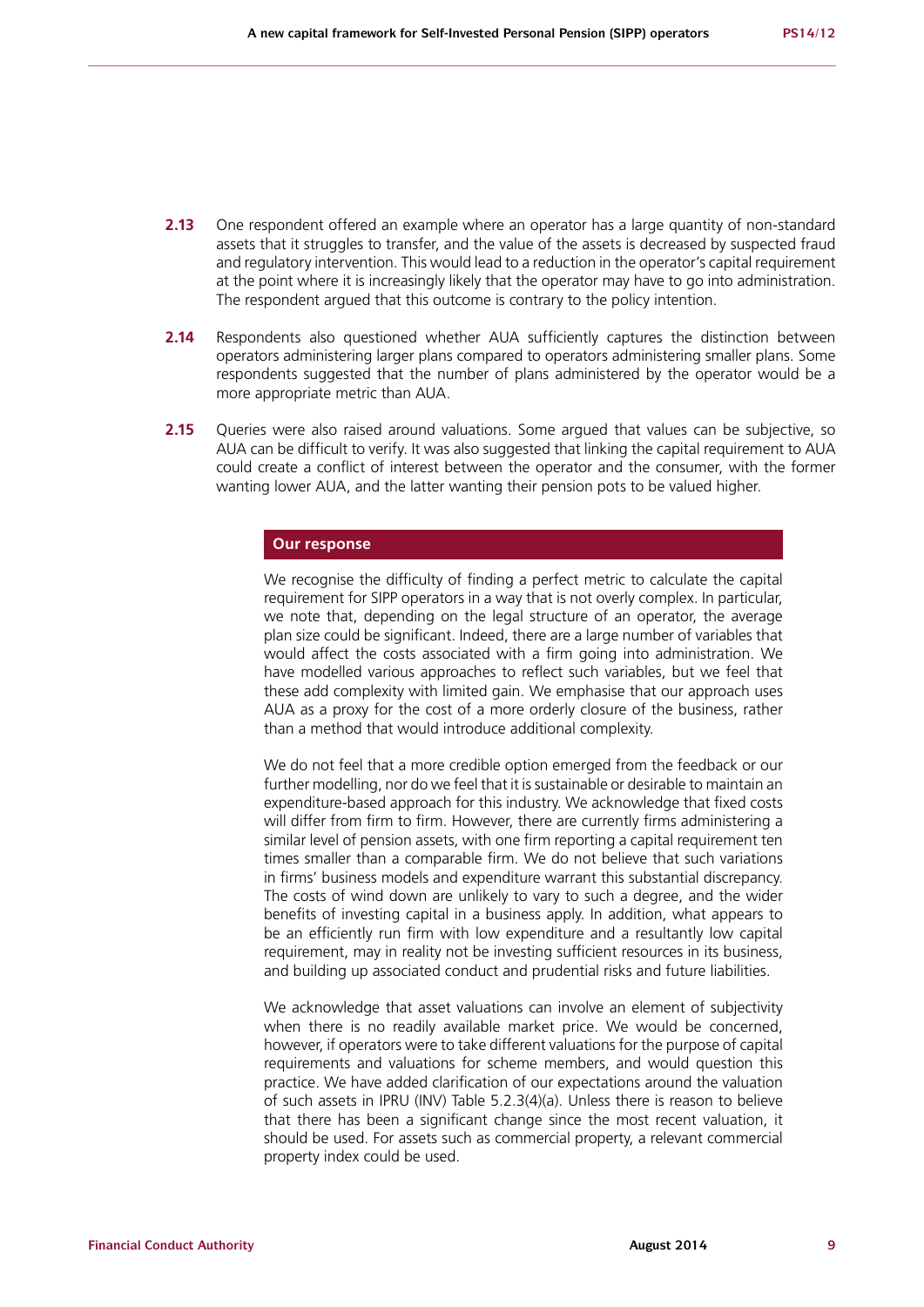We accept that monitoring AUA on a daily basis may be burdensome, particularly for smaller operators. Therefore, we have also amended the rule to require firms to calculate AUA as the average of the value of the personal pension schemes administered by the firm at the most recent four quarter end dates. As AUA is used as a proxy for the scale of the operator's business, we do not feel that this reduced accuracy materially alters the risk sensitivity of the calculation, but we expect it to reduce the compliance burden on firms.

#### *Q2: Do you agree that non-standard asset types can significantly increase the costs a SIPP operator would incur in a wind-down scenario (including meeting overheads as this process is completed)?*

- **2.16** A few respondents disagreed with this question, although the majority agreed.
- **2.17** Some respondents highlighted that the nature of a firm's exit from the market would be relevant to the costs involved in transferring the pension assets to another operator. For example, if the exit was due to firm failure, parties interested in acquiring the pension schemes may wish to carry out additional due diligence and there may be a reduction in fee income.
- **2.18** However, other respondents argued that fee income would normally continue while a firm is in administration.
- **2.19** Some respondents argued that the legal structure of the firm is relevant, and non-standard assets would not increase the costs of pension schemes being transferred if they were held under a master trust. For example, one respondent argued that our approach assumes that all assets would need to be transferred or realised when an operator goes in to administration, which they contested was not correct.
- **2.20** Some respondents also broke down their response by different types of non-standard asset. For example, many argued that an asset such as UK commercial property would incur lower costs than other assets that were not on our proposed standard asset list.

#### **Our response**

Our experience of SIPP operators that have exited the SIPP market has shown that where non-standard asset types are held within schemes the costs involved in transferring these schemes to another provider can be significantly higher than for schemes containing only standard asset types. We did not receive feedback that persuaded us otherwise.

While the legal structure of the firm can play a part, a pension scheme needs to have an administrator. Whether pension scheme(s) are transferred to another provider on an individual basis, or transferred in specie<sup>2</sup> to another trustee company, if there are non-standard assets this is highly likely to increase costs, which may be passed on to the consumer. There may need to be additional due diligence on these assets, or the operator may need to continue administering

<sup>2</sup> By this we mean to transfer the asset(s) in its present form, rather than realising it.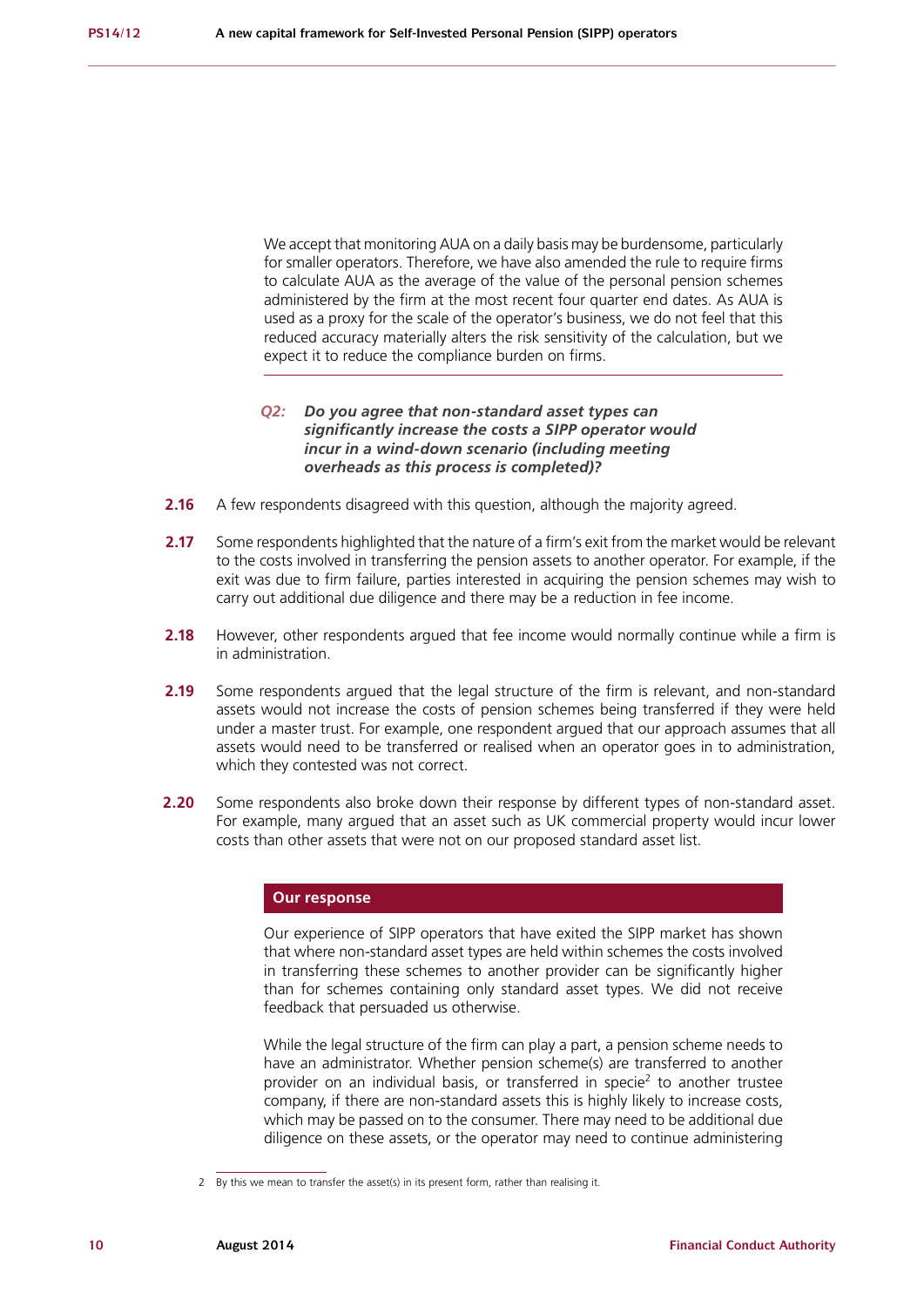them when scheme members are transferring their standard pension assets, potentially reducing fee income. To provide better protection for consumers, it is important that operators have sufficient capital to absorb the potentially increased costs that would arise in this scenario, which could persist for a number of years.

We have made a technical amendment to the CS, which is discussed in our response to question 4.

We have also amended the standard assets list, as explained in our response to question 6.

#### *Q3: Do you believe that it is necessary to raise the fixed minimum capital requirement and, if so, do you feel that £20,000 is appropriate?*

- **2.21** The majority of respondents supported increasing the fixed minimum capital requirement from £5,000 to £20,000. Indeed, many respondents suggested a higher figure, up to £250,000, although mostly within the range of £40,000-£100,000.
- **2.22** A few respondents rejected the concept of a fixed minimum capital requirement.
- **2.23** Some respondents suggested that the minimum capital requirement is not relevant to most operators, as few would be subject to it in reality.

#### **Our response**

We note that few operators would be subject to this fixed minimum capital requirement. It is a backstop. It ensures that all firms who carry out the activity of establishing, operating and winding up a personal pension scheme, however small, have sufficient capital invested in their business.

We intend to implement this policy change as consulted on, and increase the fixed minimum capital requirement to £20,000.

#### *Q4: Do you agree with the capital surcharge (CS) as a concept and/or feel that it is an appropriate component of the capital requirement? If not, how else would you ensure that SIPP operators hold sufficient capital to wind-down a SIPP book containing non-standard asset types?*

- **2.24** The majority of respondents offered support for the concept of the CS, albeit challenging the methodology.
- **2.25** Some respondents noted that a firm's capital requirement would increase if it acquired the pension book of another operator, and questioned whether an acquiring firm would be able to afford this.
- **2.26** A number of respondents questioned whether the level of the CS is appropriate.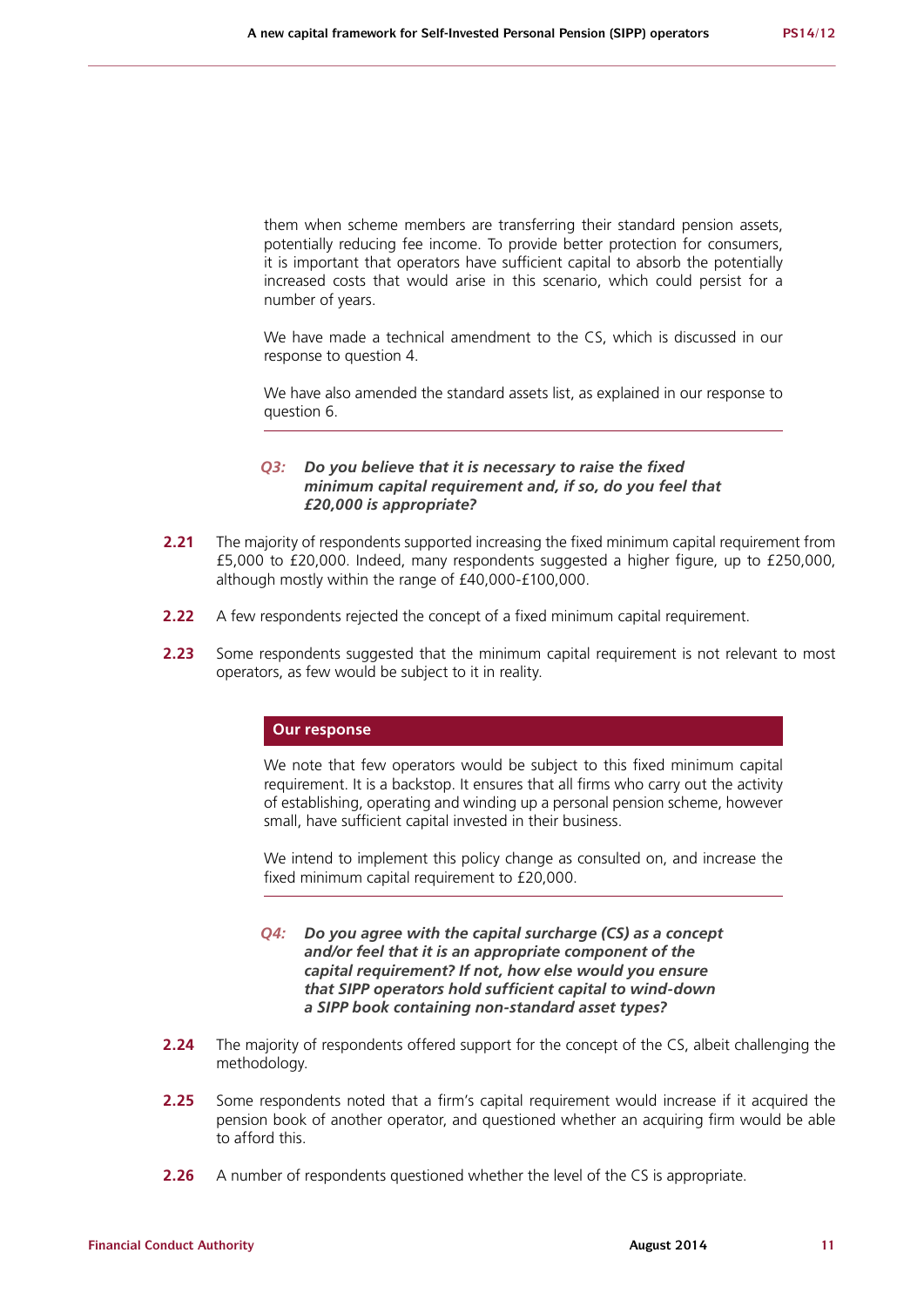- **2.27** Some respondents also questioned whether it is appropriate to link the CS to AUA, through the ICR.
- **2.28** A number of respondents also challenged the CS on the basis of assets that do not appear on the standard assets list. We address this issue in our response to the feedback to question 6.

#### **Our response**

As discussed in our response to question 2, our experience has shown that SIPP operators who administer non-standard asset types can incur significantly higher costs when they go in to administration. Accordingly, we propose to maintain the CS as a key part of the framework.

There appeared to be some confusion around our intention behind proposing a CS. To clarify, this concept is purely to address the additional costs involved in ensuring that pension assets are held by a stable pension administrator when the existing operator exits the market, be this achieved through in specie transfer, individual pension scheme transfer, realisation of assets, or another mechanism. We are not suggesting that non-standard asset types are never appropriate for retail consumers<sup>3</sup>, or attempting to instate a permitted investments list. We are also not attempting to reshape any markets in these asset types. The CS concept is entirely based on ensuring the prudential soundness of the SIPP operator, in the same way that more complex prudential regimes apply risk weights to certain asset types, to protect pension scheme members from the risks arising from the failure of an operator.

We also agree that where an operator acquires the pension book of another operator it would lead to an increase in the capital requirement for the acquiring operator. As the latter would be administering a significantly higher level of business, we believe that this is desirable. Were this to be a genuine obstacle to an acquisition, we would expect an operator to approach the FCA to agree an appropriate course of action. As highlighted by other respondents, there would be a stream of fee income from the acquisition, which would allow the acquiring operator to build up additional capital over time. More broadly, we would not expect a regulated firm to become highly leveraged when making an acquisition, and would expect any necessary capitalisation to be reflected in the purchase price.

We accept that the formula consulted on meant that the CS did not necessarily increase at the same rate as an operator increased its AUA, and was not always progressive. For example, a peculiarity in the formula allowed a hypothetical situation whereby a firm could significantly grow its pension book and not see a corresponding increase in capital requirement. This situation would arise if a firm had a significant proportion of plans containing non-standard asset types, but then grew its book with only standard asset types. This oddity arises because the CS took a percentage of the ICR, which increases at a reducing gradient.

<sup>3</sup> Non-standard investments are typically higher risk or speculative propositions, and the entire amount invested is at risk. These investments tend to be illiquid and difficult to value, and there may be little or no recourse to the FOS and FSCS, for example if the arrangement is mis-managed. Some may be outright scams. Most non-standard investments, such as UCIS, unlisted shares and speculative overseas property schemes, are unlikely to be suitable for those retail investors of ordinary sophistication and means who make up the vast majority of the retail market in the UK. However, more sophisticated investors may consider them to be appropriate investment opportunities.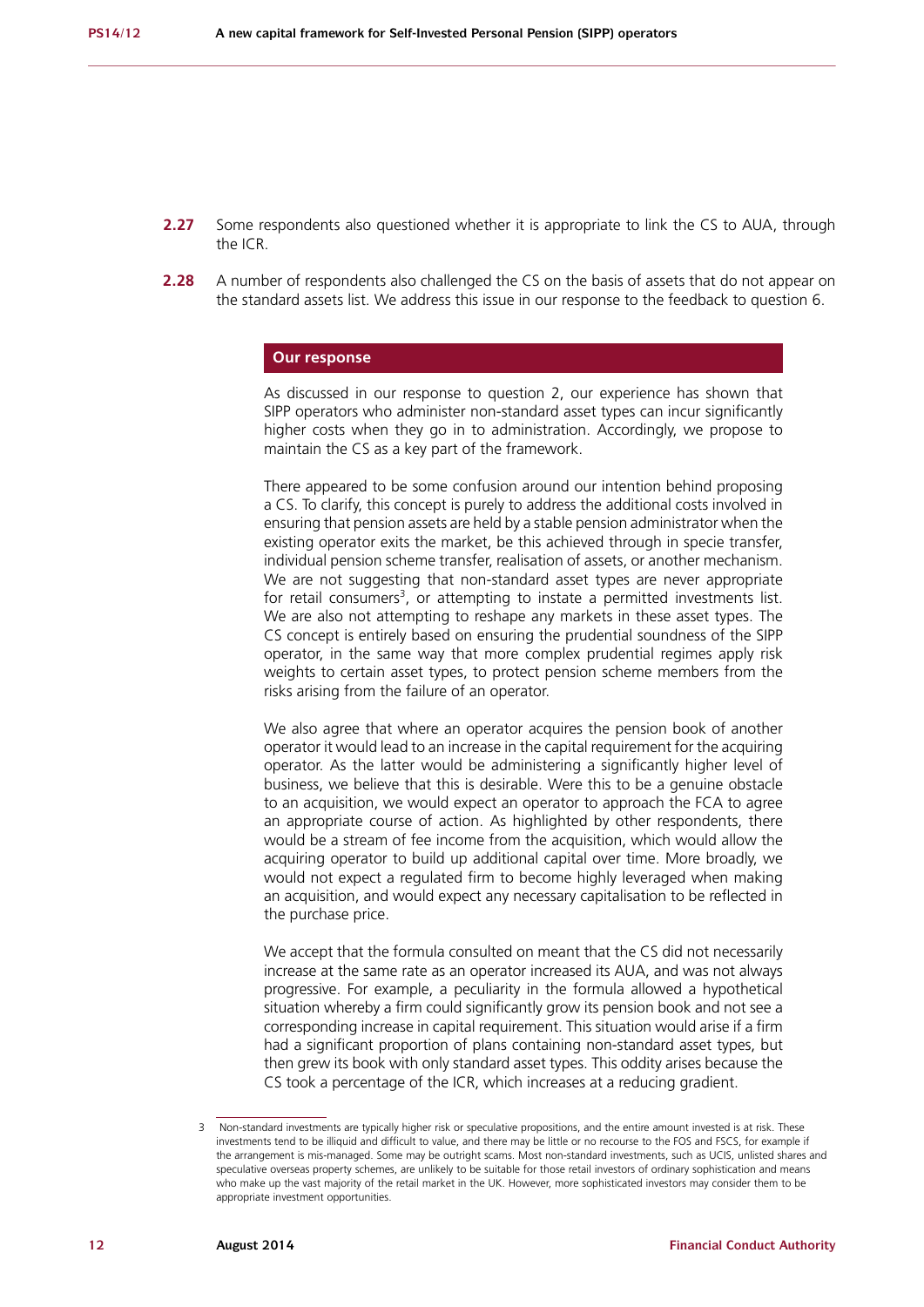We have modelled various approaches to address this issue, with the policy intent of ensuring that the CS stays constant when the number of plans containing non-standard assets remains unchanged. The following technical amendment broadly achieves that result.

*Capital surcharge = (√percentage of plans containing non-standard assets) x 2.5 [constant] x Initial Capital Requirement*

The constant chosen will generally mean a slight reduction in the CS consulted on for smaller firms, and a slightly higher requirement for larger firms. However, taking this scenario in isolation is somewhat hypothetical, as it must be considered alongside all the changes we have made to the framework (in particular, see our treatment of UK commercial property as explained in our response to the feedback received to question 6).

#### *Q5: Do you have any comments on this approach, or evidence to support an alternative approach?*

- **2.29** A number of respondents suggested that a plan for wind-down would better protect consumers against the risks associated with a SIPP operator going into administration.
- **2.30** Some respondents suggested an expenditure-based approach, as discussed in question 1.
- **2.31** A number of respondents offered variations of our framework. For example, some respondents suggested that turnover could be included in the calculation. We thank respondents for challenging the framework, which has been helpful in developing the policy further, reflected in the changes we have made.
- **2.32** A requirement for firms to maintain professional indemnity insurance (PII) was also suggested as an alternative or supplement to a capital requirement.
- **2.33** There was also some suggestion that a more rigorous approach by the FCA when approving individuals who operate in the SIPP industry would reduce the likelihood of disorderly firm failure.
- **2.34** Increased systems and control requirements were also suggested as an important factor in ensuring the orderly management of a SIPP operator.

#### **Our response**

We agree that operators compiling plans to cover their exit from the SIPP market in an orderly manner, should they need to do so, is a prudent risk management tool. We are aware that some operators have already considered exit scenarios and we encourage others to do the same. However, integral to an orderly exit from a market is having the financial resources to meet the associated costs, and to continue operating the business where necessary. This is why we are updating the capital requirement for SIPP operators.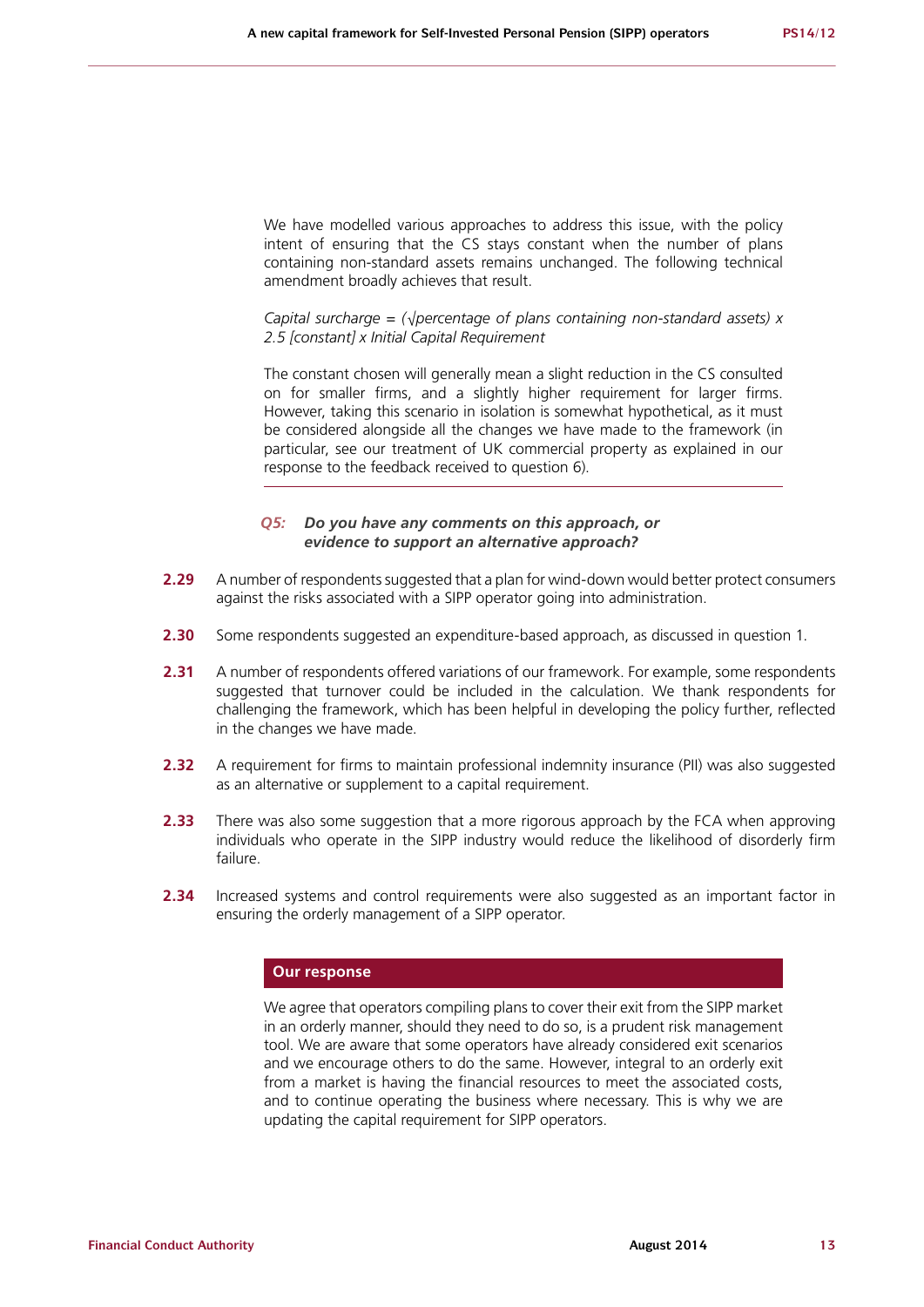We partly explained our reasoning for moving away from an expenditurebased approach in our response to question 2. This approach has not worked in this industry. Firms with comparable scales of business are also subject to vastly differing capital requirements. The approach disincentives firms from investing in their business, which can lead to peculiarities whereby a firm with low expenditure and hence a low capital requirement incurs significantly higher costs in wind down. This could be due to insufficient investment and risk management, for example through due diligence on the assets being introduced to schemes.

PII is usually in place to protect a firm from claims of negligence, but can also cover claims for losses incurred by consumers from poor financial advice. As a matter of sound business management, we encourage SIPP operators to ensure that they have adequate PII in place, appropriate to their business. However, we do not believe that this alone mitigates the costs of a SIPP operator exiting the market, and it is unlikely to mitigate fully the risk of costs being passed on to consumers.

The approved persons regime applies to affected individuals working for a SIPP operator. We take this very seriously when considering applications for all authorised persons, including those employed by SIPP operators. However, we do not think it is practical to assume therefore that there will be no subsequent breaches of conduct or prudential requirements in the SIPP industry. The approved persons regime is one of a number of measures we use to assess whether a firm meets the minimum standards of business to operate.

SIPP operators are subject to systems and control requirements, which they must comply with on an ongoing basis. Where we identify breaches of these requirements, we work with firms to resolve them. Part of this may be ensuring that the firm has sufficient financial resources available to comply with these requirements in a suitable way. We do not see additional systems and control requirements as an appropriate substitute for ensuring that SIPP operators have sufficient capital invested in their business.

#### *Q6: Do you think that this list covers all of those asset types that would not incur additional costs should they need to be transferred to another provider? Do you think there are any other asset types that should be included in this list? And, if so, why?*

- **2.35** We received a number of helpful responses to this question. Common asset types suggested to be added to the list included:
	- **•** Gold bullion
	- **•** National Savings & Investments products
	- **•** Term deposits
	- **•** UK commercial property
	- **•** Assets held via discretionary fund managers
	- **•** Exchange traded funds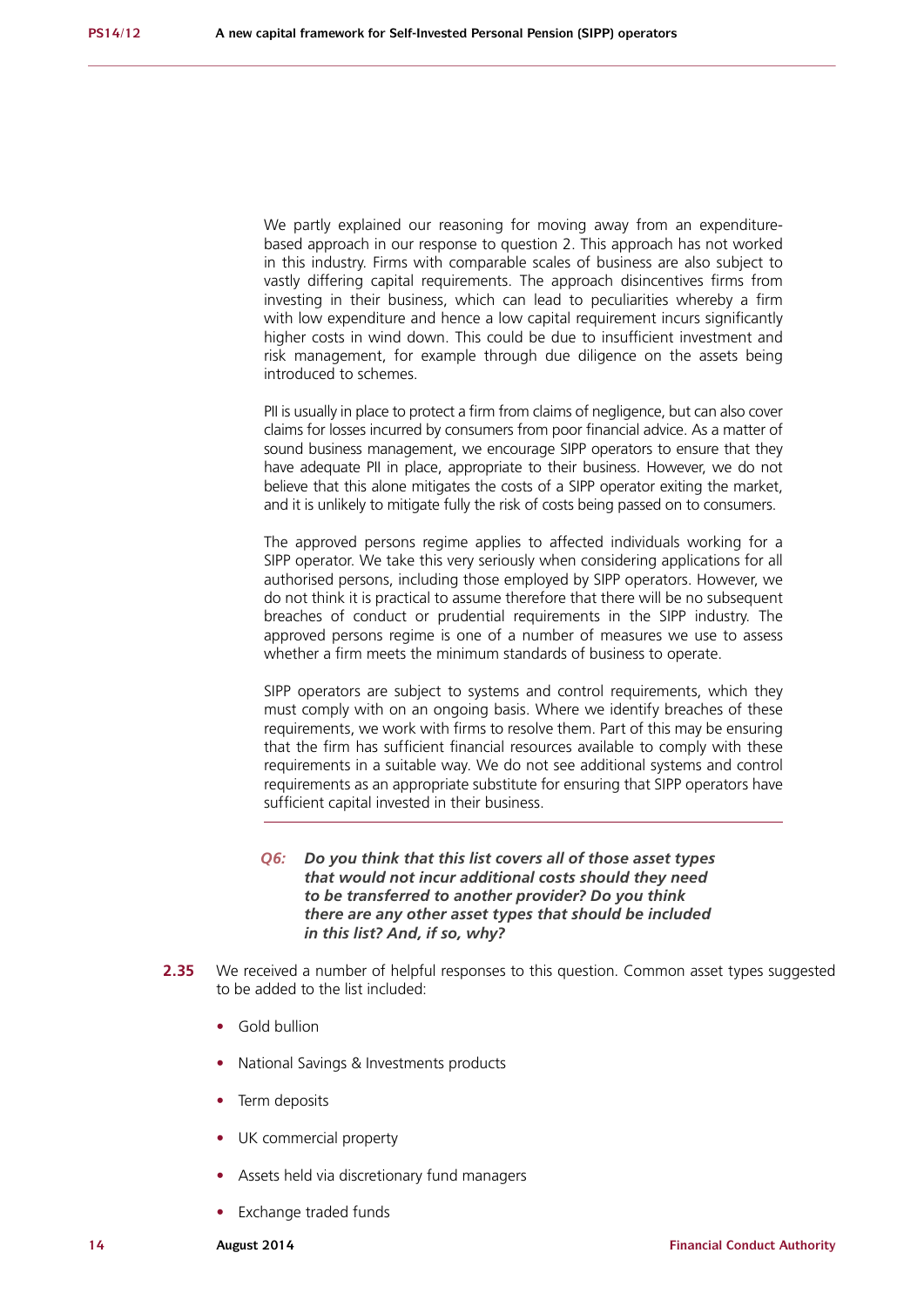**2.36** Some respondents made the point that different types of non-standard assets would have different levels of complexity, and would raise differing degrees of complexity in a wind down scenario. Others suggested additional buckets of asset types rather than the strict division between standard and non-standard assets.

#### **Our response**

We have added physical gold bullion, National Savings & Investments products, bank account deposits, units in regulated collective investment schemes, and UK commercial property to the standard assets list (see paragraph 3.5 for the full list). We agree that these asset types will generally meet the criteria we outlined for an asset to qualify as a standard asset.

Given the significance to many operators of the addition of UK commercial property, we discuss this separately. Consultation feedback, further informed by our thematic work in the SIPP industry, has led us to agree that normally UK commercial property can be transferred between pension providers at relative ease, provided there is a purchasing party prepared to accept the asset. There will be instances where this is not the case. For example, where the transfer of UK commercial property cannot be registered at the Land Registry, or it would take more than 30 days to transfer the asset. Where a firm identifies such an asset in its schemes it should treat the asset as non-standard.

We do not feel that it is appropriate to introduce additional categories of assets beyond standard and non-standard. While we accept that there will be borderline assets, we feel that adding more categories would increase complexity with limited gain.

We have added units in regulated collective investment schemes to the standard asset list, but have not included assets held by a discretionary fund manager. Were the assets held by a discretionary fund manager as units in a regulated collective investment scheme, then they would be on the standard asset list, and we would expect firms to treat them as such. We accept that operators may not know the exact value of assets held by a discretionary fund manager, and indeed whether they are standard or non-standard, on an ongoing basis. In our response to question 1 we explained that we have also amended the rule to require firms to calculate AUA for the purpose of the capital requirement calculation as the average of the sum of the personal pension schemes administered by the firm at the latest four quarter-end dates. Accordingly, for assets held via a discretionary fund manager, valuations and asset breakdowns only need be undertaken on a quarterly basis. We expect this to reduce the compliance burden on operators. However, operators should be mindful that they may need to value these assets more frequently for other purposes, such as providing scheme members with portfolio valuations.

In addition, as we have added units in regulated collective investment schemes to the standard asset list, we have removed unit trusts (UT) and open-ended investment companies (OEIC), as these are broadly included in the definition of regulated collective investment schemes. Feedback suggested that some firms interpreted UT and OEIC to mean that any unit trust or open-ended investment company would be standard, regardless of whether or not it is authorised, with no consideration of the underlying assets. This approach would be contrary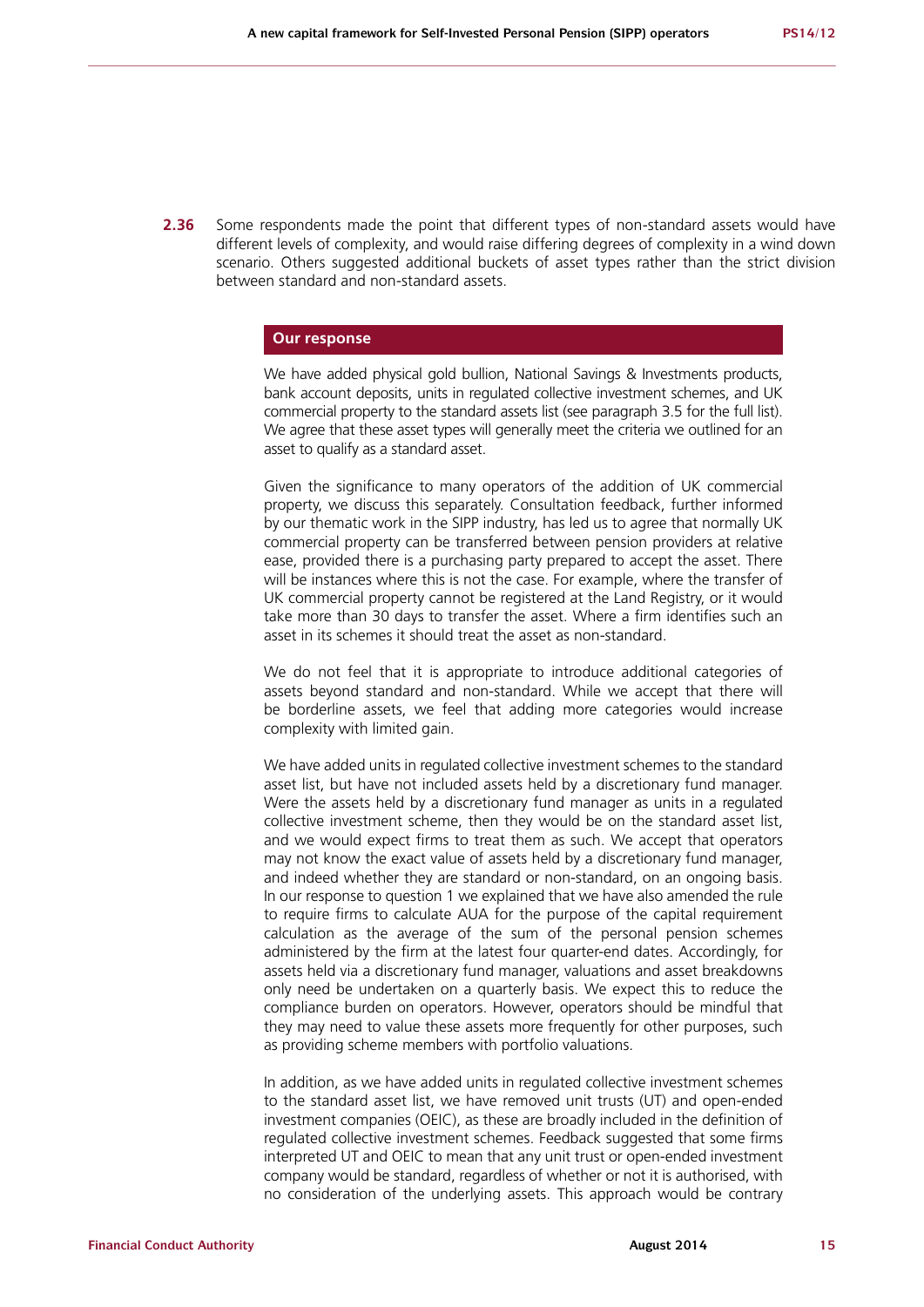to the policy intention as set out in the CP as it could potentially be used as an avoidance mechanism. Regulated collective investment scheme is a defined term that covers these vehicles where they are established in or passporting into the UK.

We also clarify that 'investment trusts' means 'shares in investment trusts'. For the purposes of ownership through a personal pension scheme, entities such as investment trusts and regulated collective investment schemes are normally vehicles that pool assets owned by pension savers, rather than assets in their own right. Therefore, for the purpose of the standard assets list, it is more appropriate to refer to units or shares in such entities rather than the entities themselves.

We have not added exchange traded funds, as this would normally be covered by regulated collective investment schemes.

To clarify, operators should only treat assets as standard assets if they are on the standard asset list. However, where assets are on the standard asset list, but the operator has reason to believe that they would take more than 30 days to realise, those assets should be treated as non-standard.

#### *Q7: Do the timescales set out above appropriately reflect the time needed to access capital in a wind-down scenario?*

- **2.37** This question referred to our proposal to require SIPP operators to hold the proceeds of capital raising, i.e. the assets corresponding to regulatory capital, in assets realisable within a specified time period. We proposed that assets corresponding to the value of the ICR should be held in a form realisable within one year, and assets corresponding to the value of the CS should be held in a form realisable within 30 days.
- **2.38** Some respondents were supportive of this requirement, while others argued that it was not proportionate.
- **2.39** A number of respondents also questioned why the proposed timescales are different for capital relating to the ICR and capital relating to the CS. It was suggested that this is counterintuitive, as the likelihood is that it would take longer to transfer non-standard assets, and so the capital is not needed as quickly.
- **2.40** Other respondents expressed support, noting that this would help ensure that capital can be accessed when a firm is in administration.

#### **Our response**

We proposed this rule as a backstop, to ensure that regulatory capital is not held in a form such that it cannot be accessed when it is needed. We accept the comments from respondents who noted that capital would likely be needed sooner than one year from a firm exiting the market. However, to impose a more prescriptive regime could potentially preclude the ability of operators to hold longer term investments in their business. In reality, we would expect to see a range of asset maturities on the balance sheet of a SIPP operator.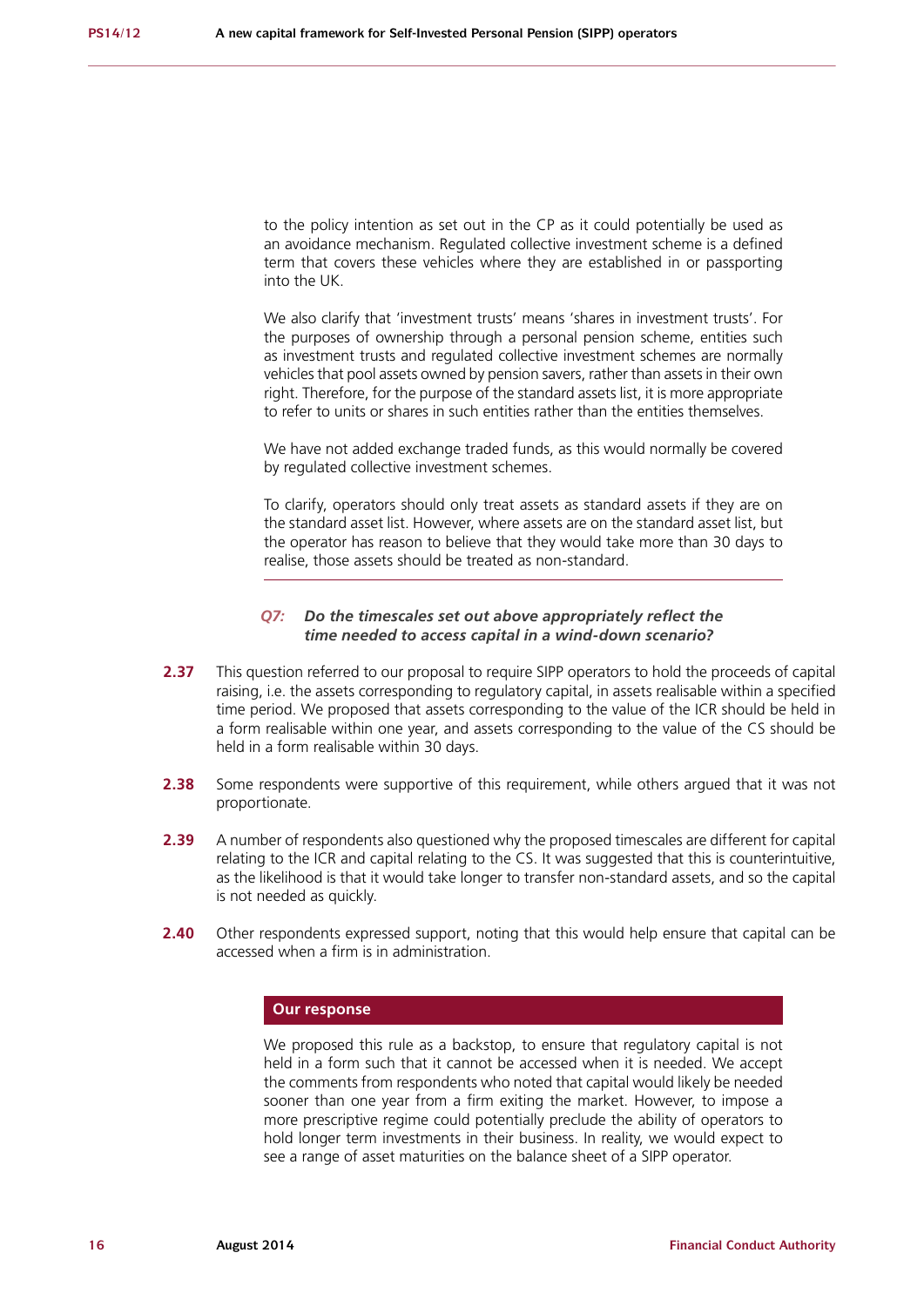We note that non-standard asset types are likely to take longer to transfer, and so understand why some respondents questioned the proposal for assets corresponding to the CS be held in a shorter dated form of assets than the assets corresponding to the ICR. Again, this rule does not claim to foresee the nature of administration or creditor hierarchy of a SIPP operator in administration.

The CS must be held in shorter-dated assets due to the likely increased complexity and costs incurred by a SIPP operator exiting the market with nonstandard assets in its schemes. Where an operator only administers standard asset types, it is likely that the operator would have more control over the process of transferring the assets, and so the need for realisable capital may not be as urgent.

In addition, it should be noted that for the vast majority of firms, the ICR will be significantly higher than the CS, and so only a small amount of capital, if any, will be required to be held invested assets realisable within 30 days.

#### *Q8: Would this rule change incur significant costs to your business? If so, please explain/quantify these costs. This question is only applicable to operators.*

- **2.41** This question referred to the rule change discussed in question 7.
- **2.42** As above, responses were mixed, particularly given that the question was directly addressing the impact of this change on affected firms.
- **2.43** Some respondents suggested that this rule change would be a barrier to a firm acquiring another firm.

#### **Our response**

We thank respondents for their feedback. We propose to enact this rule change, for the reasons discussed in our response to question 7.

It should be noted that intangible assets (such as goodwill arising from the acquisition of another business) are currently required to be deducted in arriving at the liquid capital requirement in IPRU (INV) Chapter 5. Accordingly, we do not believe that this requirement should materially alter the capital impact of a firm acquiring the pension book of another firm.

#### *Q9: Do you agree that not all of the existing components of liquid capital are relevant to SIPP operators and that own funds is a more appropriate form of financial resources?*

**2.44** Whilst respondents generally agreed that this form of capital is not normally relevant to SIPP operators, there were some specific queries. For example, some asked why adjustments in respect of qualifying property and short-term subordinated loans should not be permitted to be included in regulatory capital. Indeed, some noted that such capital is not loss absorbing, and so may be more likely to be available following a firm's failure.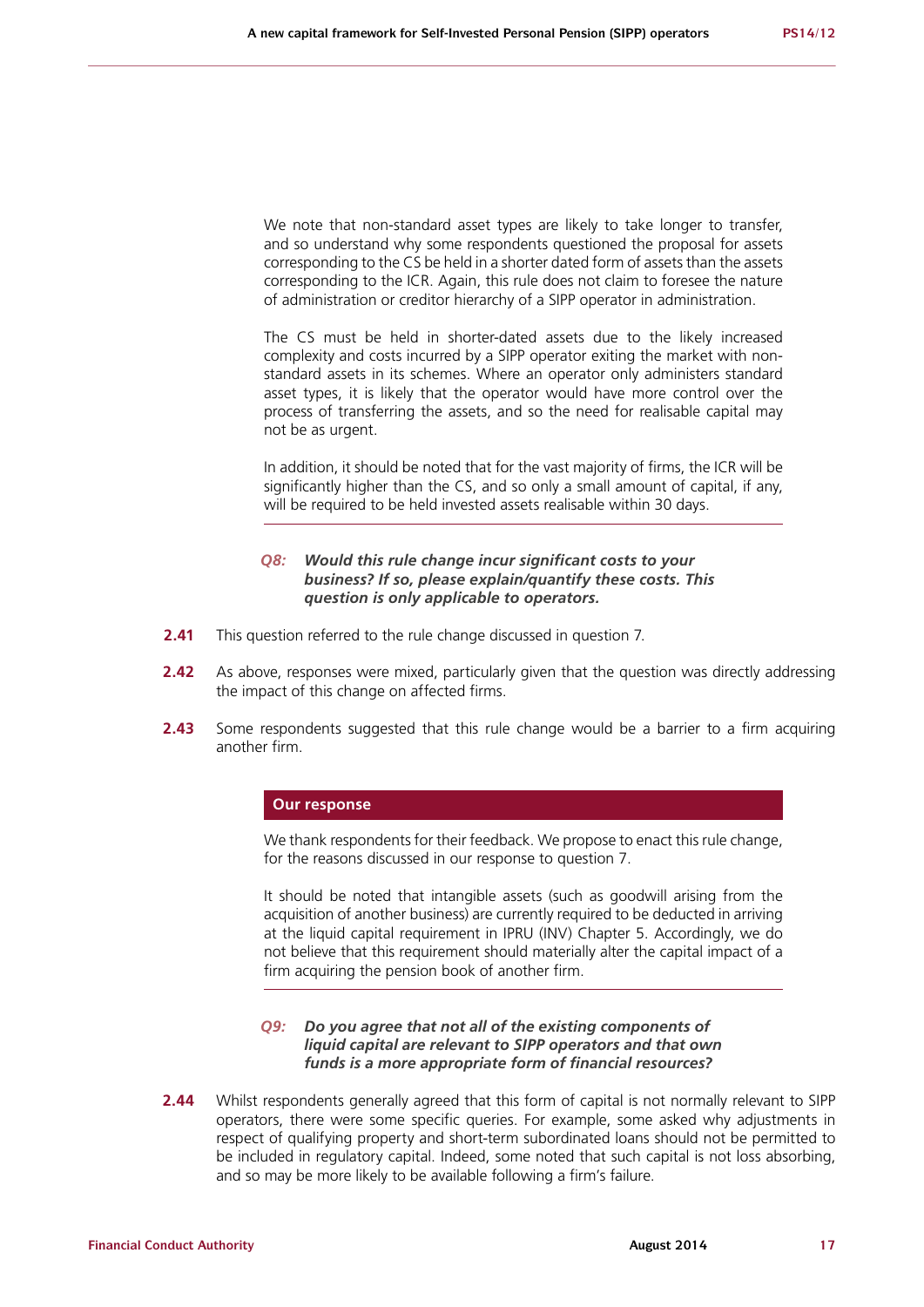**2.45** Some respondents claimed that this change is unjustified on the grounds of 'fairness' compared to similar sectors.

#### **Our response**

Our reasoning for proposing this change was that the returns submitted to us by SIPP operators show that very few operators currently hold Tier 3 capital, and so we sought industry feedback on whether it is appropriate and necessary for them. We did not propose this change to treat SIPP operators more or less harshly than other sectors, but rather to appropriately reflect the types of capital that SIPP operators hold. We were therefore surprised by the strength of the responses we received.

Nonetheless we accept that there are legitimate reasons why a firm may wish to hold Tier 3 capital, and it may be a preference for new entrants. Accordingly, we are not changing the regulatory capital test from Liquid Capital to Own Funds, which is a reversal of our proposal. However, we will remove net trading book profits<sup>4</sup> from the Liquid Capital test for SIPP operators.

#### *Q10: Do you believe that a transitional period of one year is appropriate?*

- **2.46** Responses were mixed, with some agreeing, and others suggesting alternative periods between six months and five years.
- **2.47** Some respondents suggested a staged implementation, for example through gradually increasing the constants in the ICR and CS, or a requirement to meet a proportion of the new requirements in year one, and then the remainder in the next year.

#### **Our response**

We are mindful that a short transitional period may increase the risk of disorderly exits from the market. However, we are concerned that the current capital framework is not sustainable and leaves consumers exposed to considerable risk. Accordingly, we will apply a two-year transitional period, and these rules come in to force from 1 September 2016.

#### *Q11: In your opinion, would this proposal lead to a significant reduction in the level of competition within the SIPP sector?*

**2.48** Feedback was mixed. Some suggested that these polices would markedly reduce the level of competition in the SIPP industry, largely due to an expected reduction in the number of smaller firms. Others believed that, while there would be a reduction in numbers of firms (as we explained was possible in our cost benefit analysis (CBA)), there would still be sufficient operators in the market offering a variety of different products to maintain adequate competition.

Trading book is a concept that does not apply to SIPP operators, as they do not have the relevant permissions to take proprietary trading positions.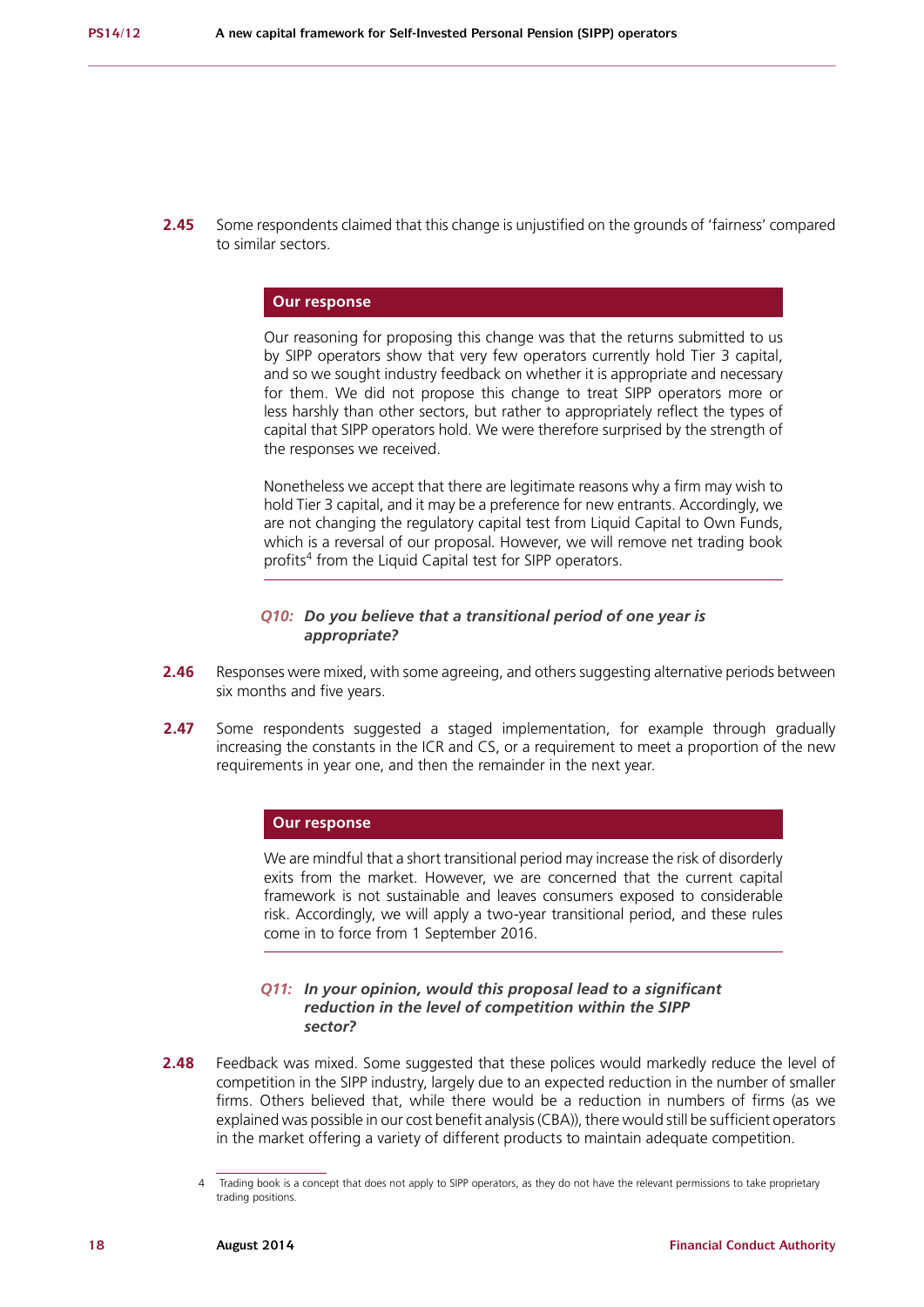- **2.49** There was some discussion about the increased clarity around the position of firms operating in the sector, and also what types of assets operators are prepared to accept.
- **2.50** It was also noted that this policy could lead to an increase in fees, particularly for pension savers who have non-standard asset types in their pension schemes.

#### **Our response**

The changes we have made will largely reduce the impact on smaller firms. We have considered any competition impact of the policy in the light of those changes.

We have updated our CBA in Chapter 4. This assesses the competition impact of this policy, considering this feedback.

#### *Q12: Can you provide any evidence or data that might further inform our analysis of the likely impact of our proposal?*

**2.51** Many respondents offered helpful information, such as their levels of non-standard assets. We thank respondents for their contributions.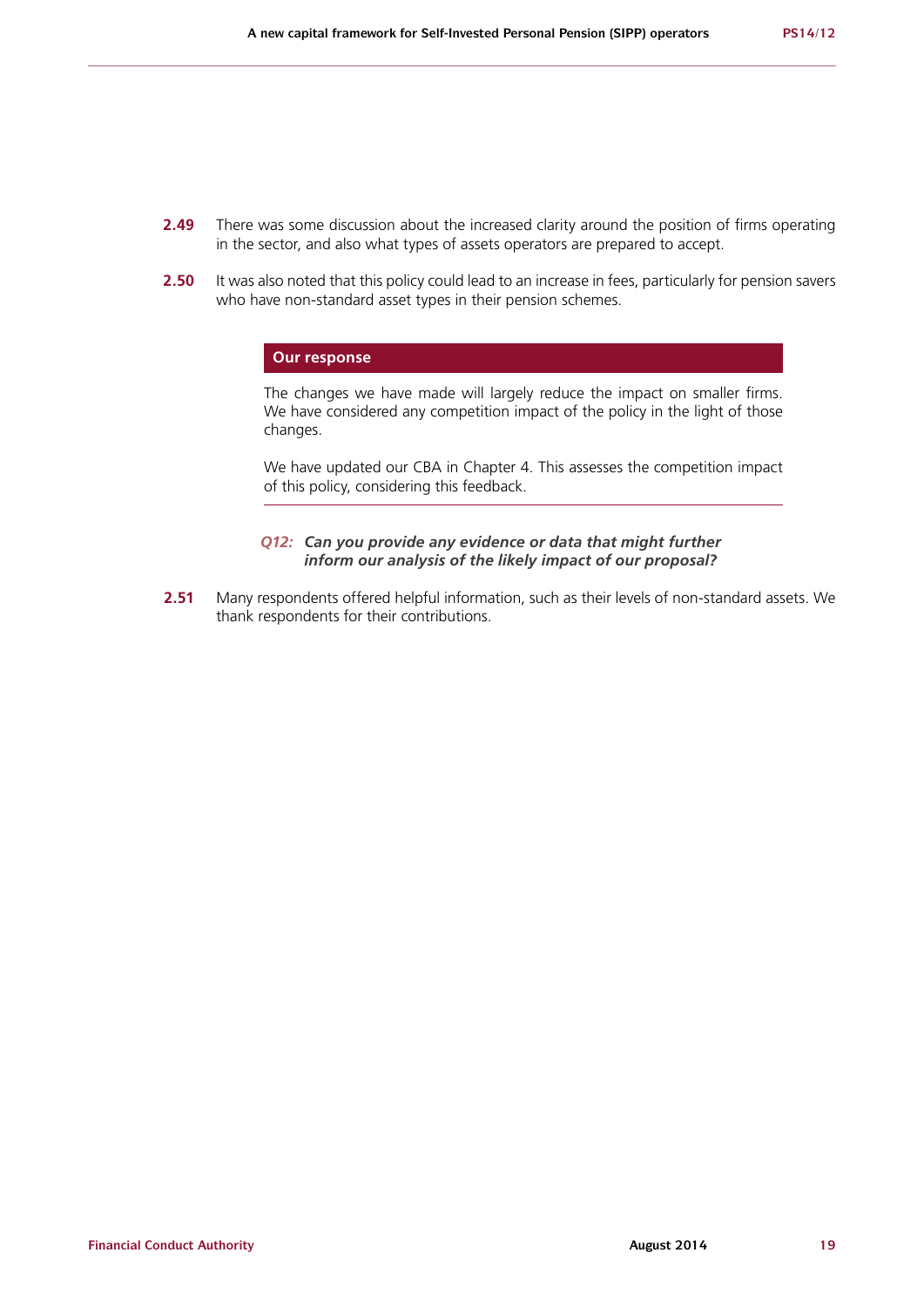# **3. Summary of key changes to the framework consulted on**

**3.1** This chapter summarises the key changes discussed in the previous chapter in our responses to the feedback, to help readers understand the changes we have made to the proposed framework. It does not include all technical amendments to the rules, which can be seen in the Handbook text in Annex 2, but instead shows the most significant changes.

#### **Changes to the framework**

#### **Changes to address fluctuations in AUA**

**3.2** As discussed previously, some respondents noted that AUA can be volatile, and this could lead to fluctuating capital requirements. To address this, we propose that the capital requirement calculation should be based on the average AUA over the last 4 quarter-ends rather than at a set point in time.

#### **Reduced ICR for smaller firms**

**3.3** As discussed at the beginning of Chapter 2, to smooth the effect of this policy on smaller firms, we have adjusted the constants in the ICR as follows:

#### *Table 2*

| <b>AUA</b>   | <b>ICR</b> constant to be applied |
|--------------|-----------------------------------|
| $<$ £100 $m$ | 10                                |
| £100-£200m   | 15                                |
| >£200m       | 20                                |

#### **Technical change to the capital surcharge**

**3.4** For the reasons discussed in question 4, we have changed the capital surcharge as follows:

Capital surcharge =  $(\sqrt{\text{percentage of plans containing non-standard assets}}) \times 2.5 \times$ Initial Capital Requirement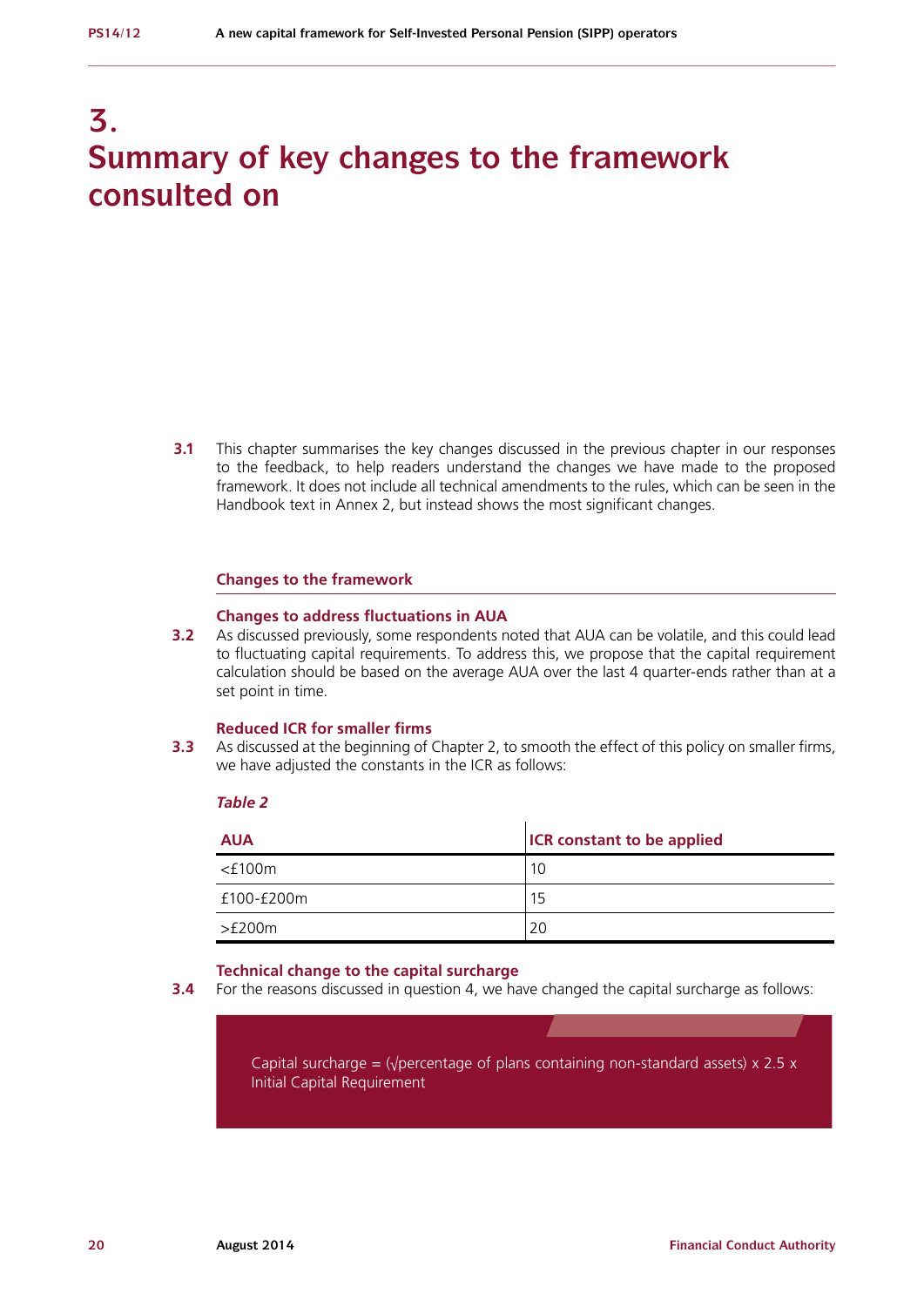#### **Changes to the standard assets list**

**3.5** For the reasons discussed in question 4, we have made changes to the standard asset list. The final standard asset list is as follows. Additions are in red.

Bank account deposits Cash Cash funds Corporate bonds Exchange traded commodities Government & local authority bonds and other fixed interest stocks Physical gold bullion Investment notes (structured products) Shares in Investment trusts Managed pension funds National Savings and Investment products Permanent interest bearing shares (PIBs) Real estate investment trusts (REITs) Shares listed on: **•** the Alternative Investment Market; **•** the London Stock Exchange; or **•** a recognised overseas investment exchange. UK commercial property Units in Regulated collective investment schemes We have removed: **•** Unit trusts **•** Open-ended investment companies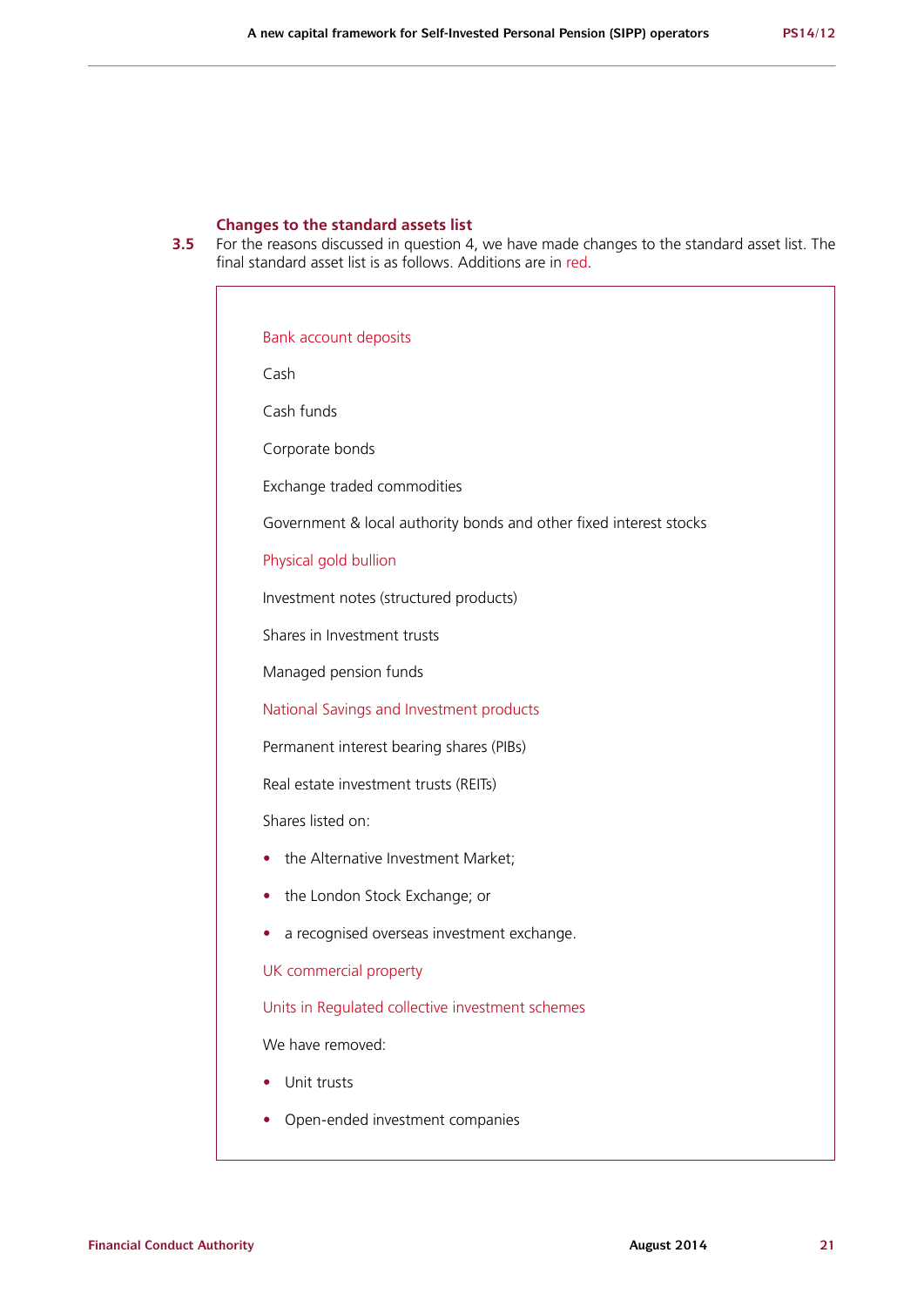# **Summary of proposed changes to the formula**

**3.6** Table 3 summarises the calculation to be used in the updated framework. Changes from the framework consulted on are shown in red.

# *Table 3*

| <b>STAGE 1</b> | $ICR = \sqrt{AUM} \times K1$<br>Where:<br>$ICR = Initial Capital Required$ Requirement<br>AUM = Assets Under Management<br>$K1 =$ Constant (originally proposed to be 20 for all firms) |                                                                             |  |  |
|----------------|-----------------------------------------------------------------------------------------------------------------------------------------------------------------------------------------|-----------------------------------------------------------------------------|--|--|
|                | <b>AUA</b>                                                                                                                                                                              | K1 constant to be applied                                                   |  |  |
|                | $<$ £100 $m$                                                                                                                                                                            | 10                                                                          |  |  |
|                | £100-£200m                                                                                                                                                                              | 15                                                                          |  |  |
|                | $>$ £200 $m$                                                                                                                                                                            | 20                                                                          |  |  |
| <b>STAGE 2</b> | $CS = (\sqrt{p\%}) \times K2 \times ICR$<br>Where:<br>$CS = Capital Surface$<br>$p\%$ = percentage of plans containing non-standard asset types<br>$K2 =$ Constant, proposed at $52.5$  |                                                                             |  |  |
| <b>STAGE 3</b> |                                                                                                                                                                                         | Total Capital Requirement = Initial Capital Requirement + Capital Surcharge |  |  |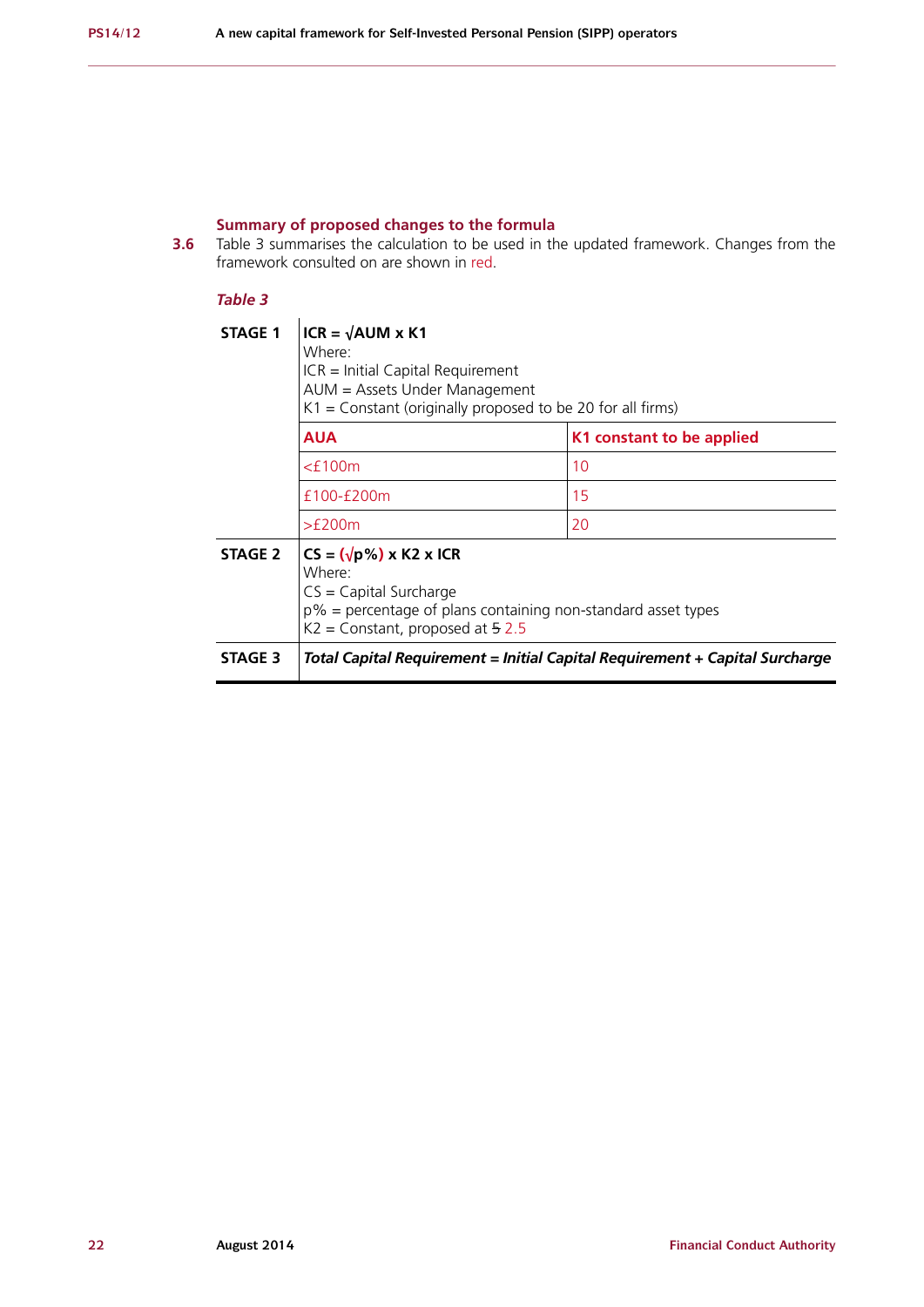# **4. Update to the Cost Benefit Analysis (CBA)**

**4.1** In CP12/33, we completed a CBA of the proposed changes as required by the Financial Services and Markets Act (FSMA). We make some technical updates to the CBA in the light of policy changes and feedback discussed in Chapter 2. Accordingly, the following should be read alongside the CBA contained in CP12/33.

#### **Market impact**

**4.2** In our CBA we estimated that 14% to 18% of SIPP operators may choose to exit the market as a result of this policy. The changes we have made will mean that the impact of this policy will be less burdensome for the majority of firms, so we now expect this to be less than 10%. In addition, a number of operators have already left the market since our original CBA for reasons unrelated to this policy.

#### **Systems costs**

**4.3** SIPP operators should know what assets they administer. However, we note that operators which administer non-standard assets may need to embed additional systems in order to monitor the number of plans which contain non-standard assets. For the majority of affected firms, we would expect set up costs between £2,000-£20,000, and then ongoing costs of £1,000-£8,000pa. For a small number of very large firms initial systems adjustments may be larger than £20k reflecting the extremely large size of their books compared to the majority of firms. We expect that around 50% of firms do not hold any non-standard assets or are no longer accepting non-standard assets, and so this is not relevant. Accordingly, these aggregate costs amount to be £70,000-£700,000 one off costs, and then £35,000-£280,000pa. As well as allowing firms to comply with capital requirements, these systems changes provide greater transparency should another firm seek to acquire the operators pensions book.

#### **Capital costs**

**4.4** Subsequent to our policy changes as outlined in Chapter 3, it is appropriate to update our analysis of the total impact of these amendments, particularly in regards to the changed level of capital in the industry. To do this, we used a sample of firms for whom we have detailed relevant data through our supervisory work in the SIPP industry. We used a sample of 30 firms, and have estimated an industry-wide impact by scaling-up the impact on our sample to include the whole population of affected firms. In doing this, we assumed that our sample is broadly representative of the industry.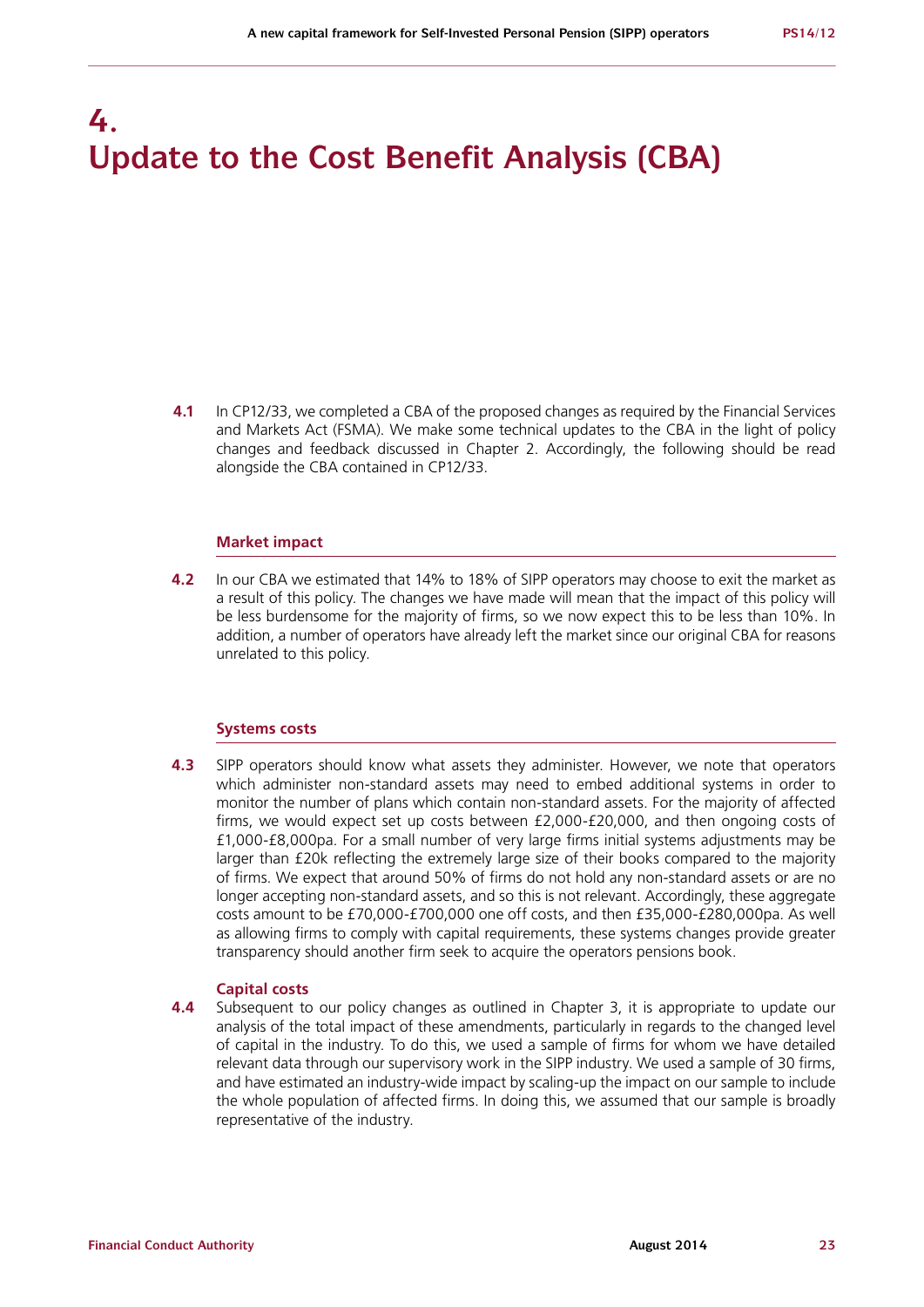- **4.5** We took the difference between existing capital requirements and our calculation of the new requirements for these firms. The data has been submitted to the FCA by firms through a survey, and so we assume it to be accurate. For the CS calculation, we have used the percentage of non-standard assets held within schemes as a proxy for the percentage of plans containing nonstandard assets. As we have more relevant data than previously, we assumed these calculations to be more accurate than the previous CBA.
- **4.6** We note that in reality the majority of operators already hold capital well in excess of their existing regulatory requirements. Indeed, approximately 50% of firms in our sample currently hold capital in excess of our calculations of their new requirements. Accordingly, these calculations are likely to be upper bounds.
- **4.7** Some respondents suggested that the weighted average cost of capital (WACC) applied in the CBA was not appropriate, though there were few details on what an appropriate cost would be. Mechanisms for raising capital are diverse, so it is hard to give an accurate figure across firms. We have estimated a wide 5-15% range to recalculate the cost of capital.

| <b>Firms Size</b><br>(AUA by fm) | <b>Average</b><br>$%$ of non-<br>standard<br>assets | <b>Estimated</b><br><b>Number of</b><br>firms | <b>Total Increase</b><br>from existing<br>requirement<br>(£000s) | <b>Ongoing</b><br>WACC $@5\%$<br>(6000s) | <b>Ongoing</b><br><b>WACC</b> <sup>@</sup><br>15% (£000s) |
|----------------------------------|-----------------------------------------------------|-----------------------------------------------|------------------------------------------------------------------|------------------------------------------|-----------------------------------------------------------|
| Small<br>(0 to 100)              | 2.40                                                | 23                                            | £1,160                                                           | £60                                      | £170                                                      |
| Medium<br>(100 to 500)           | 5.73                                                | 35                                            | £8,360                                                           | £420                                     | £1,250                                                    |
| Large<br>(greater than<br>500)   | 4.75                                                | 12                                            | £8,190                                                           | £410                                     | £1,230                                                    |
| <b>TOTAL</b>                     |                                                     | 70                                            | £17,710                                                          | £890                                     | £2,650                                                    |

#### *Table 4*

- **4.8** As shown in Table 4, we estimate that the total increased capital requirement across the industry is likely to be in the region of £18m. This would imply an ongoing funding cost between £890,000 to £2,650,000 per annum, though as most firms hold significantly more than the current requirements, this is likely to be an overestimate.
- **4.9** These changes partly reflect the more recent data used in our sample and the adjusted WACC. But they also show the impact of the policy in light of the changes we have made to the framework consulted on.
- **4.10** While there are wider benefits of firms having capital invested in their businesses, the key benefit of this policy is that the additional capital held by firms can fund the costs associated with transferring their pension book to another operator, and ensuring that schemes can continue to be operated should the operator exit the market. Were all 70 firms to exit the market, this benefit could be up to £18m. This is unlikely. Were we to assume a firm failure rate of 5% per annum, this would be up to £900,000 of additional benefit per annum.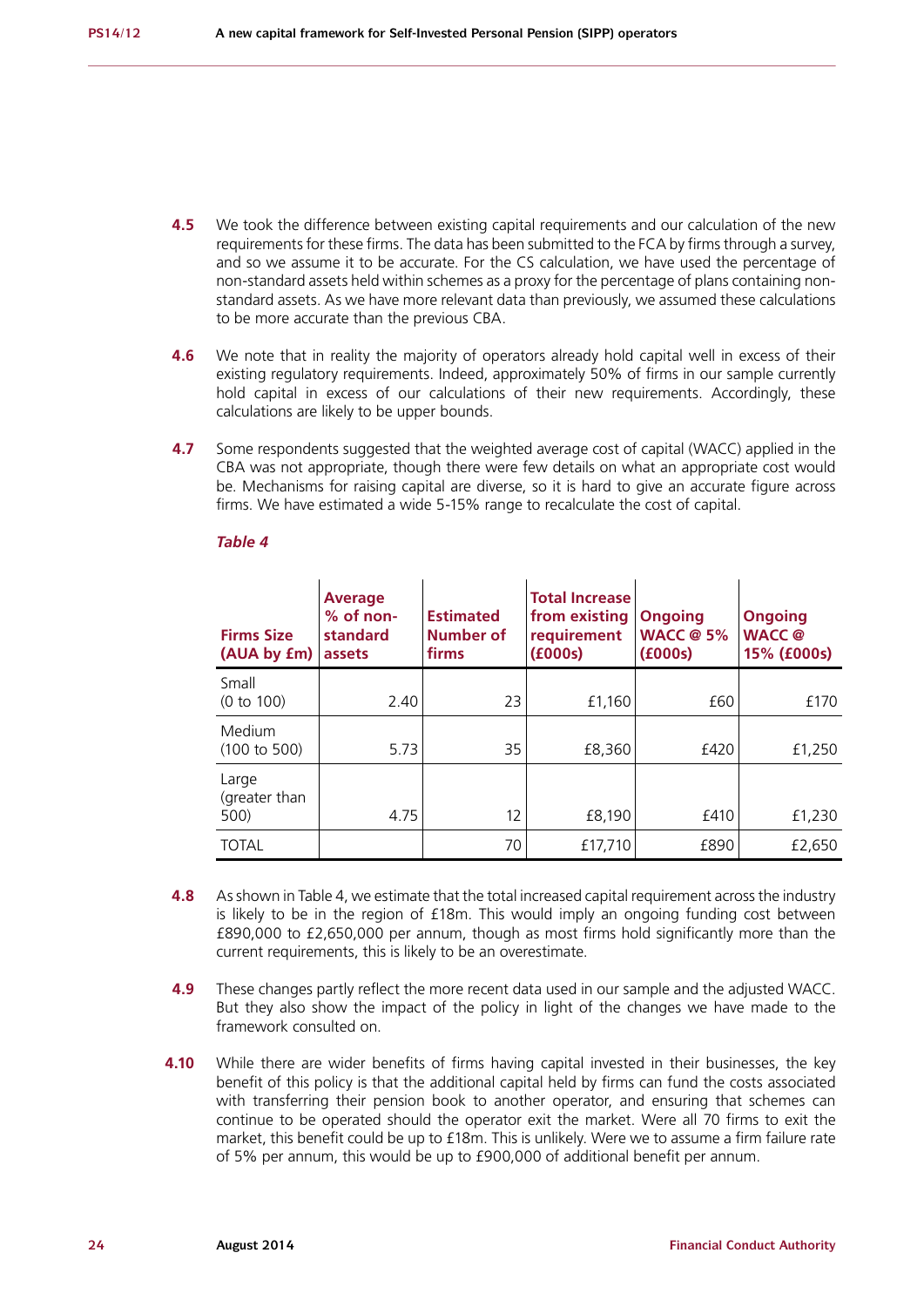**4.11** Over the longer term, we would expect fewer firms to fail in a disorderly manner as a result of them having higher levels of capital invested in their business. This brings wider benefits to consumers, and reduces the risk that their pension assets may need to fund the administration of a SIPP operator.

#### **Cost pass-through**

- **4.12** Some respondents argued that this policy will increase fees for consumers. We agree that this may be the case as some firms may decide to pass these costs through to members via increased fees.
- **4.13** There are various ways that this interaction could be modelled, but the level of cost passthrough is a business decision that firms make, and the FCA does not regulate pricing in this pensions industry. However, if between 0% to 100% of the increased cost from capital is passed through to members via fees, then between £0-£2,650,000pa could be passed on via fees, depending on the WACC used (see Table 1).
- **4.14** Scaling up the total AUA of firms in our sample suggests that the affected population of firms have combined AUA of approximately £54bn. Our upper bound of £2,650,000 accounts for approximately 0.005% of this combined AUA.
- **4.15** Were operators to currently charge an average annual fee of 0.5% of AUA to administer a pension scheme, and operators passed on our entire upper bound estimate of cost of capital to consumers, this would increase the average annual fee to 0.505%.
- **4.16** This increase in average fees is likely to be more relevant to firms who administer non-standard asset types, as the increase in capital requirements is likely to be bigger than firms of a comparable size who only administer standard assets.
- **4.17** Non-standard assets generally prove the most costly to transfer to other operators and we would argue that consumers holding these assets do not always pay the full costs of this. An increase in the price of administering these assets caused by the additional capital requirements might correct this, improving the economic efficiency of investment decisions.
- **4.18** So we believe that this potential increase in fees is an acceptable price to pay for the increased protection brought by better capitalised SIPP operators. However, any increase in price is likely to lead to a corresponding reduction in demand.
- **4.19** We expect that a number of operators will continue to accept non-standard assets into their schemes, albeit at a higher price. While the number of firms offering this service may reduce, as we originally estimated in CP12/33, we expect there to still be a range of investment choices and offerings available to consumers.
- **4.20** We do not believe that these changes are likely to have a material impact on competition between firms that only administer standard assets, as capital requirement changes will be much smaller here.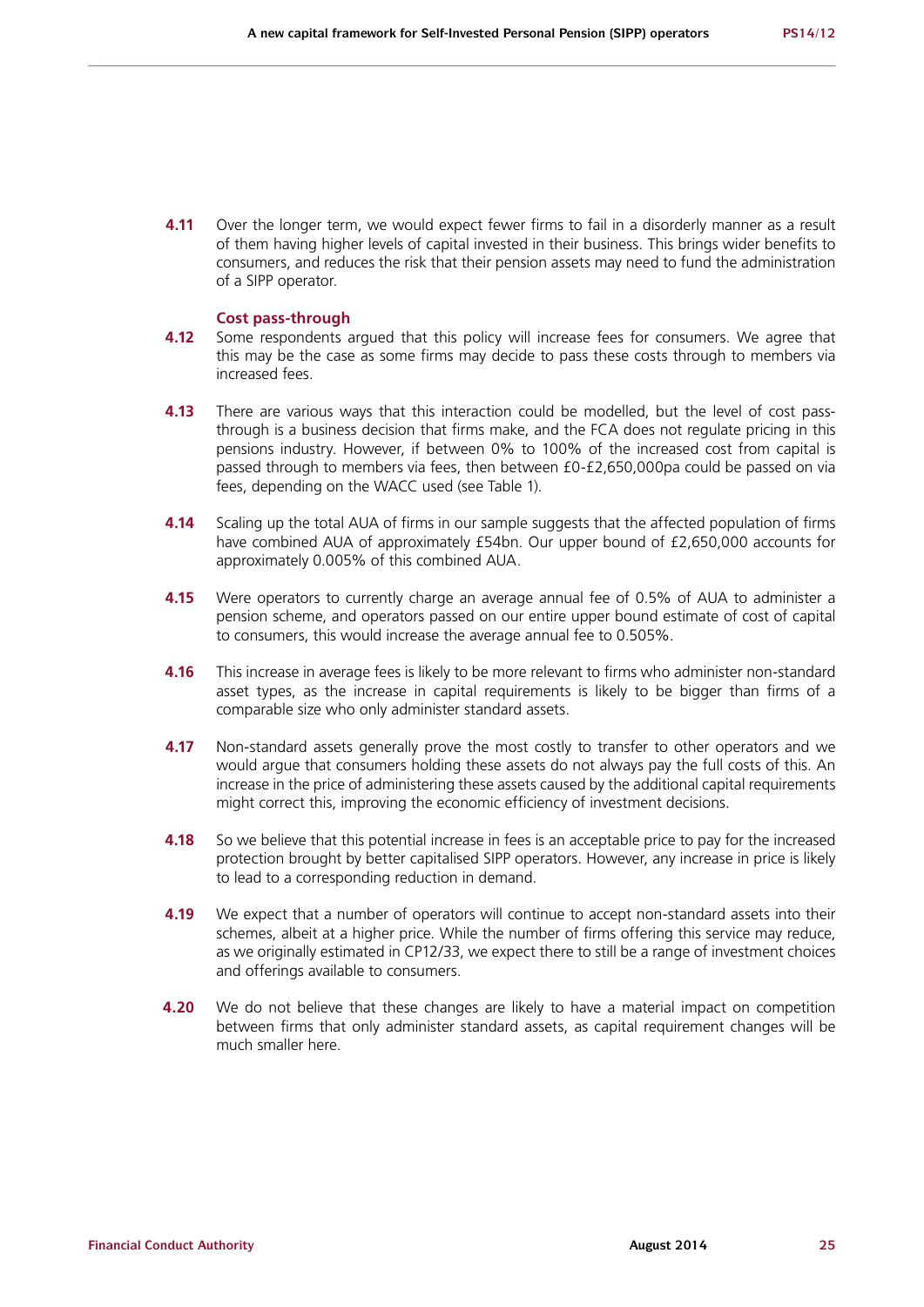# **Annex 1: List of non-confidential respondents**

@SIPP AJ Bell Alltrust Association of Member-Directed Pension Schemes Attivo Financial Services Ltd Barnett Waddingham Berkeley Burke Brian Shearing & Partners Limited Cabot Trustees Carey Pensions UK Catherine Lumb Chartered Financial Planning Curtis Banks PLC David Booler SIPP Trustees Limited Dentons Pension Management Limited Douglas Townley DP Pensions Limited Enhance Support Solutions European Pensions Management Limited Financial Services Consumer Panel Fowler Drew Limited Golding Smith & Partners Limited Harsant Services Ltd InvestAcc Pension Administration Limited Investment Management Association JLT Benefit Solutions Limited Killik & Co Liberty SIPP Limited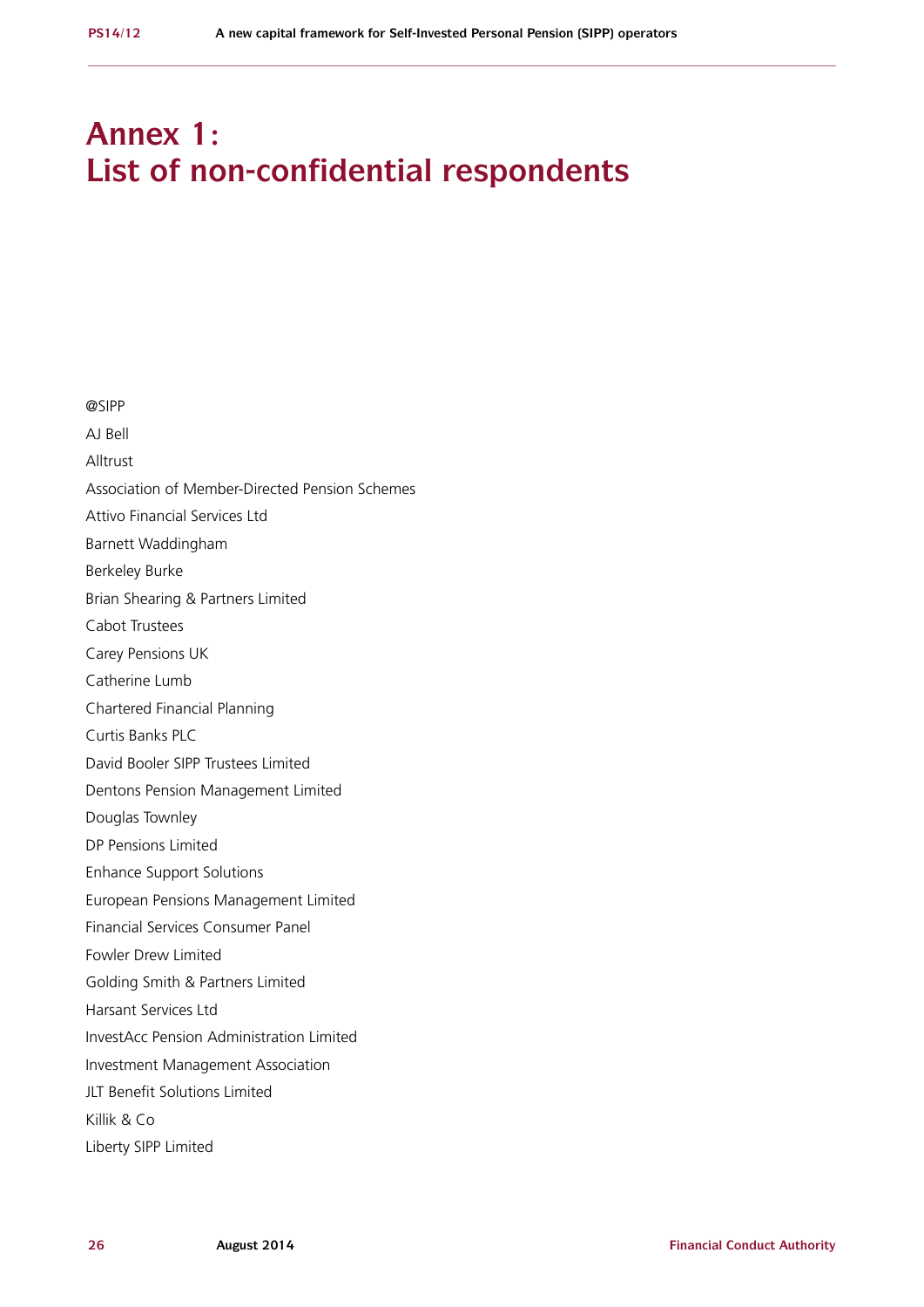Liverpool Victoria London & Colonial Matthew Foreman Mattioli Woods MC Trustees Michael J Field Consulting Actuaries More to SIPPS Morgan Lloyd SIPP MW Pensions Ltd Nick Foster Nikhil Chouguley Nucleus Financial Services Limited NW Brown Peter Wylie Pointon York SIPP Solutions Prakaash Kumar Subramaniam PSG SIPP Limited Robert Graham Trustees Limited Rowanmoor Group plc ShareSoc Sippchoice Suffolk Life The Hornbuckle Mitchell Group Limited The Pension Partnership LLP UPTEL Limited Wensley Mackay Westerby Trustee Services Ltd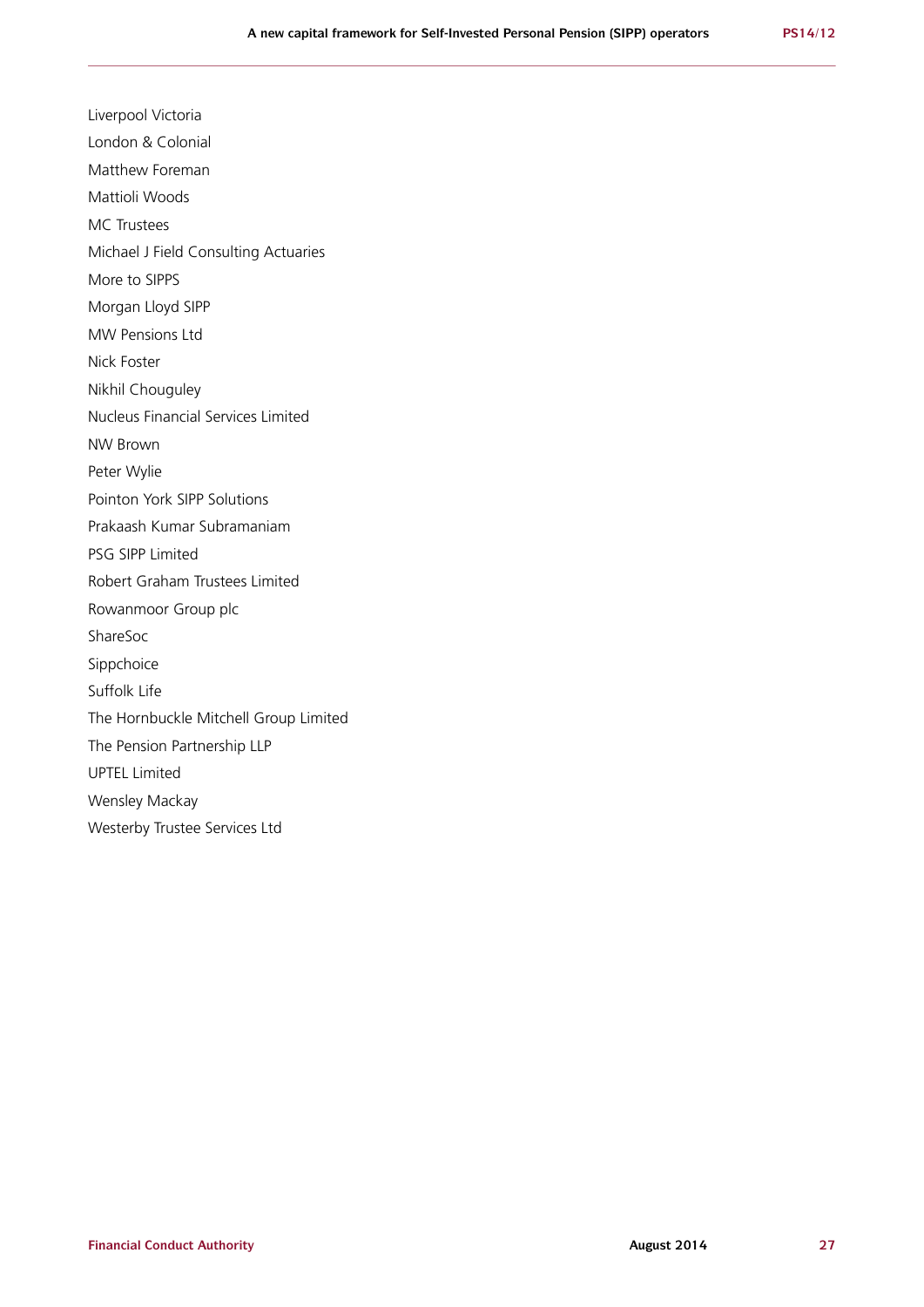# **Appendix 1: Made rules (legal instrument)**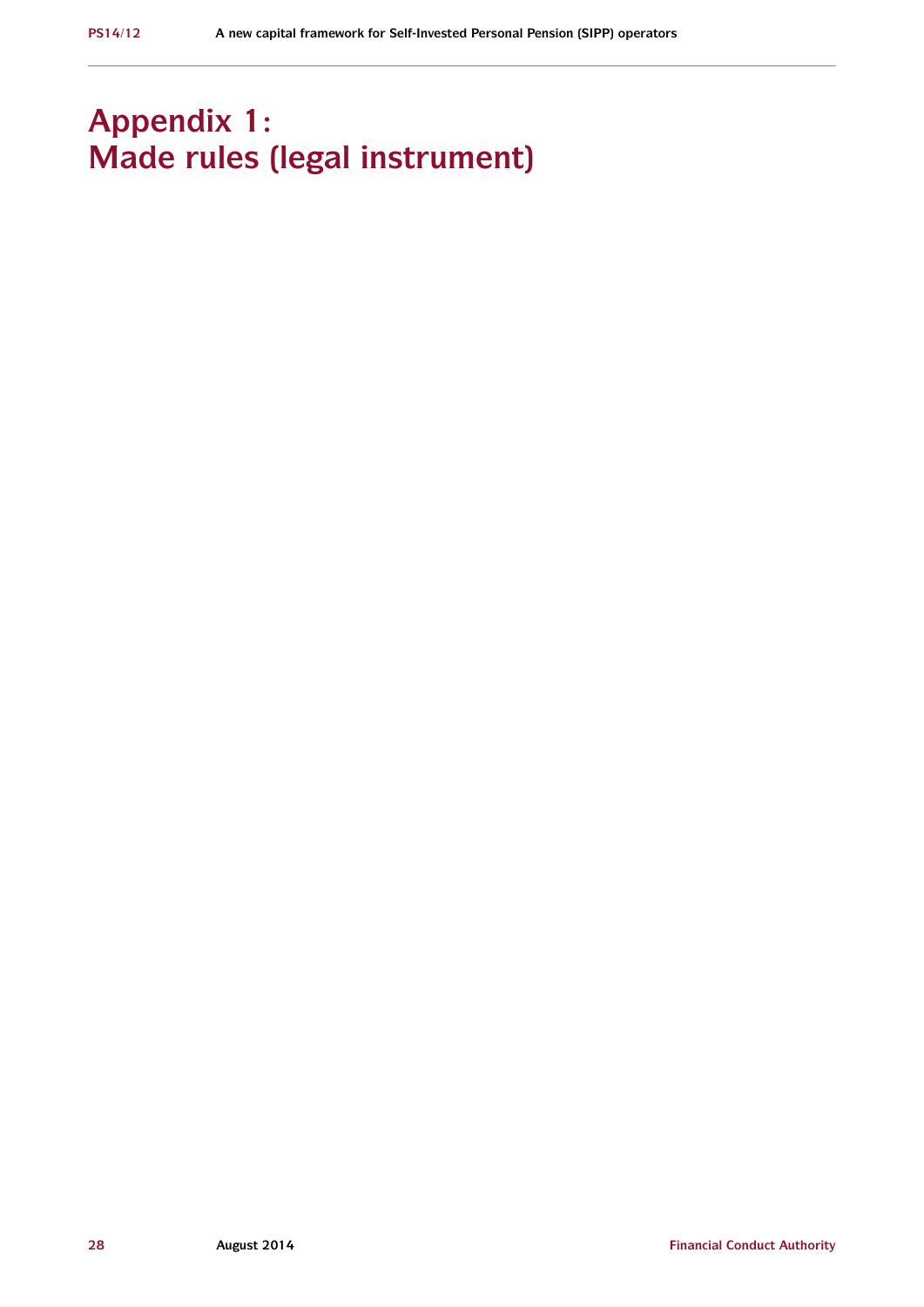# **PERSONAL PENSION SCHEME OPERATORS (CAPITAL REQUIREMENTS) INSTRUMENT 2014**

# **Powers exercised**

- A. The Financial Conduct Authority makes this instrument in the exercise of the following powers and related provisions in the Financial Services and Markets Act 2000 ("the Act"):
	- (1) section 137A (The FCA's general rules);
	- (2) section 137T (General supplementary powers); and
	- (3) section 139A(1) (Power of the FCA to give guidance).
- B. The rule-making powers listed above are specified for the purpose of section 138G(2) (Rule-making instruments) of the Act.

# **Commencement**

C. This instrument comes into force on 1 September 2016.

# **Amendments to the FCA Handbook**

- D. The Interim Prudential sourcebook for Investment Businesses (IPRU(INV)) is amended in accordance with Annex A to this instrument.
- E. The Supervision manual (SUP) is amended in accordance with Annex B to this instrument.

### **Citation**

F. This instrument may be cited as the Personal Pension Scheme Operators (Capital Requirements) Instrument 2014.

By order of the Board of the Financial Conduct Authority 24 July 2014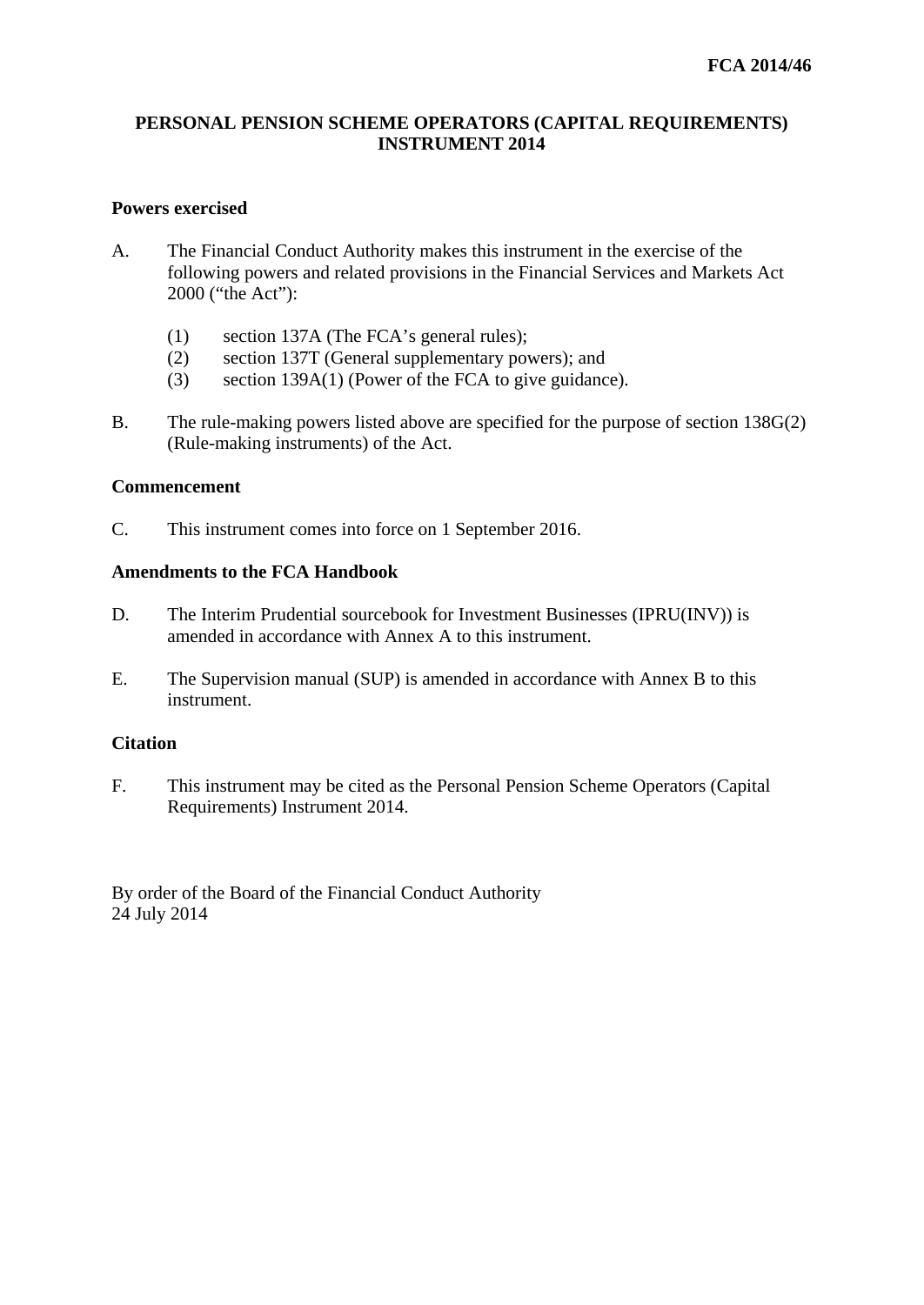### **Annex A**

# **Amendments to the Interim Prudential sourcebook for Investment Businesses (IPRU(INV))**

In this Annex, underlining indicates new text and striking through indicates deleted text, unless otherwise stated.

- **3 Chapter 3: Financial resources for Securities and Futures Firms which are not MiFID Investment Firms or which are Exempt BIPRU Commodities Firms or Exempt IFPRU Commodities Firms**
- **3-60 FIRMS TO WHICH RULES 3-61 TO 3-182 APPLY**
- …

…

- *Dematerialised instruction transmitters*
- …
- 3-60(7) R (a) Subject to (b), Rules rules 3-61 to 3-182 apply to a *firm* whose *permission* includes *establishing, operating or winding up* a *a personal pension scheme*.
- … (b) In addition, a *firm* to which (a) applies, must have and maintain at all times financial resources calculated in accordance with the applicable rules in Chapter 5 at least equal to the relevant requirement set out in that chapter.
- …
- **5 Chapter 5: Financial Resources**
- …
- **5.2.2 FINANCIAL RESOURCES**
- …

### *Liquid Capital*

- 5.2.2(2) R (a) A *firm* must calculate its *liquid capital* in accordance with Table 5.2.2(1).
	- (b) In addition to the above, a *firm* whose *permitted business* includes *establishing, operating or winding up a personal pension scheme* must comply with: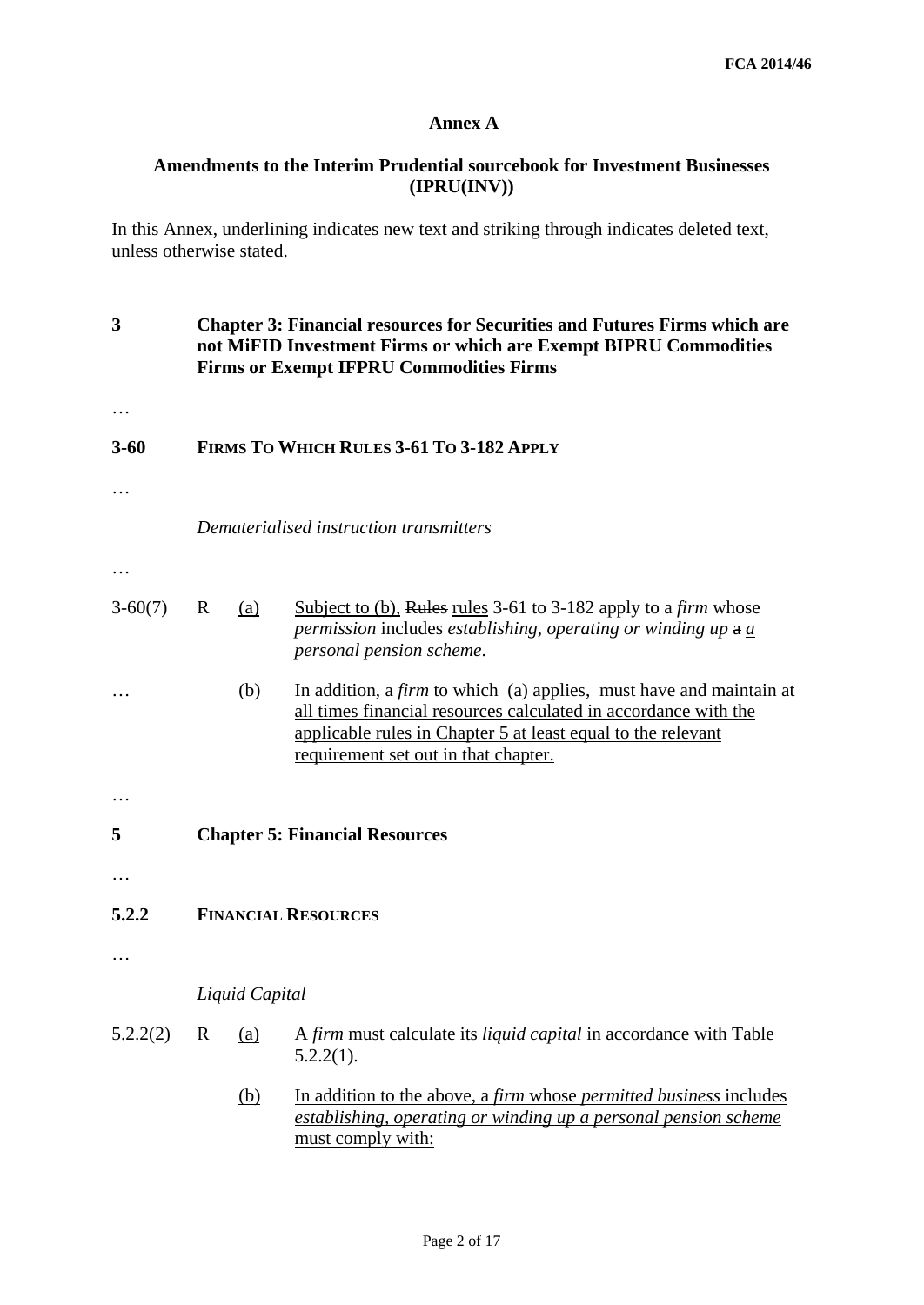- (i) the requirements in relation to the realisability of *liquid capital* found in Note 2 of Table 5.2.3(4)(a); and
- (ii) the limitation in respect of Item 14 of Table  $5.2.2(1)$ , not to include net trading book profits in the firm's *liquid capital* calculation.

…

### *Liquid capital requirement*

#### 5.2.3(4) (a) R The *liquid capital requirement* for a *firm* subject to paragraph (a) of rule  $5.2.3(1)$  is the greater of:

- (i) £5,000; and for a *firm* whose *permitted business* includes *establishing, operating or winding up a personal pension scheme*, the higher of  $(A)$  £20,000, and  $(B)$  the calculation from Table 5.2.3(4)(a);
- (ii) for any other *firm*, the higher of (A) £5,000 and (B), its *total capital requirement* calculated in accordance with rule 5.2.3(5);

…

…

#### **TABLE 5.2.2(1) CALCULATION OF OWN FUNDS AND LIQUID CAPITAL**

# **Part II**

# **Detailed Requirements**

…

…

**8 Net trading book profits** (Item 14) For *firms* which are not *exempt CAD firms* unaudited

This Item must not be included in the *liquid capital*  calculation of a *firm* whose *permitted business* includes *establishing, operating or winding up a personal pension scheme.*

profits can be included at item 14.

**Note**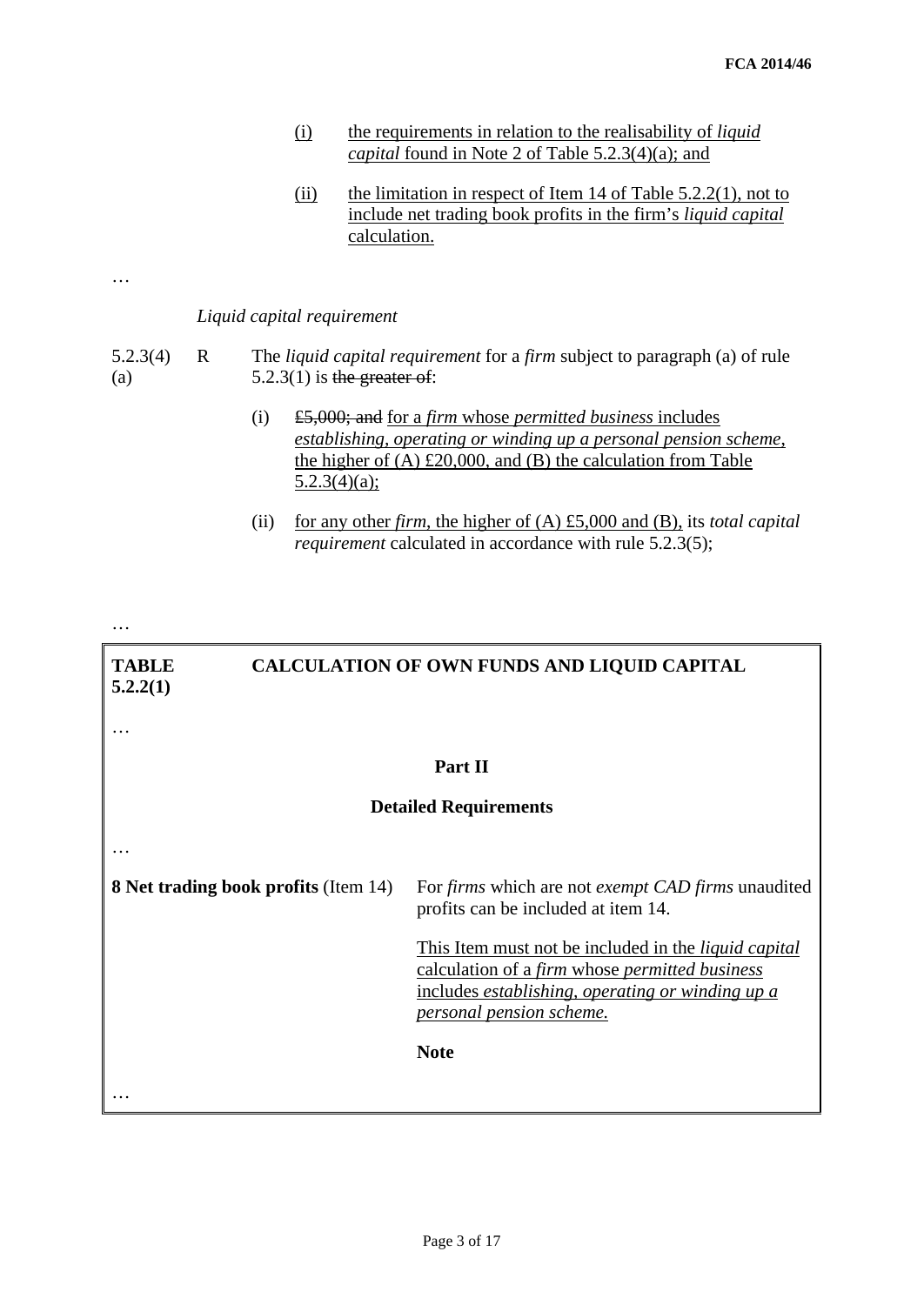The following table is new, and should be inserted between Table 5.2.2(1) and Table 5.2.3(5)(a). The text is not underlined.

| Table<br>5.2.3(4)(a)           | scheme.                                                                                        |                                                   | <b>Liquid Capital Requirement for firms whose permitted business</b><br>includes establishing, operating or winding up a personal pension                                                                                                                                                                                                                                                                                                                                                                                                                                                             |            |
|--------------------------------|------------------------------------------------------------------------------------------------|---------------------------------------------------|-------------------------------------------------------------------------------------------------------------------------------------------------------------------------------------------------------------------------------------------------------------------------------------------------------------------------------------------------------------------------------------------------------------------------------------------------------------------------------------------------------------------------------------------------------------------------------------------------------|------------|
|                                |                                                                                                |                                                   | Liquid Capital Requirement = Initial Capital Requirement $+$ Capital Surcharge                                                                                                                                                                                                                                                                                                                                                                                                                                                                                                                        |            |
| Where                          |                                                                                                | <b>Calculation of Initial Capital Requirement</b> |                                                                                                                                                                                                                                                                                                                                                                                                                                                                                                                                                                                                       |            |
| <b>ICR</b>                     | means Initial Capital Requirement                                                              |                                                   |                                                                                                                                                                                                                                                                                                                                                                                                                                                                                                                                                                                                       |            |
| <b>AUA</b>                     |                                                                                                |                                                   | means Assets Under Administration as defined below.                                                                                                                                                                                                                                                                                                                                                                                                                                                                                                                                                   |            |
| K1                             |                                                                                                |                                                   | is set subject to the firm's AUA as specified in the below table                                                                                                                                                                                                                                                                                                                                                                                                                                                                                                                                      |            |
|                                | <b>AUA</b>                                                                                     |                                                   | K1 constant to be applied                                                                                                                                                                                                                                                                                                                                                                                                                                                                                                                                                                             |            |
|                                | $<$ £100m                                                                                      |                                                   | 10                                                                                                                                                                                                                                                                                                                                                                                                                                                                                                                                                                                                    |            |
|                                | £100-£200m                                                                                     |                                                   | 15                                                                                                                                                                                                                                                                                                                                                                                                                                                                                                                                                                                                    |            |
|                                | >E200m                                                                                         |                                                   | 20                                                                                                                                                                                                                                                                                                                                                                                                                                                                                                                                                                                                    |            |
|                                | $ICR =$                                                                                        | $(\sqrt{AUA}) x$                                  | K1                                                                                                                                                                                                                                                                                                                                                                                                                                                                                                                                                                                                    |            |
| Assets Under<br>Administration | end dates.                                                                                     |                                                   | For the calculation in this Table, this means the average of the sum of the<br>personal pension schemes administered by the firm at the latest 4 quarter                                                                                                                                                                                                                                                                                                                                                                                                                                              |            |
|                                | recent market valuation should be used.<br>accurate and timely valuations of their portfolios. |                                                   | Where it is not possible to value an asset at the quarter end date (for<br>example because there is no readily available market price), the most<br>Where it would be reasonable to assume that the value of the asset has<br>changed by more than 15% since the most recent market valuation, a firm<br>should instead use a reasonable estimate. For UK commercial property,<br>such an estimate could, where relevant, be obtained through an<br>appropriate commercial property index. This is without prejudice to any<br>requirement on a firm to provide a personal pension scheme member with |            |
|                                |                                                                                                | <b>Calculation of Capital Surcharge</b>           |                                                                                                                                                                                                                                                                                                                                                                                                                                                                                                                                                                                                       |            |
| Where<br>CS<br>P               | means Capital Surcharge<br>inputted in to the formula as 0.25.                                 |                                                   | means the fraction of <i>personal pension schemes</i> administered by the <i>firm</i><br>which contain one or more asset types which do not appear in the list of<br>Standard Assets below, at the most recent quarter end. For example, if a<br>quarter of personal pensions contained non-Standard Assets, this would be                                                                                                                                                                                                                                                                            |            |
| K2<br><b>ICR</b>               | is set at 2.5.                                                                                 |                                                   | means the Initial Capital Requirement calculated as above.                                                                                                                                                                                                                                                                                                                                                                                                                                                                                                                                            |            |
|                                | $CS =$                                                                                         | $(\sqrt{P})$ X                                    | K2x                                                                                                                                                                                                                                                                                                                                                                                                                                                                                                                                                                                                   | <b>ICR</b> |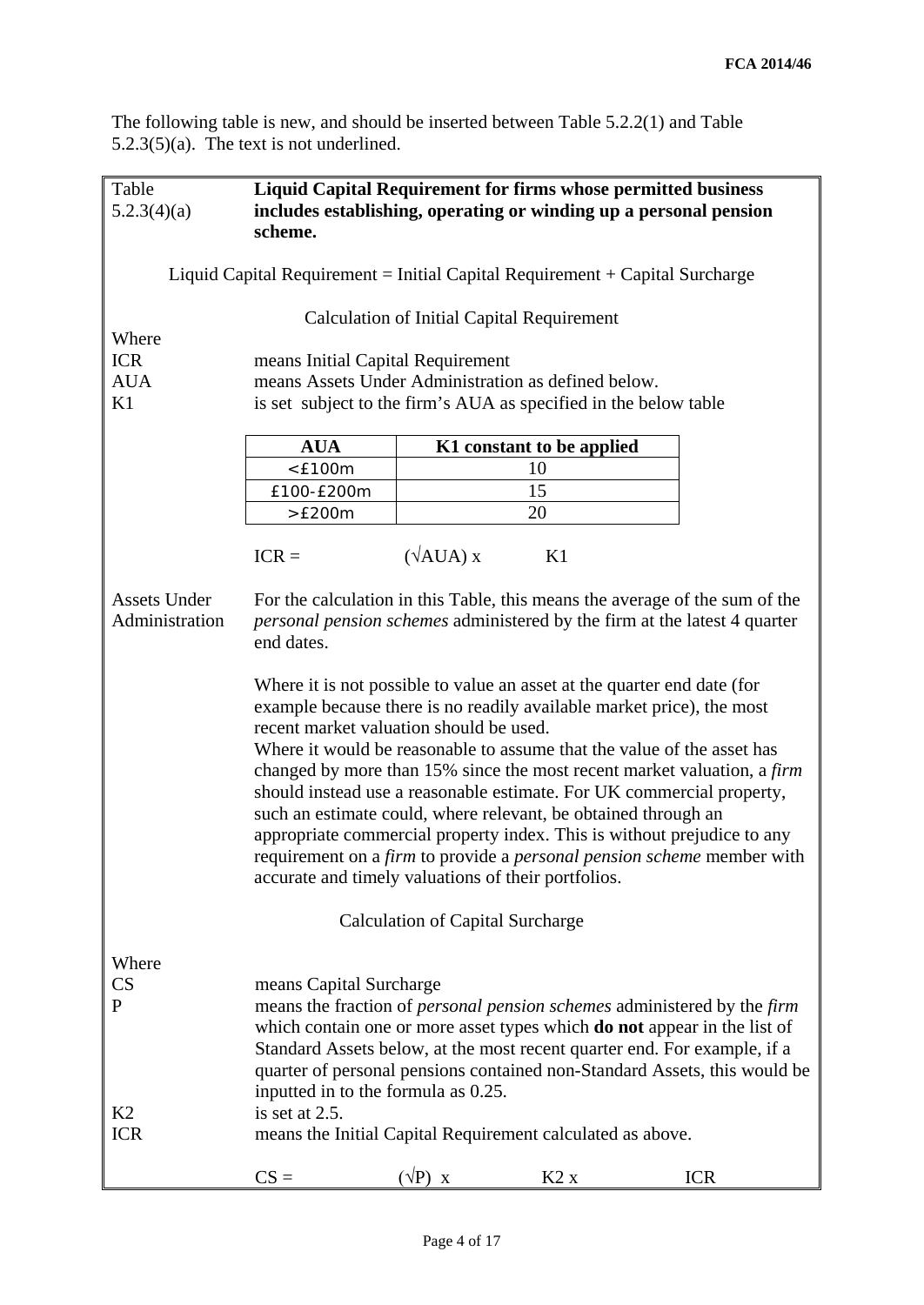|         | <b>Standard Assets</b>                                                                                                                                                                                                                                                                                                                |
|---------|---------------------------------------------------------------------------------------------------------------------------------------------------------------------------------------------------------------------------------------------------------------------------------------------------------------------------------------|
|         | The List of Standard Assets is as follows (subject to Note 1):                                                                                                                                                                                                                                                                        |
|         | Bank account deposits                                                                                                                                                                                                                                                                                                                 |
|         | Cash                                                                                                                                                                                                                                                                                                                                  |
|         | Cash funds                                                                                                                                                                                                                                                                                                                            |
|         | Corporate bonds                                                                                                                                                                                                                                                                                                                       |
|         | Exchange traded commodities                                                                                                                                                                                                                                                                                                           |
|         | Government & local authority bonds and other fixed interest stocks                                                                                                                                                                                                                                                                    |
|         | Physical gold bullion                                                                                                                                                                                                                                                                                                                 |
|         | Investment notes (structured products)                                                                                                                                                                                                                                                                                                |
|         | Shares in Investment trusts                                                                                                                                                                                                                                                                                                           |
|         | Managed pension funds                                                                                                                                                                                                                                                                                                                 |
|         | National Savings and Investment products                                                                                                                                                                                                                                                                                              |
|         | Permanent interest bearing shares (PIBs)                                                                                                                                                                                                                                                                                              |
|         | Real estate investment trusts (REITs)                                                                                                                                                                                                                                                                                                 |
|         | Shares listed on:                                                                                                                                                                                                                                                                                                                     |
|         | the Alternative Investment Market;<br>٠                                                                                                                                                                                                                                                                                               |
|         | the London Stock Exchange; or<br>٠                                                                                                                                                                                                                                                                                                    |
|         | a recognised overseas investment exchange.                                                                                                                                                                                                                                                                                            |
|         | UK commercial property                                                                                                                                                                                                                                                                                                                |
|         | Units in Regulated collective investment schemes                                                                                                                                                                                                                                                                                      |
| NOTE 1: | A Standard Asset, and where relevant the underlying assets, must be capable of being<br>accurately and fairly valued on an ongoing basis and readily realised within 30 days,<br>whenever required. Valuations should be undertaken in accordance with the generally<br>accepted standards used in the relevant sector for the asset. |
|         | The Standard Asset list includes assets which would normally meet the Standard Asset<br>criteria.                                                                                                                                                                                                                                     |
|         | There will be instances where this is not the case. For example, where the transfer of UK<br>commercial property cannot be registered at the Land Registry, and/or it would take more<br>than 30 days to transfer the asset. Where a firm identifies such an asset within its<br>scheme(s) it should treat the asset as non-Standard. |
| NOTE 2: | In addition to complying with the provisions of Table $5.2.2(1)$ , in accordance with <i>rule</i><br>5.2.2(2)(b), a <i>firm</i> must hold its <i>liquid capital</i> in financial resources as follows:<br>realisable within 12 months; and<br><b>ICR</b><br>CS<br>realisable within 30 days                                           |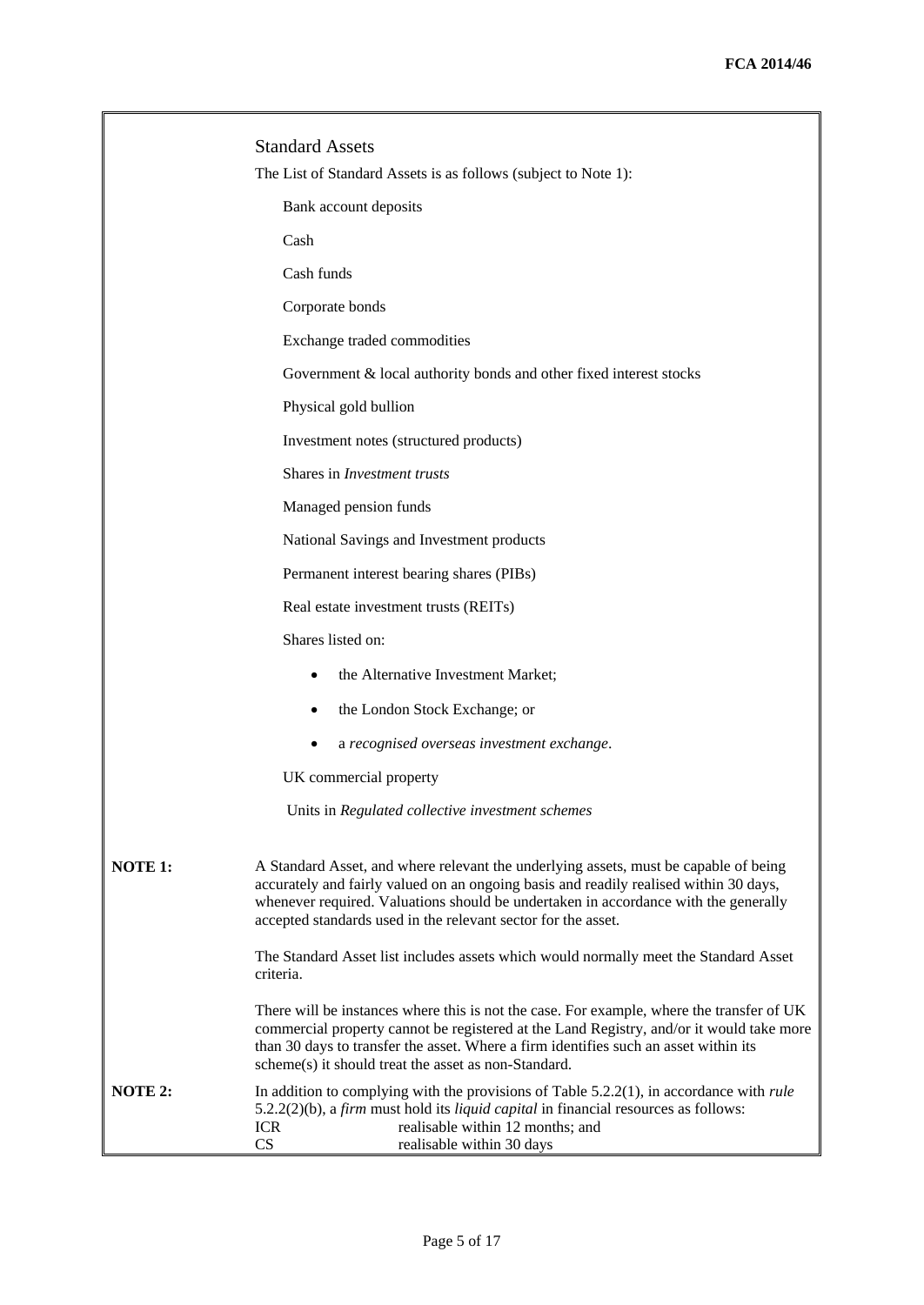Amend the following as shown.

# **13 Chapter 13: Financial Resource Requirements for Personal Investment Firms**

…

13.9.1A G Table 13B is a summary of the financial resources test for a *Category B firm.*

| SUMMARY OF FINANCIAL RESOURCES FOR <i>CATEGORY B FIRMS</i>                                                                                                                                       |                                                                                                                                                                                                                                 |                                                                                           |                                                                                                                                                                                                                                              |                                                      |
|--------------------------------------------------------------------------------------------------------------------------------------------------------------------------------------------------|---------------------------------------------------------------------------------------------------------------------------------------------------------------------------------------------------------------------------------|-------------------------------------------------------------------------------------------|----------------------------------------------------------------------------------------------------------------------------------------------------------------------------------------------------------------------------------------------|------------------------------------------------------|
| Type of firm                                                                                                                                                                                     | Financial<br><b>Resources Test</b><br>1 Own funds<br>Test                                                                                                                                                                       | Financial<br><b>Resources Test</b><br>1A<br>Adjusted Net<br>current assets<br><b>Test</b> | Financial<br><b>Resources Test</b><br>$\mathfrak{D}$<br>Expenditure-<br>based Test                                                                                                                                                           | Rule/section<br>References                           |
| $\cdots$                                                                                                                                                                                         |                                                                                                                                                                                                                                 |                                                                                           |                                                                                                                                                                                                                                              |                                                      |
| All Category B<br>firms that do<br>not hold client<br>money or<br>assets, but are<br>permitted to<br>establish,<br>operate or<br>wind up a<br>personal<br>pension<br>scheme. [See<br>Note $1$ ]  | £10,000                                                                                                                                                                                                                         | Adjusted net<br>current assets<br>of £1                                                   | Adjusted capital<br>equal to the<br>highest of 6/52<br>of relevant<br>annual<br>expenditure,<br>£400 per<br>adviser,<br>£10,000 and<br>any other<br>expenditure-<br>based<br>requirement set<br>out in 13.12.1<br>applicable to the<br>firm. | 13.10<br>13.11<br>13.12.1<br>13.12.2 to<br>13.12.5A  |
| All Category B<br>firms that hold<br>client money<br>or assets and<br>are permitted<br>to <i>establish</i> ,<br>operate or<br>wind up a<br>personal<br>pension<br>scheme. [See<br><b>Note 11</b> | £10,000                                                                                                                                                                                                                         | Adjusted net<br>current assets<br>of $£1$                                                 | Adjusted capital<br>equal to the<br>highest of 13/52<br>of relevant<br>annual<br>expenditure,<br>£400 per<br>adviser, and<br>£10,000                                                                                                         | 13.10<br>13.11<br>13.12.1G<br>13.12.2 to<br>13.12.5A |
| <b>Note 1</b>                                                                                                                                                                                    | In addition, a firm permitted to establish, operate or wind up a personal<br>pension scheme must have and maintain at all times financial resources<br>calculated in accordance with the applicable rules in Chapter 5 at least |                                                                                           |                                                                                                                                                                                                                                              |                                                      |

Table 13B This table forms part of *rule* 13.9.1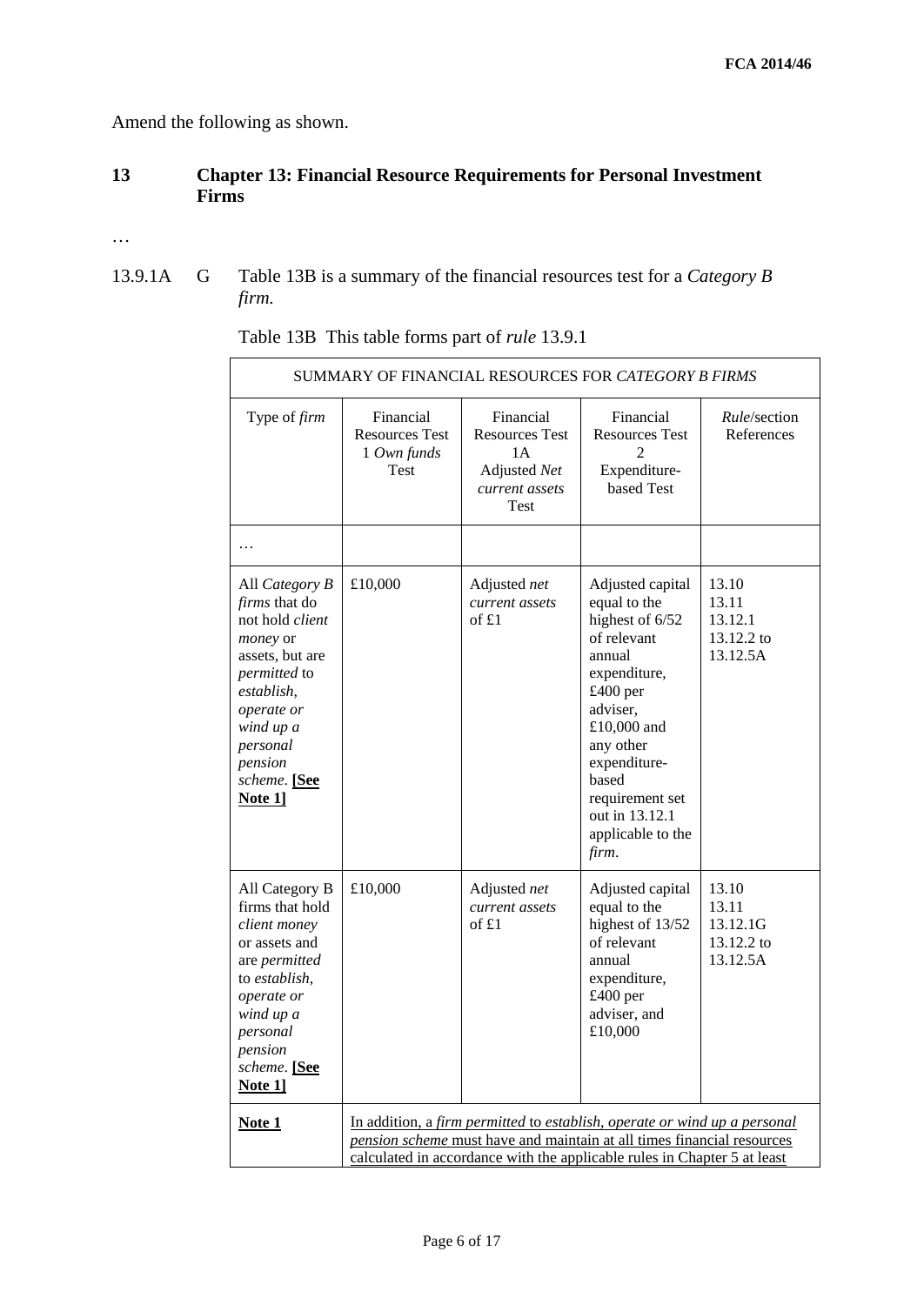| equal to the relevant requirement set out in that chapter. |  |
|------------------------------------------------------------|--|
|                                                            |  |

…

13.12.1G R A *category B firm* whose permission includes *establishing, operating or winding up a personal pension scheme* must have financial resources calculated in accordance with (1) or (2) in addition to having and maintaining financial resources in accordance with the applicable rules in Chapter 5 at least equal to the relevant requirement set out in that chapter:

…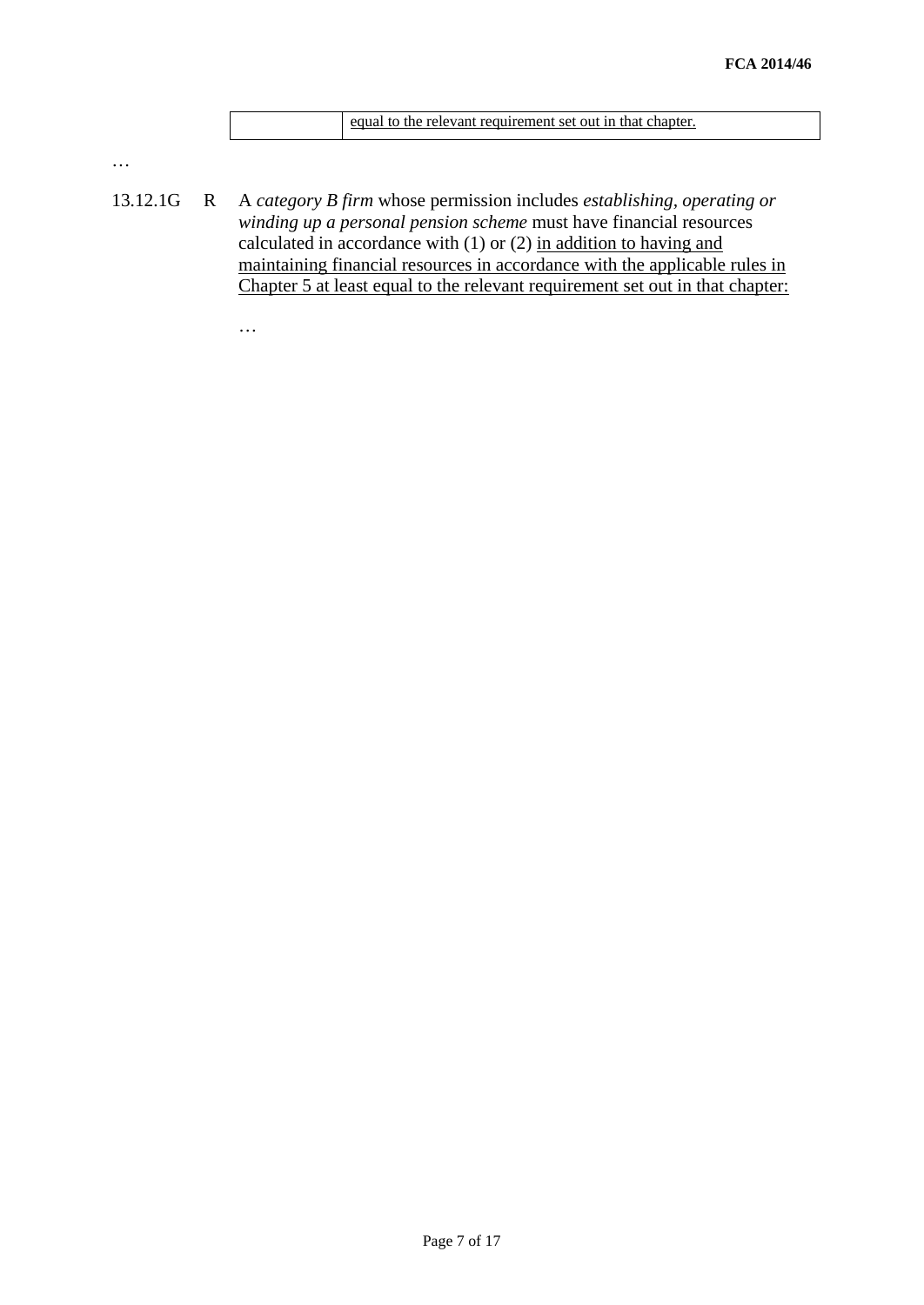# **Annex B**

### **Amendments to the Supervision manual (SUP)**

In this Annex, underlining indicates new text and striking through indicates deleted text, unless otherwise stated.

# **16 Reporting requirements**

…

Regulated Activity Group 3

…

| $16.12.11 \quad R$ | The applicable <i>data items</i> referred to in <i>SUP</i> 16.12.4R are set out according |
|--------------------|-------------------------------------------------------------------------------------------|
|                    | to <i>firm</i> type in the table below:                                                   |

| Description<br>of <i>data</i> | Firms prudential category and applicable <i>data items</i> (note 1) |                                                                                                                                                                                                                                                                                                                                  |                                                        |                                                 |                                   |                                    |  |
|-------------------------------|---------------------------------------------------------------------|----------------------------------------------------------------------------------------------------------------------------------------------------------------------------------------------------------------------------------------------------------------------------------------------------------------------------------|--------------------------------------------------------|-------------------------------------------------|-----------------------------------|------------------------------------|--|
| item                          |                                                                     | IFPRU investment firms and<br><b>BIPRU</b> firms                                                                                                                                                                                                                                                                                 | Firms other than BIPRU firms or IFPRU investment firms |                                                 |                                   |                                    |  |
|                               | <b>IFPRU</b>                                                        | <b>BIPRU</b>                                                                                                                                                                                                                                                                                                                     | <b>IPRU</b><br>(INV)<br>Chapter 3                      | <b>IPRU</b><br>(INV)<br>Chapter 5               | <b>IPRU</b><br>(INV)<br>Chapter 9 | <b>IPRU</b><br>(INV)<br>Chapter 13 |  |
|                               |                                                                     |                                                                                                                                                                                                                                                                                                                                  |                                                        |                                                 |                                   |                                    |  |
| Capital<br>adequacy           | .                                                                   | .                                                                                                                                                                                                                                                                                                                                | $\cdot$ $\cdot$ $\cdot$                                | FSA034 or<br>FSA035 or<br>$FIN071$ (note<br>14) | .                                 | $\ddotsc$                          |  |
|                               |                                                                     |                                                                                                                                                                                                                                                                                                                                  |                                                        |                                                 |                                   |                                    |  |
| .                             |                                                                     |                                                                                                                                                                                                                                                                                                                                  |                                                        |                                                 |                                   |                                    |  |
| Note 14                       |                                                                     | FSA034 must be completed by a firm not subject to the exemption in IPRU(INV) 5.2.3(2)R.<br>FSA035 must be completed by a firm subject to the exemption in IPRU(INV) 5.2.3(2)R, unless it<br>calculates its own funds requirement in accordance with IPRU(INV) rule $5.2.3(4)(a)(i)$ , in which<br>case FIN071 must be completed. |                                                        |                                                 |                                   |                                    |  |
|                               |                                                                     |                                                                                                                                                                                                                                                                                                                                  |                                                        |                                                 |                                   |                                    |  |

…

16.12.12 R The applicable reporting frequencies for *data items* referred to in *SUP*  16.12.4R are set out in the table below according to *firm* type. Reporting frequencies are calculated from a *firm's accounting reference date*, unless indicated otherwise.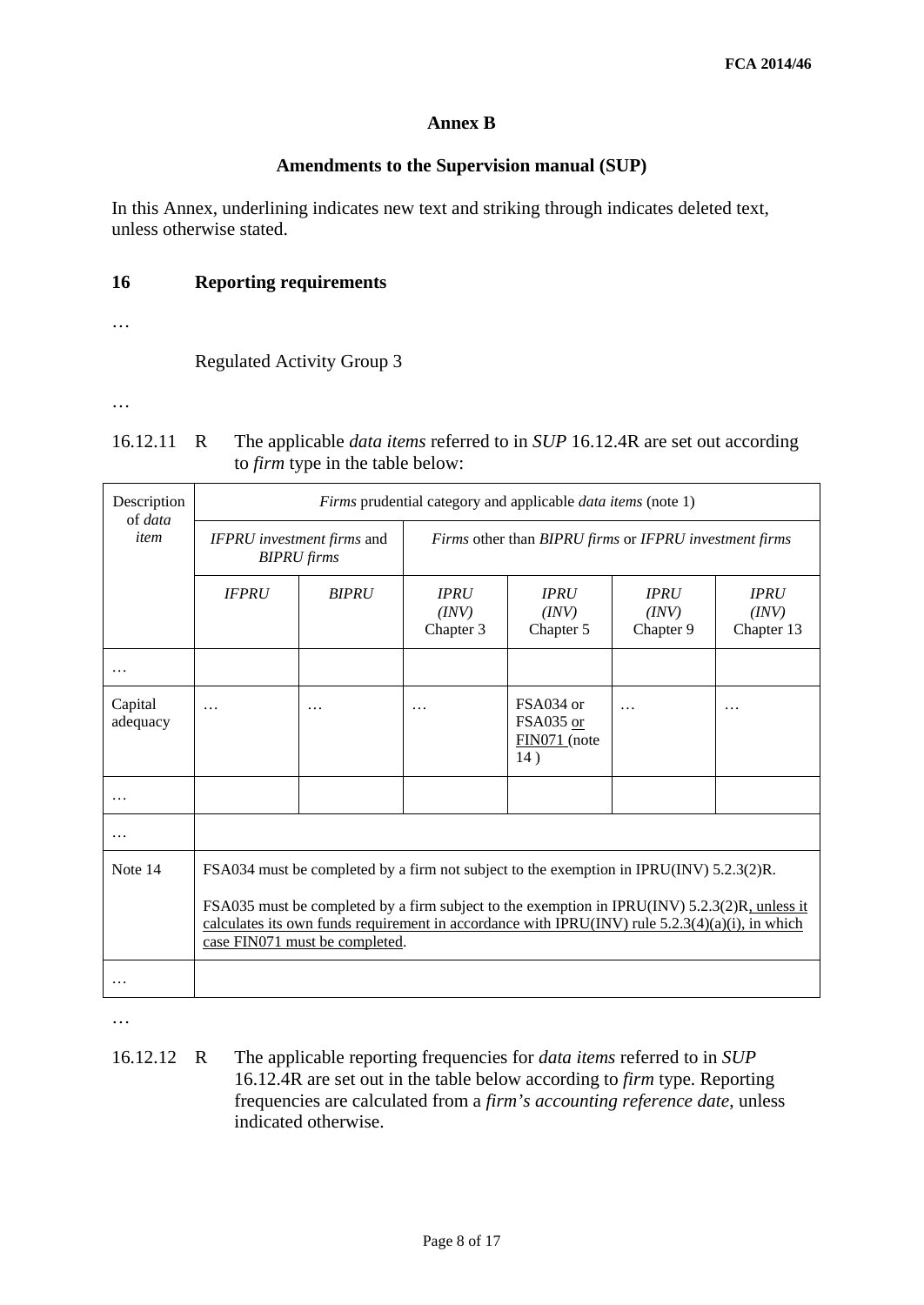| Data item               | <b>IFPRU 730K</b><br>firm                             | <b>IFPRU 125K</b><br><i>firm</i> and<br>collective<br>portfolio<br>management<br>firm | <b>IFPRU 50K</b><br>firm | <b>BIPRU</b> firm | UK<br>consolidation<br>group or<br>defined<br>liquidity<br>group | <i>Firm</i> other<br>than BIPRU<br><i>firms</i> or<br><b>IFPRU</b><br>investment<br>firms |
|-------------------------|-------------------------------------------------------|---------------------------------------------------------------------------------------|--------------------------|-------------------|------------------------------------------------------------------|-------------------------------------------------------------------------------------------|
| COREP/<br><b>FINREP</b> | Refer to EU CRR and applicable technical<br>standards |                                                                                       |                          |                   | Refer to $EU$<br>CRR and<br>applicable<br>technical<br>standards |                                                                                           |
| $\cdots$                |                                                       |                                                                                       |                          |                   |                                                                  |                                                                                           |
| <b>FIN068</b>           | .                                                     |                                                                                       |                          |                   |                                                                  |                                                                                           |
| <b>FIN071</b>           |                                                       |                                                                                       |                          |                   |                                                                  | Quarterly                                                                                 |
|                         |                                                       |                                                                                       |                          |                   |                                                                  |                                                                                           |

…

16.12.13 R The applicable due dates for submission referred to in *SUP* 16.12.4R are set out in the table below. The due dates are the last day of the periods given in the table below following the relevant reporting frequency period set out in *SUP* 16.12.12R, unless indicated otherwise.

| Data item               | Daily | Weekly                                             | Monthly | Quarterly                       | Half yearly | Annual |  |  |
|-------------------------|-------|----------------------------------------------------|---------|---------------------------------|-------------|--------|--|--|
|                         |       |                                                    |         |                                 |             |        |  |  |
| COREP/<br><b>FINREP</b> |       | Refer to EU CRR and applicable technical standards |         |                                 |             |        |  |  |
| $\ddotsc$               |       |                                                    |         |                                 |             |        |  |  |
| <b>FIN068</b>           |       |                                                    |         |                                 | $\cdots$    |        |  |  |
| <b>FIN071</b>           |       |                                                    |         | 20 business<br>$\frac{days}{9}$ |             |        |  |  |
| $\cdots$                |       |                                                    |         |                                 |             |        |  |  |

…

Regulated Activity Group 4

…

16.12.15 R The applicable *data items* referred to in *SUP* 16.12.4R according to type of *firm* are set out in the table below: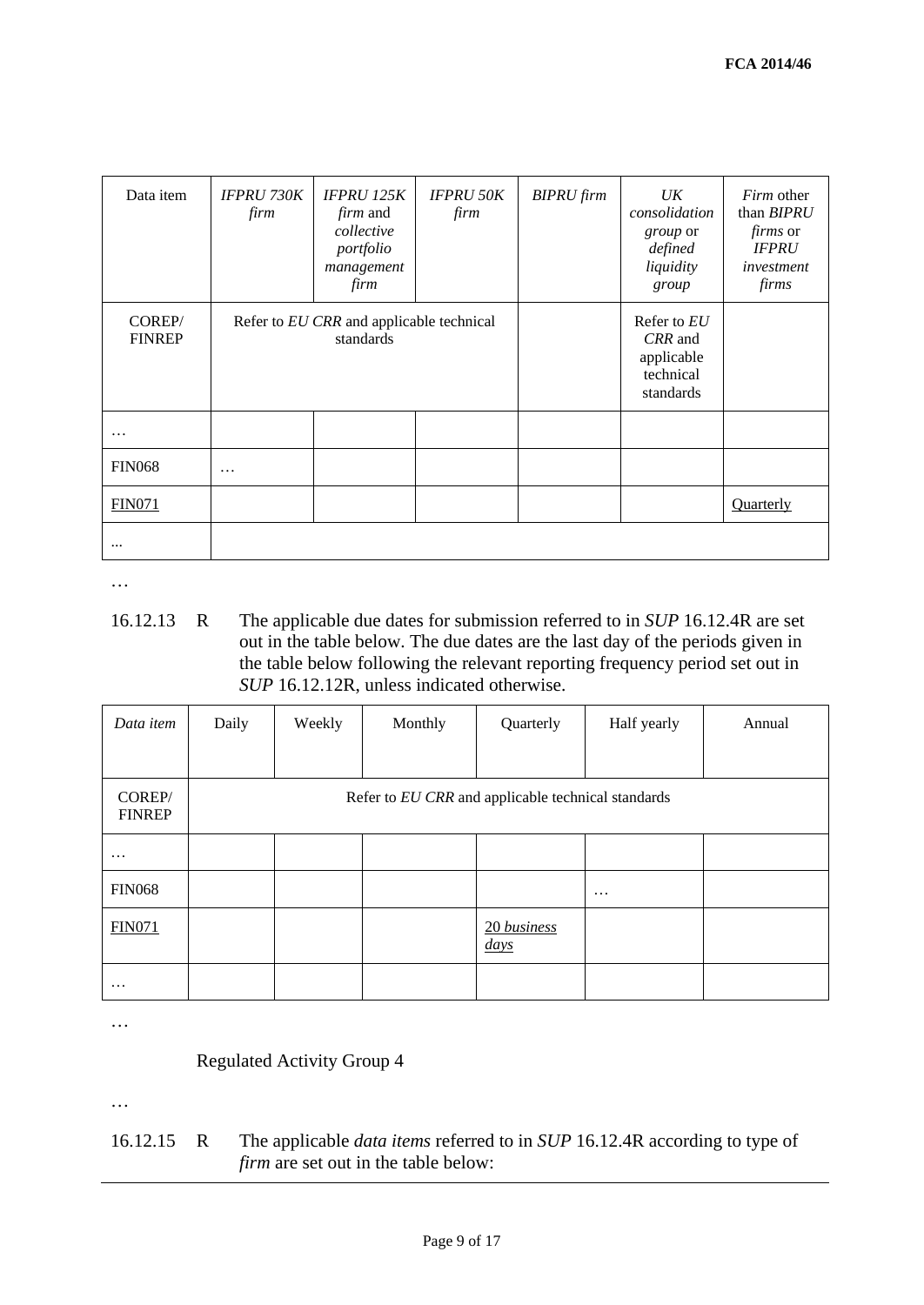| Description of<br>data item | Firms' prudential category and applicable <i>data items</i> (note 1) |                                                                                                                                                                                                                                                                                                                                                           |                                                        |                                                                                 |                               |                                                                                                         |                                    |                                                                  |
|-----------------------------|----------------------------------------------------------------------|-----------------------------------------------------------------------------------------------------------------------------------------------------------------------------------------------------------------------------------------------------------------------------------------------------------------------------------------------------------|--------------------------------------------------------|---------------------------------------------------------------------------------|-------------------------------|---------------------------------------------------------------------------------------------------------|------------------------------------|------------------------------------------------------------------|
|                             | IFPRU investment firms and<br><b>BIPRU</b> firms                     |                                                                                                                                                                                                                                                                                                                                                           | Firms other than BIPRU firms or IFPRU investment firms |                                                                                 |                               |                                                                                                         |                                    |                                                                  |
|                             | <b>IFPRU</b>                                                         | <b>BIPRU</b>                                                                                                                                                                                                                                                                                                                                              | <b>IPRU</b><br>(INV)<br>Chapter 3                      | <b>IPRU</b><br>(INV)<br>Chapter 5                                               | $IPRU$ ( $INV$ )<br>Chapter 9 | <b>IPRU</b><br>(INV)<br>Chapter 11<br><i>(collective</i><br>portfolio<br>manage-<br>ment firms<br>only) | <b>IPRU</b><br>(INV)<br>Chapter 12 | <b>IPRU</b><br>(INV)<br>Chapter 13                               |
|                             |                                                                      |                                                                                                                                                                                                                                                                                                                                                           |                                                        |                                                                                 |                               |                                                                                                         |                                    |                                                                  |
| Capital<br>adequacy         | <b>COREP</b><br>(Note 34)                                            | <b>FSA003</b><br>(Note 2)                                                                                                                                                                                                                                                                                                                                 | <b>FSA033</b>                                          | <b>FSA034</b><br>or<br><b>FSA035</b><br><b>or</b><br><b>FIN071</b><br>(note 14) | <b>FSA031</b>                 | <b>FIN066</b>                                                                                           | <b>FIN069</b>                      | Section<br>D1 and<br>D2<br>RMAR or<br><b>FSA032</b><br>(note 15) |
| .                           |                                                                      |                                                                                                                                                                                                                                                                                                                                                           |                                                        |                                                                                 |                               |                                                                                                         |                                    |                                                                  |
| Note 14                     |                                                                      | FSA034 must be completed by a <i>firm</i> not subject to the exemption in <i>IPRU(INV)</i> 5.2.3(2)R.<br>FSA035 must be completed by a firm subject to the exemption in IPRU(INV) 5.2.3(2)R, unless it<br>calculates its <i>own funds requirement</i> in accordance with <i>IPRU(INV)</i> rule 5.2.3(4)(a)(i), in which<br>case FIN071 must be completed. |                                                        |                                                                                 |                               |                                                                                                         |                                    |                                                                  |
|                             |                                                                      |                                                                                                                                                                                                                                                                                                                                                           |                                                        |                                                                                 |                               |                                                                                                         |                                    |                                                                  |

…

16.12.16 R The applicable reporting frequencies for *data items* referred to in *SUP*  16.12.15R are set out in the table below according to *firm* type. Reporting frequencies are calculated from a *firm's accounting reference date*, unless indicated otherwise.

| Data item               | Firms' prudential category                            |                                                                                                     |                          |                   |                                                                                 |                                                                                           |
|-------------------------|-------------------------------------------------------|-----------------------------------------------------------------------------------------------------|--------------------------|-------------------|---------------------------------------------------------------------------------|-------------------------------------------------------------------------------------------|
|                         | <b>IFPRU 730K</b><br>firm                             | <b>IFPRU 125K</b><br><i>firm</i> and<br>collective<br>portfolio<br>management<br>investment<br>firm | <b>IFPRU 50K</b><br>firm | <b>BIPRU</b> firm | $U\bar{K}$<br>consolidation<br><i>group</i> or<br>defined<br>liquidity<br>group | <i>Firm</i> other<br>than BIPRU<br><i>firms</i> or<br><b>IFPRU</b><br>investment<br>firms |
| COREP/<br><b>FINREP</b> | Refer to EU CRR and applicable technical<br>standards |                                                                                                     |                          |                   | Refer to EU<br>CRR and<br>applicable<br>technical<br>standards                  |                                                                                           |
|                         |                                                       |                                                                                                     |                          |                   |                                                                                 |                                                                                           |
| <b>FIN070</b>           |                                                       |                                                                                                     |                          |                   |                                                                                 | .                                                                                         |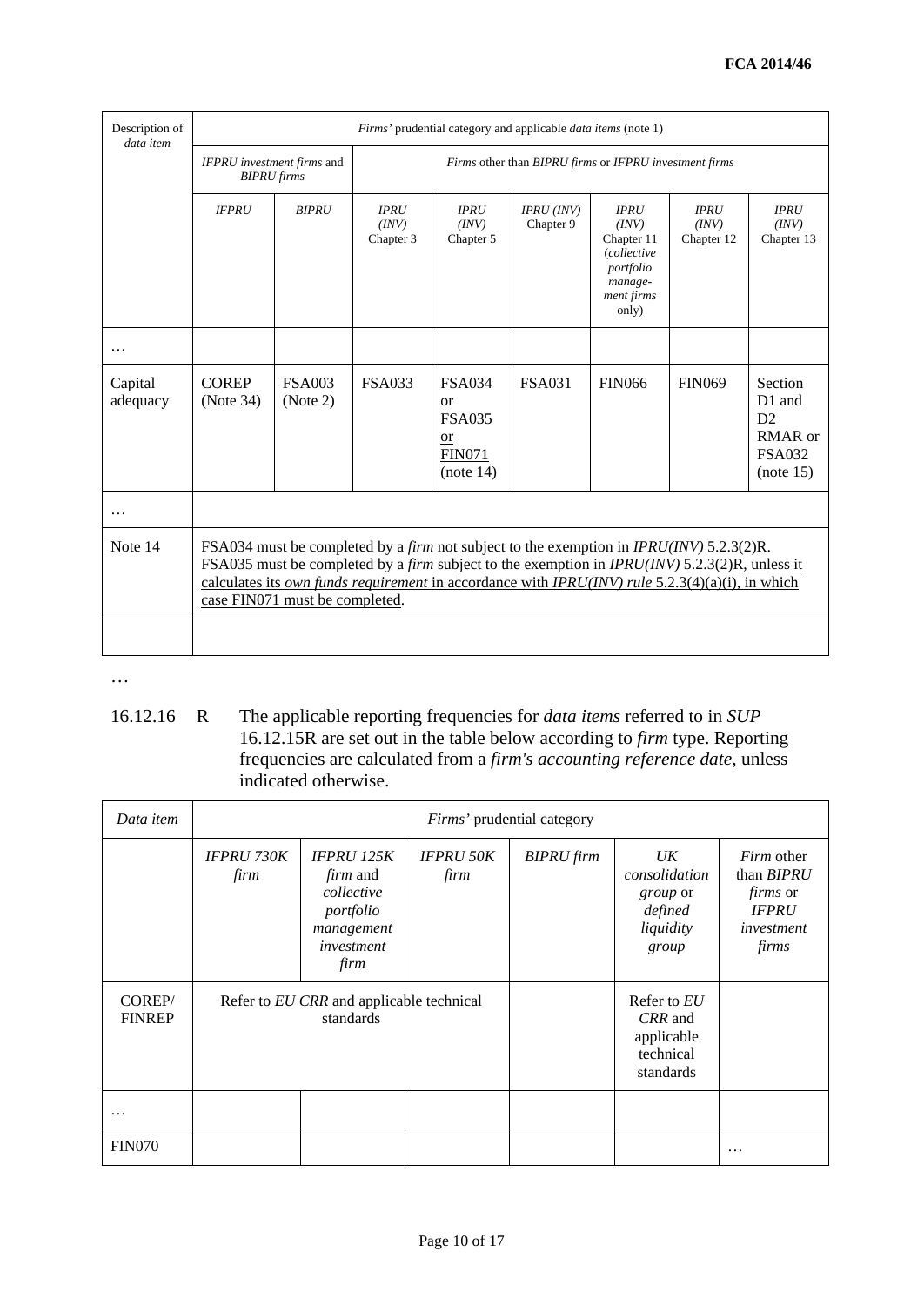| <b>FIN071</b> |  |  | $\Omega$ uarterly<br>Juan win |
|---------------|--|--|-------------------------------|
| $\cdots$      |  |  |                               |

16.12.17 R The applicable due dates for submission referred to in *SUP* 16.12.4R are set out in the table below. The due dates are the last day of the periods given in the table below following the relevant reporting frequency period set out in *SUP* 16.12.16R, unless indicated otherwise.

| Data item               | Daily                                              | Weekly | Monthly | Quarterly                       | Half yearly | Annual |  |
|-------------------------|----------------------------------------------------|--------|---------|---------------------------------|-------------|--------|--|
| COREP/<br><b>FINREP</b> | Refer to EU CRR and applicable technical standards |        |         |                                 |             |        |  |
| $\cdots$                |                                                    |        |         |                                 |             |        |  |
| <b>FIN070</b>           |                                                    |        |         | $\cdots$                        |             |        |  |
| <b>FIN071</b>           |                                                    |        |         | 20 business<br>$\frac{days}{9}$ |             |        |  |
| $\cdots$                |                                                    |        |         |                                 |             |        |  |

…

# Regulated Activity Group 6

…

# 16.12.19A R The applicable *data items* referred to in *SUP* 16.12.4R are set out according to type of *firm* in the table below:

| Description of<br>data item | <i>Firm's</i> prudential category and applicable data item (note 1) |                                                                                                                                                                                                                                                                                                                                 |                            |                                                                |  |  |
|-----------------------------|---------------------------------------------------------------------|---------------------------------------------------------------------------------------------------------------------------------------------------------------------------------------------------------------------------------------------------------------------------------------------------------------------------------|----------------------------|----------------------------------------------------------------|--|--|
|                             | IPRU(INV) Chapter 3                                                 | <i>IPRU(INV)</i> Chapter 5                                                                                                                                                                                                                                                                                                      | <i>IPRU(INV)</i> Chapter 9 | IPRU(INV) Chapter<br>13                                        |  |  |
|                             |                                                                     |                                                                                                                                                                                                                                                                                                                                 |                            |                                                                |  |  |
| Capital<br>adequacy         | <b>FSA033</b>                                                       | <b>FSA034 or FSA0035</b><br>or $FIN071$ (note 4)                                                                                                                                                                                                                                                                                | <b>FSA031</b>              | <b>FSA032</b> or Sections<br>D1 and D2 RMAR<br>(notes 5 and 7) |  |  |
|                             |                                                                     |                                                                                                                                                                                                                                                                                                                                 |                            |                                                                |  |  |
| $\ddotsc$                   |                                                                     |                                                                                                                                                                                                                                                                                                                                 |                            |                                                                |  |  |
| Note 4                      | which case FIN071 must be completed.                                | FSA034 must be completed by a <i>firm</i> not subject to the exemption in <i>IPRU(INV)</i> 5.2.3(2)R.<br>FSA035 must be completed by a <i>firm</i> subject to the exemption in <i>IPRU(INV)</i> 5.2.3(2)R, unless<br>it calculates its <i>own funds requirement</i> in accordance with <i>IPRU(INV) rule</i> 5.2.3(4)(a)(i), in |                            |                                                                |  |  |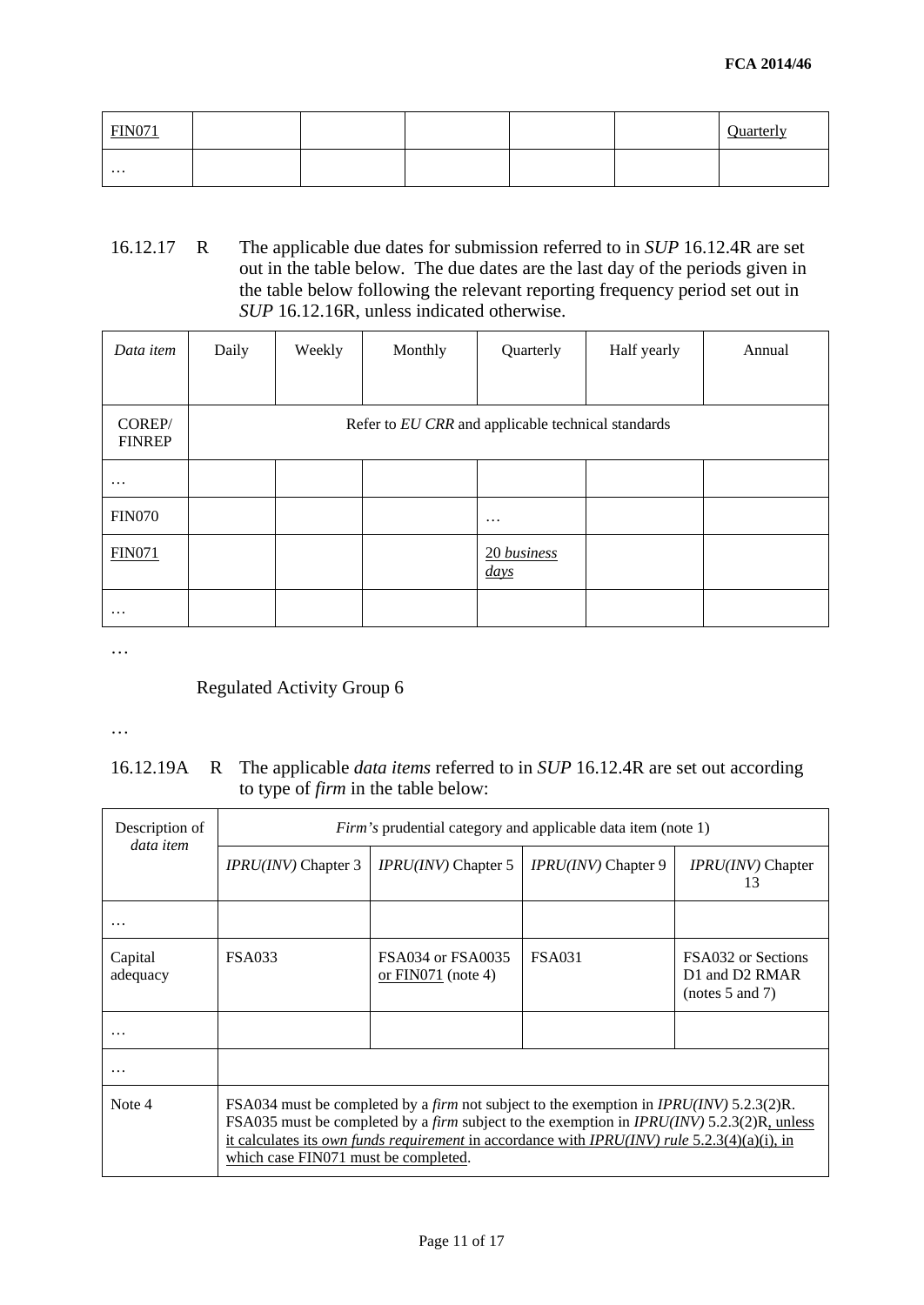| . |  |  |
|---|--|--|
|   |  |  |
|   |  |  |

16.12.20 R The applicable reporting frequencies for submission of *data items* referred to in *SUP* 16.12.4R are set out in the table below. Reporting frequencies are calculated from a *firm's accounting reference date*, unless indicated otherwise.

| $\cdots$      |           |
|---------------|-----------|
| <b>FSA039</b> | $\cdots$  |
| <b>FIN071</b> | Quarterly |
| $\ddotsc$     |           |

16.12.21 R The applicable due dates for submission referred to in *SUP* 16.12.4R are set out in the table below. The due dates are the last day of the periods given in the table below following the relevant reporting frequency period set out in *SUP* 16.12.20R.

| Data item     | Quarterly        | Half yearly | Annual |
|---------------|------------------|-------------|--------|
| $\cdots$      |                  |             |        |
| <b>FSA040</b> | $\cdots$         |             |        |
| <b>FIN071</b> | 20 business days |             |        |
| $\cdots$      |                  |             |        |

…

# Regulated Activity Group 8

…

16.12.25A R The applicable *data items* referred to in *SUP* 16.12.4R are set out according to type of *firm* in the table below:

| Description<br>of data item | <i>Firms'</i> prudential category and applicable <i>data item</i> (note 1) |              |                                                        |                                   |                                   |                                    |
|-----------------------------|----------------------------------------------------------------------------|--------------|--------------------------------------------------------|-----------------------------------|-----------------------------------|------------------------------------|
|                             | IFPRU investment firms and<br><b>BIPRU</b> firms                           |              | Firms other than BIPRU firms or IFPRU investment firms |                                   |                                   |                                    |
|                             | <b>IFPRU</b>                                                               | <b>BIPRU</b> | <b>IPRU</b><br>(INV)<br>Chapter 3                      | <b>IPRU</b><br>(INV)<br>Chapter 5 | <b>IPRU</b><br>(INV)<br>Chapter 9 | <b>IPRU</b><br>(INV)<br>Chapter 13 |
| $\cdots$                    |                                                                            |              |                                                        |                                   |                                   |                                    |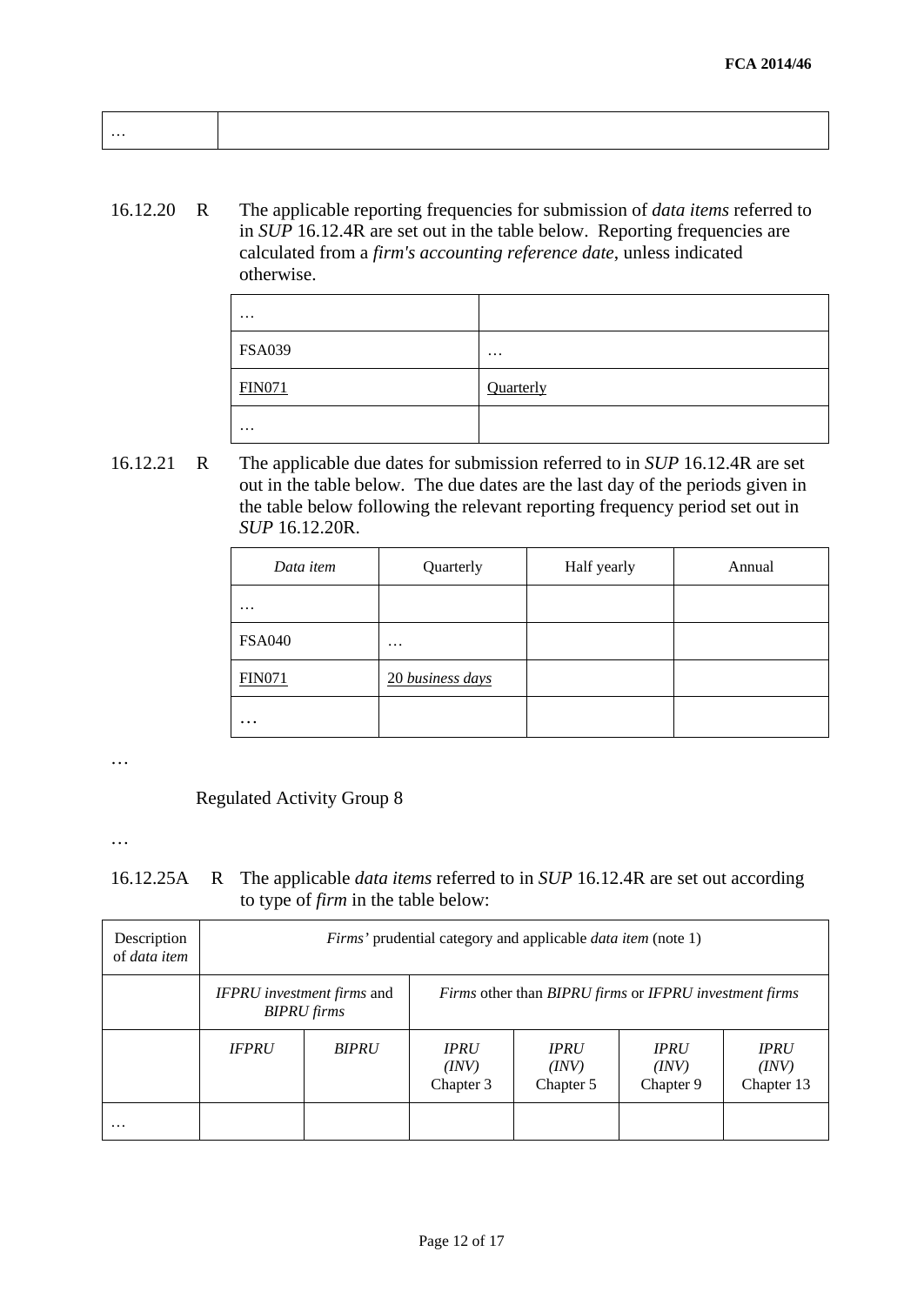| Capital<br>adequacy | <b>COREP</b><br>(Note 30)                                                                                                                                                                                                                                                                                                                                               | <b>FSA003</b><br>(Note2) | <b>FSA033</b> | FSA034 or<br>FSA035 or<br>FIN071 (note<br>14) | <b>FSA031</b> | Sections D1<br>and D <sub>2</sub><br>RMAR (note<br>17) or FSA<br>032 (note 15) |
|---------------------|-------------------------------------------------------------------------------------------------------------------------------------------------------------------------------------------------------------------------------------------------------------------------------------------------------------------------------------------------------------------------|--------------------------|---------------|-----------------------------------------------|---------------|--------------------------------------------------------------------------------|
| $\cdot\cdot\cdot$   |                                                                                                                                                                                                                                                                                                                                                                         |                          |               |                                               |               |                                                                                |
| Note 14             | FSA034 must be completed by a <i>firm</i> not subject to the exemption in <i>IPRU(INV)</i> 5.2.3(2)R.<br>FSA035 must be completed by a <i>firm</i> subject to the exemption in <i>IPRU(INV)</i> 5.2.3(2)R, unless it<br>calculates its <i>own funds requirement</i> in accordance with <i>IPRU(INV) rule</i> 5.2.3(4)(a)(i), in which<br>case FIN071 must be completed. |                          |               |                                               |               |                                                                                |
| $\cdots$            |                                                                                                                                                                                                                                                                                                                                                                         |                          |               |                                               |               |                                                                                |

…

16.12.26 R The applicable reporting frequencies for *data items* referred to in *SUP*  16.12.25AR are set out according to the type of *firm* in the table below. Reporting frequencies are calculated from a *firm's accounting reference date*, unless indicated otherwise.

| Data item               | Firms' prudential category                            |                           |                          |                   |                                                                  |                                                                                            |
|-------------------------|-------------------------------------------------------|---------------------------|--------------------------|-------------------|------------------------------------------------------------------|--------------------------------------------------------------------------------------------|
|                         | <b>IFPRU 730K</b><br>firm                             | <b>IFPRU 125K</b><br>firm | <b>IFPRU 50K</b><br>firm | <b>BIPRU</b> firm | UK<br>consolidation<br>group or<br>defined<br>liquidity<br>group | <i>Firms</i> other<br>than BIPRU<br><i>firms</i> or<br><b>IFPRU</b><br>investment<br>firms |
| COREP/<br><b>FINREP</b> | Refer to EU CRR and applicable technical<br>standards |                           |                          |                   | Refer to EU<br>CRR and<br>applicable<br>technical<br>standards   |                                                                                            |
| $\ddotsc$               |                                                       |                           |                          |                   |                                                                  |                                                                                            |
| <b>FSA058</b>           | $\cdots$                                              |                           |                          |                   |                                                                  |                                                                                            |
| <b>FIN071</b>           |                                                       |                           |                          |                   |                                                                  | Quarterly                                                                                  |
| $\cdot$ .               |                                                       |                           |                          |                   |                                                                  |                                                                                            |

16.12.27 R The applicable due dates for submission referred to in *SUP* 16.12.4R are set out in the table below. The due dates are the last day of the periods given in the table below following the relevant reporting frequency period set out in *SUP* 16.12.26R, unless indicated otherwise .

| Data item | Daily | Weekly | Monthly | <b>Ouarterly</b> | Half yearly | Annual |
|-----------|-------|--------|---------|------------------|-------------|--------|
|           |       |        |         |                  |             |        |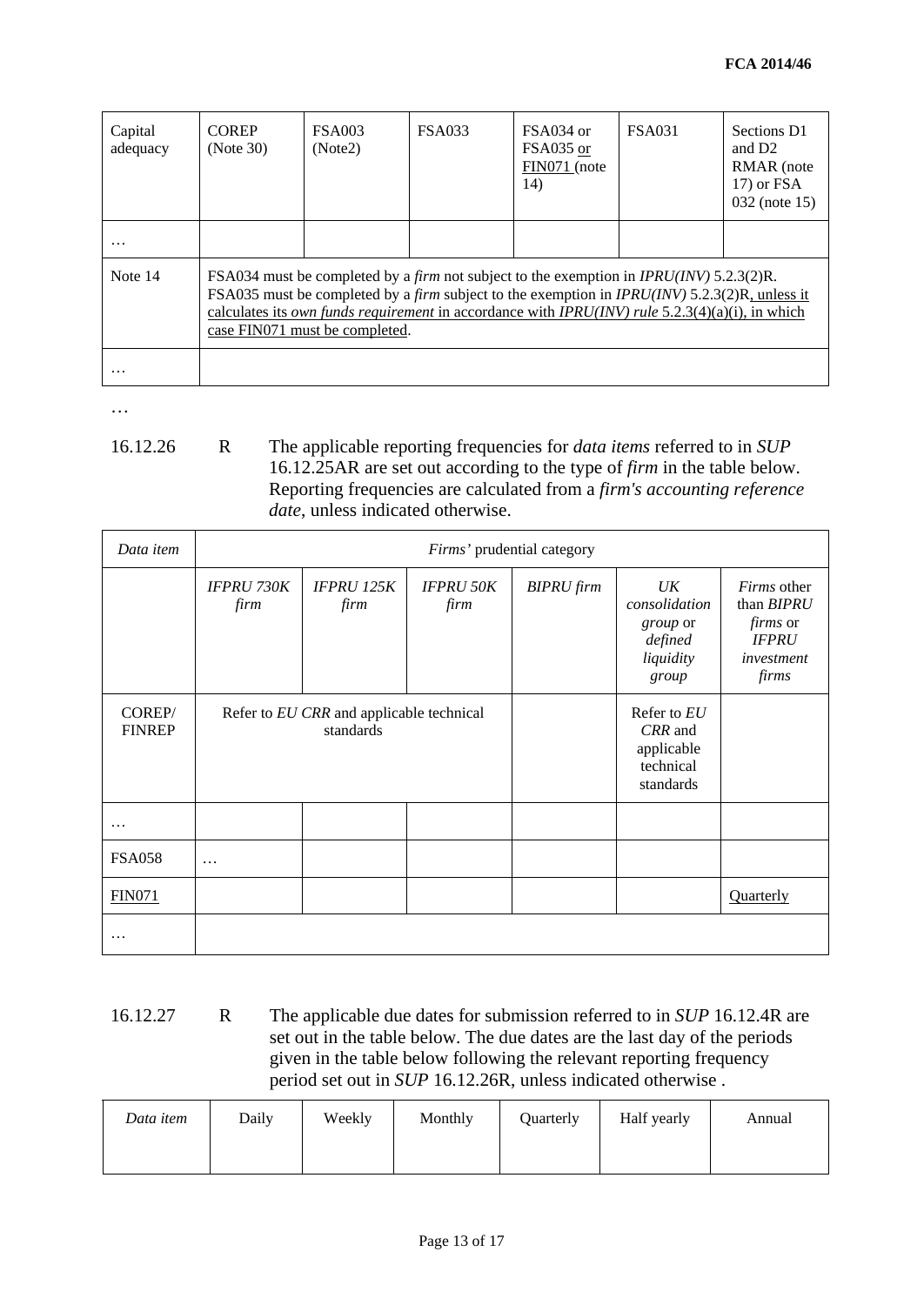| COREP/<br><b>FINREP</b> | Refer to EU CRR and applicable technical standards |  |  |                     |  |
|-------------------------|----------------------------------------------------|--|--|---------------------|--|
| $\ddotsc$               |                                                    |  |  |                     |  |
| <b>FSA058</b>           |                                                    |  |  | $\cdots$            |  |
| <b>FIN071</b>           |                                                    |  |  | 20 business<br>days |  |
| $\ddotsc$               |                                                    |  |  |                     |  |

…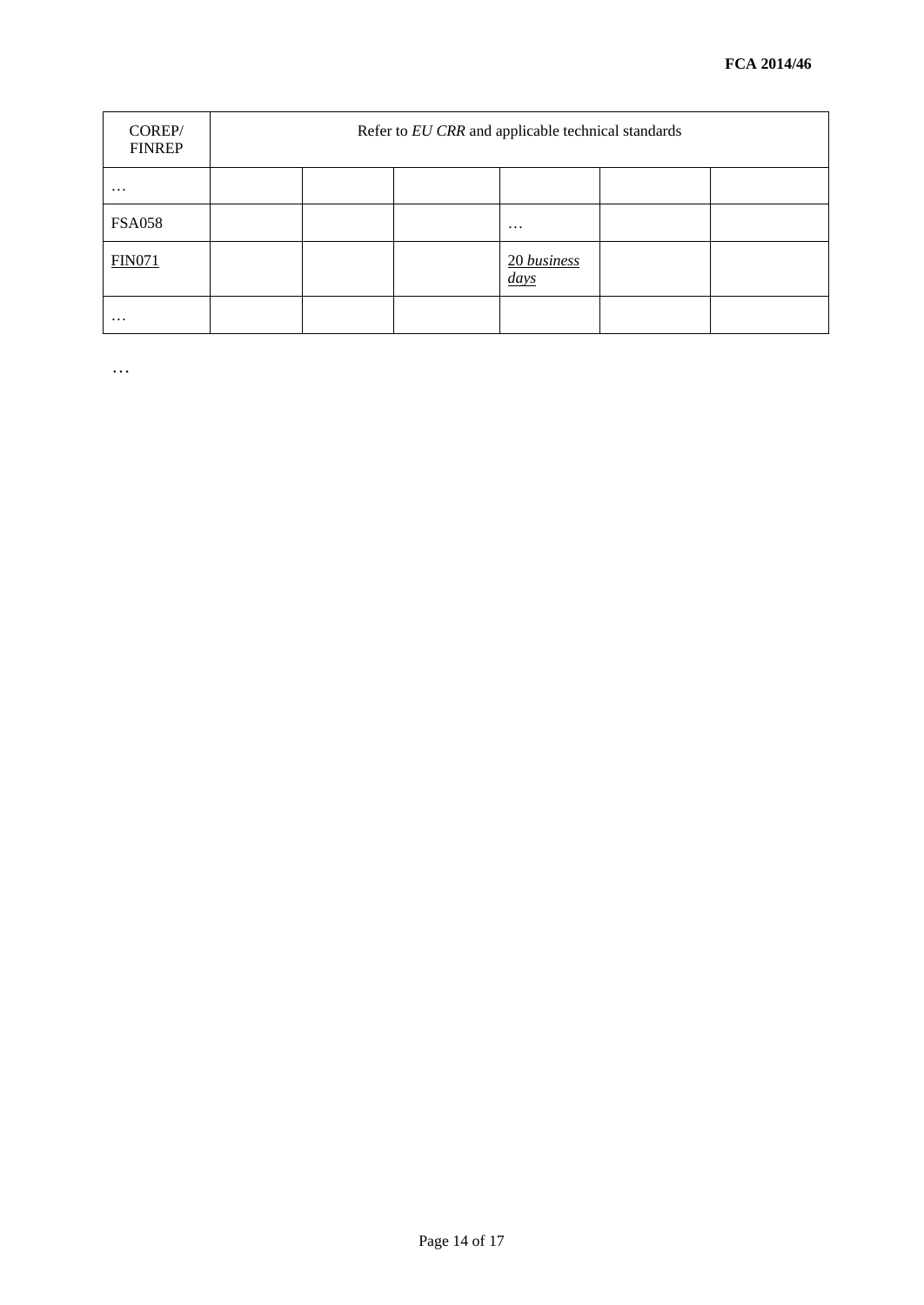In SUP 16 Annex 24R (Data items for SUP 16.12) insert the following new data item at the end of the annex. The text is not underlined.

…

# **FIN071: Capital adequacy for firms with the permission of establishing, operating or winding up a personal pension scheme**

|                                        | <b>Regulatory Capital</b><br>Tier 1                                                                                                                                                                                                           |                                                                                                                                         | А | B |  |  |
|----------------------------------------|-----------------------------------------------------------------------------------------------------------------------------------------------------------------------------------------------------------------------------------------------|-----------------------------------------------------------------------------------------------------------------------------------------|---|---|--|--|
| 1<br>2                                 | Paid up share capital (excluding preference shares)<br>Eligible LLP member's capital                                                                                                                                                          |                                                                                                                                         |   |   |  |  |
| 3<br>4                                 | Share premium account<br><b>Reserves</b>                                                                                                                                                                                                      |                                                                                                                                         |   |   |  |  |
| 5                                      | Non-cumulative preference shares                                                                                                                                                                                                              |                                                                                                                                         |   |   |  |  |
| 6<br>7<br>8<br>9                       | Less:                                                                                                                                                                                                                                         | Investment in own shares<br>Intangible assets<br>Material current year losses<br>Material holdings in credit and financial institutions |   |   |  |  |
| 10                                     |                                                                                                                                                                                                                                               | Excess LLP member's drawings                                                                                                            |   |   |  |  |
| 11<br>12                               | <b>Total deductions</b><br>Tier 1 Capital                                                                                                                                                                                                     |                                                                                                                                         |   |   |  |  |
| 13<br>14<br>15<br>16<br>17<br>18       | Tier <sub>2</sub><br><b>Revaluation reserves</b><br>Fixed term cumulative preference share capital<br>Long term subordinated loans<br>Other cumulative preference share capital and debt capital<br>Qualifying arrangements<br>Tier 2 Capital |                                                                                                                                         |   |   |  |  |
| 19                                     | Own Funds                                                                                                                                                                                                                                     |                                                                                                                                         |   |   |  |  |
| 20<br>21<br>22<br>23                   | Tier 3<br>Less: Illiquid assets<br><b>Qualifying Property</b><br><b>Liquid Capital</b>                                                                                                                                                        | Short term Qualifying Subordinated Loans and excess Tier 2 capital                                                                      |   |   |  |  |
|                                        | <b>Regulatory capital test</b>                                                                                                                                                                                                                |                                                                                                                                         |   |   |  |  |
| 24<br>25<br>26<br>27<br>28<br>29<br>30 | Assets under Administration<br>Number of plans<br><b>Initial Capital Requirement</b><br><b>Capital Surcharge</b><br><b>Total Capital Requirement</b><br>Surplus / Deficit of liquid capital                                                   | Fraction of plans containing non-standard asset types                                                                                   |   |   |  |  |
| 31                                     | Is capital held in accordance with Note 2 of IPRU(INV) 5.2.3(4)(a)                                                                                                                                                                            |                                                                                                                                         |   |   |  |  |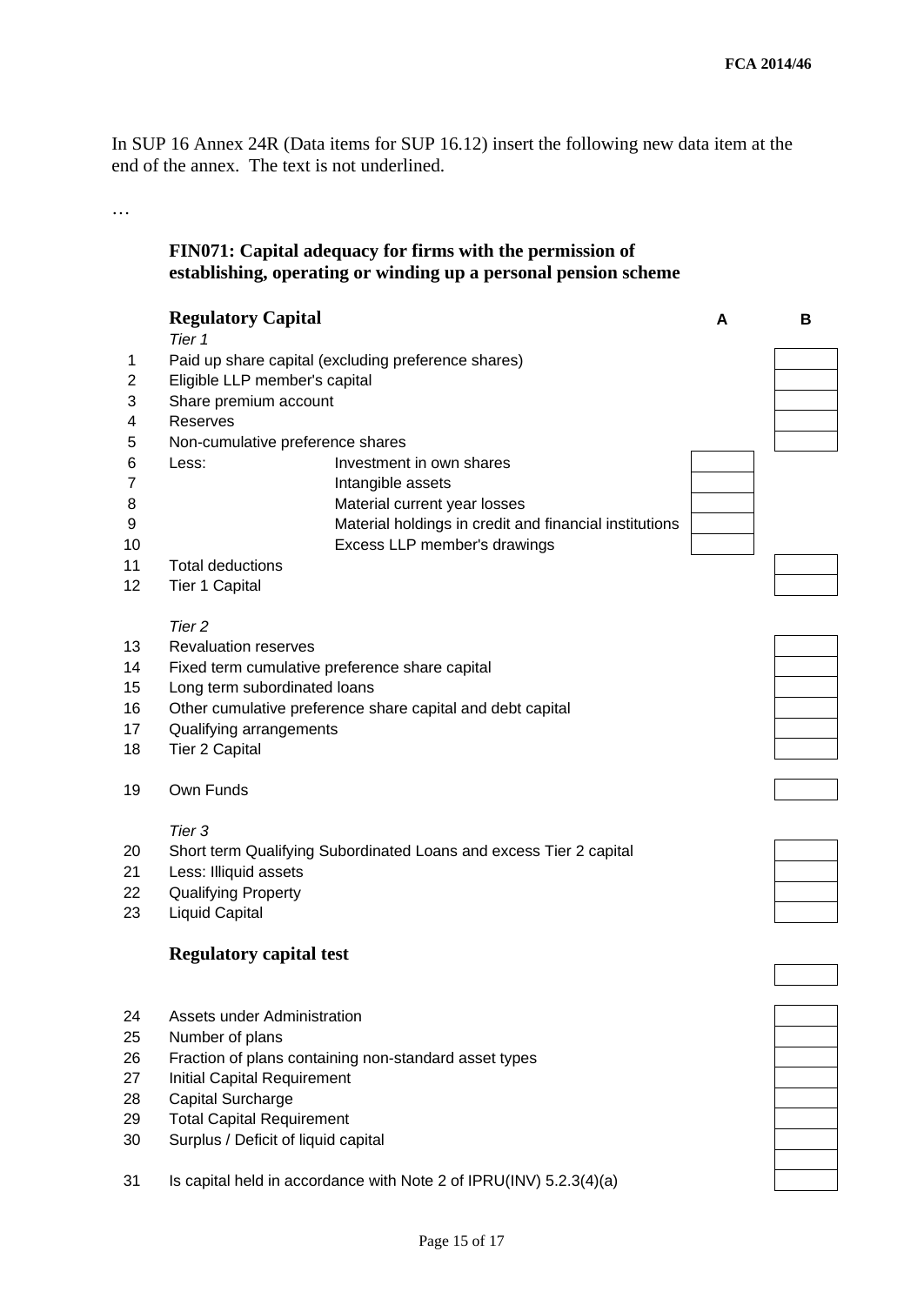In SUP 16 Annex 25G (Guidance notes for data items in SUP 16 Annex 24R) insert the following new notes after FIN070. The text is not underlined.

# **FIN071: Capital adequacy for firms with the permission of establishing, operating or winding up a personal pension scheme**

# **Introduction**

The purpose of reporting form FIN071 is to provide a framework for the collection of information required by the *FCA* as a basis for its supervision activities. It also has the purpose of helping the *FCA* monitor *firms'* capital adequacy and financial soundness. This data item is intended to reflect the underlying prudential requirements contained in *IPRU(INV)* 5.2.3(4)R(a)(i) and allows monitoring against the requirements set out there.

### **Defined Terms**

Terms referred to in these notes where defined by the Companies Act 2006, or the provisions of the *firm's* accounting framework (usually UK GAAP or IFRS), bear that meaning for the purposes of this guidance and completing FIN071. The descriptions indicated in these notes are designed simply to repeat, summarise or amplify the relevant statutory or other definitions and terminology without departing from their full meaning or effect.

- The *data item* should comply with the principles and requirements of the *firm's* accounting framework, which will generally be UK GAAP (including relevant provisions of the Companies Act 2006 as appropriate) or IFRS.
- The *data item* should be unconsolidated.
- For a sole trader, only the assets and liabilities of the business should be included.
- The *data item* should be in agreement with the underlying accounting records.
- Accounting policies should be consistent with those adopted in the statutory annual accounts and should be consistently applied.
- Information required should be prepared in accordance with generally accepted accounting standards.
- The *data item* should not give a misleading impression of the *firm.* A *data item* is likely to give a misleading impression if a *firm* wrongly omits or includes a material item or presents a material item in the wrong way.

### **Currency**

You should report in the currency of your annual audited accounts i.e. in either Sterling, Euro, US dollars, Canadian dollars, Swedish Kroner, Swiss Francs or Yen. **Figures should be reported in 000s**.

### **Data Elements**

These are referred to by row first, then by column, so data element 2B will be the element numbered 2 in column B.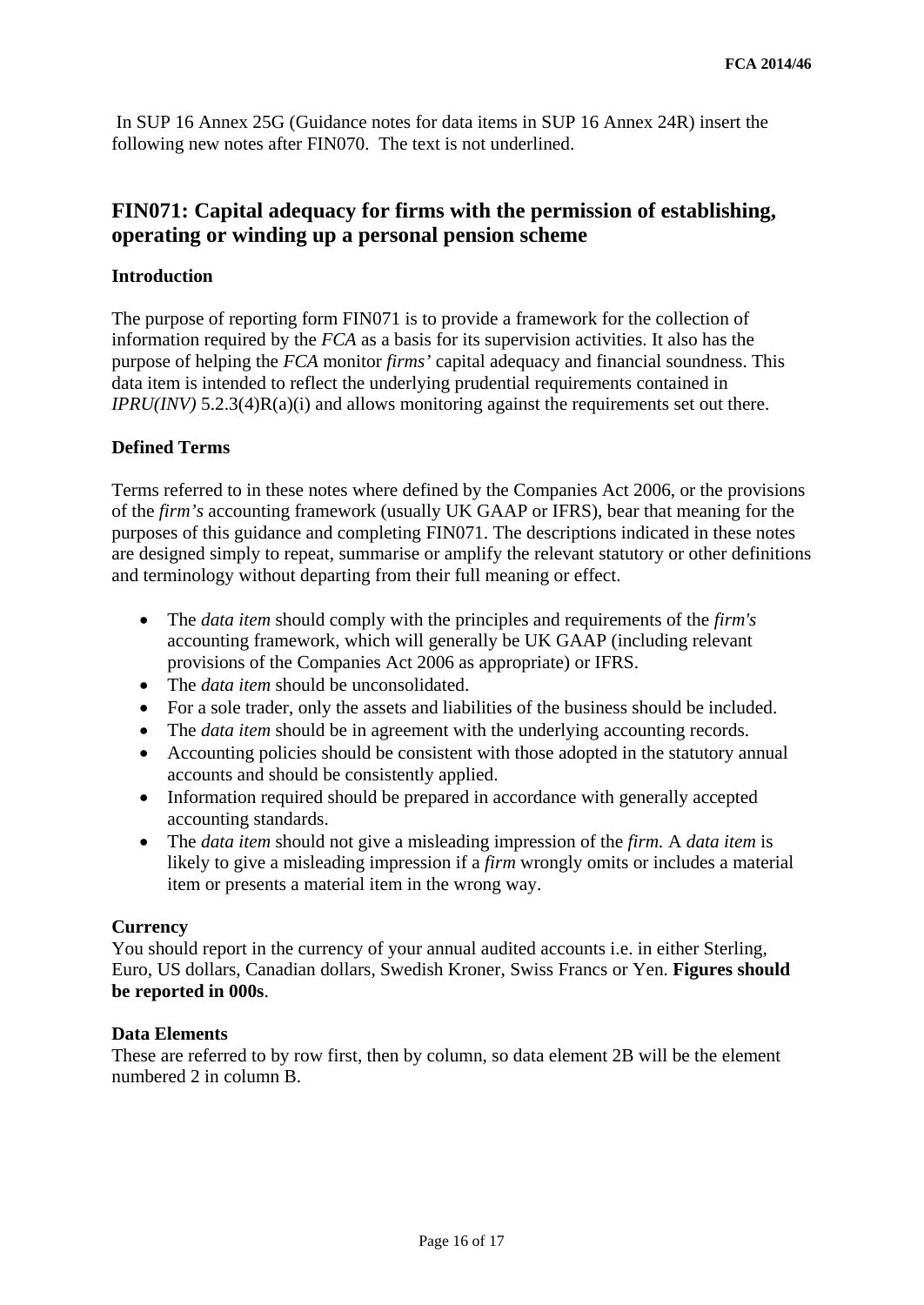| <b>Description</b>                                                           | <b>Data Element</b> | <b>Guidance</b>                                                                                                                                                                                    |  |  |  |  |
|------------------------------------------------------------------------------|---------------------|----------------------------------------------------------------------------------------------------------------------------------------------------------------------------------------------------|--|--|--|--|
| <b>Regulatory Capital</b>                                                    |                     |                                                                                                                                                                                                    |  |  |  |  |
|                                                                              | 1 to 22             | The figures entered in this section should<br>be consistent with those entered in FSA029<br>submitted for the same reporting period.                                                               |  |  |  |  |
| <b>Liquid Capital</b>                                                        | 23B                 | The amount of own funds in accordance<br>with Table 5.2.2(1) in $IPRU(INV)$ .                                                                                                                      |  |  |  |  |
| <b>Regulatory Capital Test</b>                                               |                     |                                                                                                                                                                                                    |  |  |  |  |
|                                                                              |                     |                                                                                                                                                                                                    |  |  |  |  |
| Assets under<br>Administration                                               | 24 B                | The average of the sum of the <i>personal</i><br>pension schemes administered by the firm<br>at the most recent 4 quarter end dates, in<br>accordance with Table $5.2.3(4)(a)$ in<br>$IPRU(INV)$ . |  |  |  |  |
| Number of Plans                                                              | 25B                 | The number of pension plans that the <i>firm</i><br>operates.                                                                                                                                      |  |  |  |  |
| Fraction of plans<br>containing non-standard<br>asset types                  | 26 B                | The fraction of plans that the <i>firm</i> operates<br>that contains non-standard assets, in<br>accordance with Table $5.2.3(4)(a)$ in<br>IPRU(INV).                                               |  |  |  |  |
| <b>Initial Capital</b><br>Requirement                                        | 27B                 | A firm must calculate its Initial Capital<br>Requirement in accordance with Table<br>5.2.3(3)(a) in <i>IPRU(INV)</i> .                                                                             |  |  |  |  |
| Capital Surcharge                                                            | 28 B                | A firm must calculate its Capital Surcharge<br>in accordance with Table $5.2.3(4)(a)$ in<br>$IPRU(INV)$ .                                                                                          |  |  |  |  |
| <b>Total Capital Requirement</b>                                             | 29 B                | This is the sum of 27B and 28B, in<br>accordance with Table $5.2.3(3)(a)$ in<br>$IPRU(INV)$ .                                                                                                      |  |  |  |  |
| Capital held in accordance<br>with Note 2 of <i>IPRU(INV)</i><br>5.2.3(4)(a) | 31 B                | The firm should enter "YES" or "NO".                                                                                                                                                               |  |  |  |  |